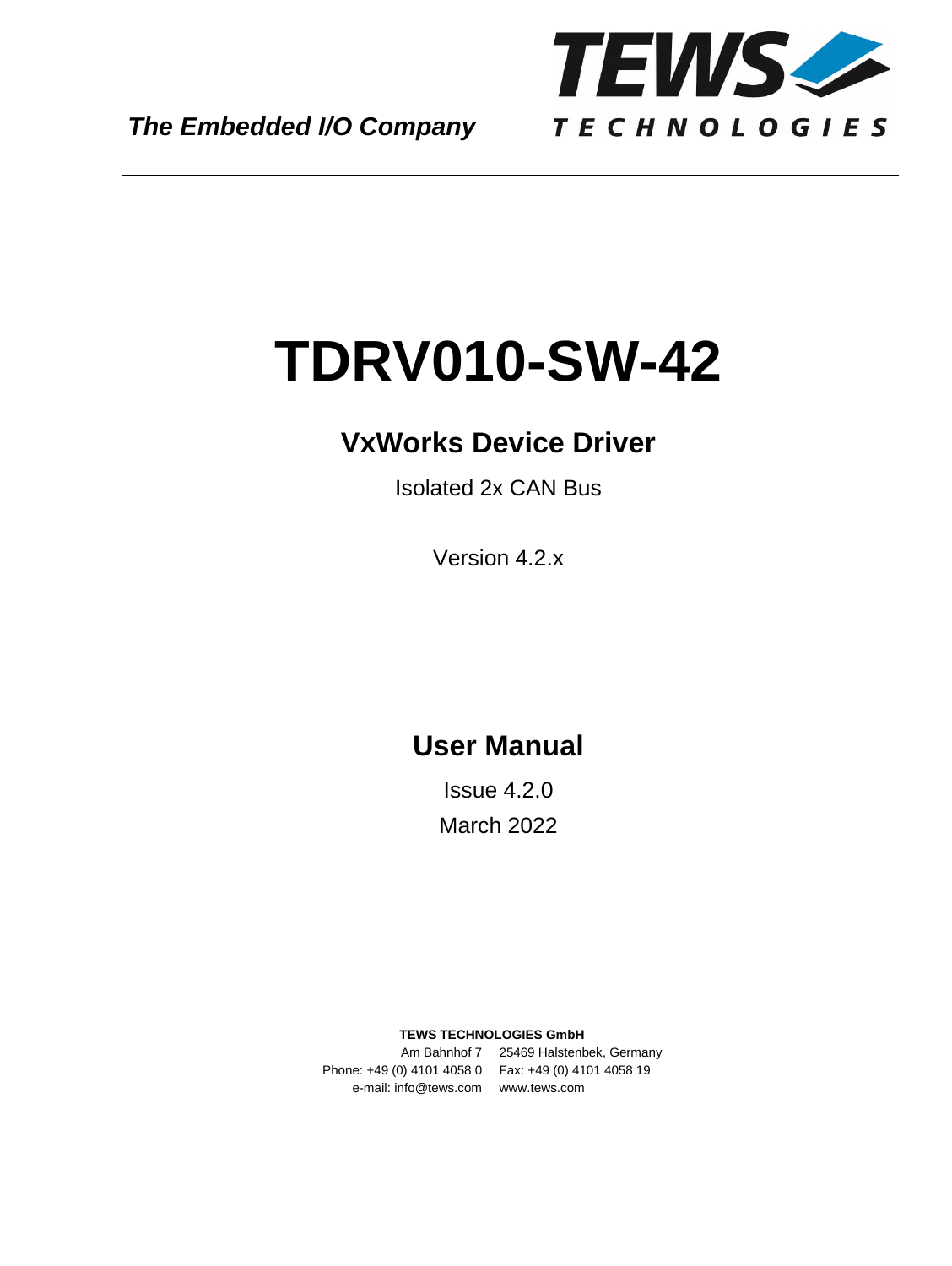

#### **TDRV010-SW-42**

VxWorks Device Driver

Isolated 2x CAN Bus

Supported Modules: TPMC310 TPMC810

This document contains information, which is proprietary to TEWS TECHNOLOGIES GmbH. Any reproduction without written permission is forbidden.

TEWS TECHNOLOGIES GmbH has made any effort to ensure that this manual is accurate and complete. However TEWS TECHNOLOGIES GmbH reserves the right to change the product described in this document at any time without notice.

TEWS TECHNOLOGIES GmbH is not liable for any damage arising out of the application or use of the device described herein.

2005-2022 by TEWS TECHNOLOGIES GmbH

| <b>Issue</b> | <b>Description</b>                                                    | <b>Date</b>        |
|--------------|-----------------------------------------------------------------------|--------------------|
| 1.0.0        | First Issue                                                           | October 12, 2005   |
| 1.0.1        | Review                                                                | November 8, 2005   |
| 1.1.0        | Updated CAN Controller Speed Range and General Review                 | May 30, 2006       |
| 1.1.1        | Revision                                                              | November 1, 2006   |
| 2.0.0        | Support for VxBus and API description added                           | November 16, 2009  |
| 2.0.1        | Legacy vs. VxBus Driver modified                                      | March 26, 2010     |
| 2.0.2        | tdrv010lnit() function added                                          | September 22, 2010 |
| 3.0.0        | API revised and documented, Basic I/O functions removed               | October 23, 2012   |
| 3.0.1        | General Revision, Related Documents modified                          | August 25, 2015    |
| 4.0.0        | VxWorks 7 Support added<br>Installation moved into separate manual    | February 17, 2017  |
| 4.1.0        | VxWorks 7R2 Support added<br>tdrv010GetModuleInfo() example corrected | April 30, 2019     |
| 4.2.0        | ioctl for RTP-Support modified                                        | March 24, 2022     |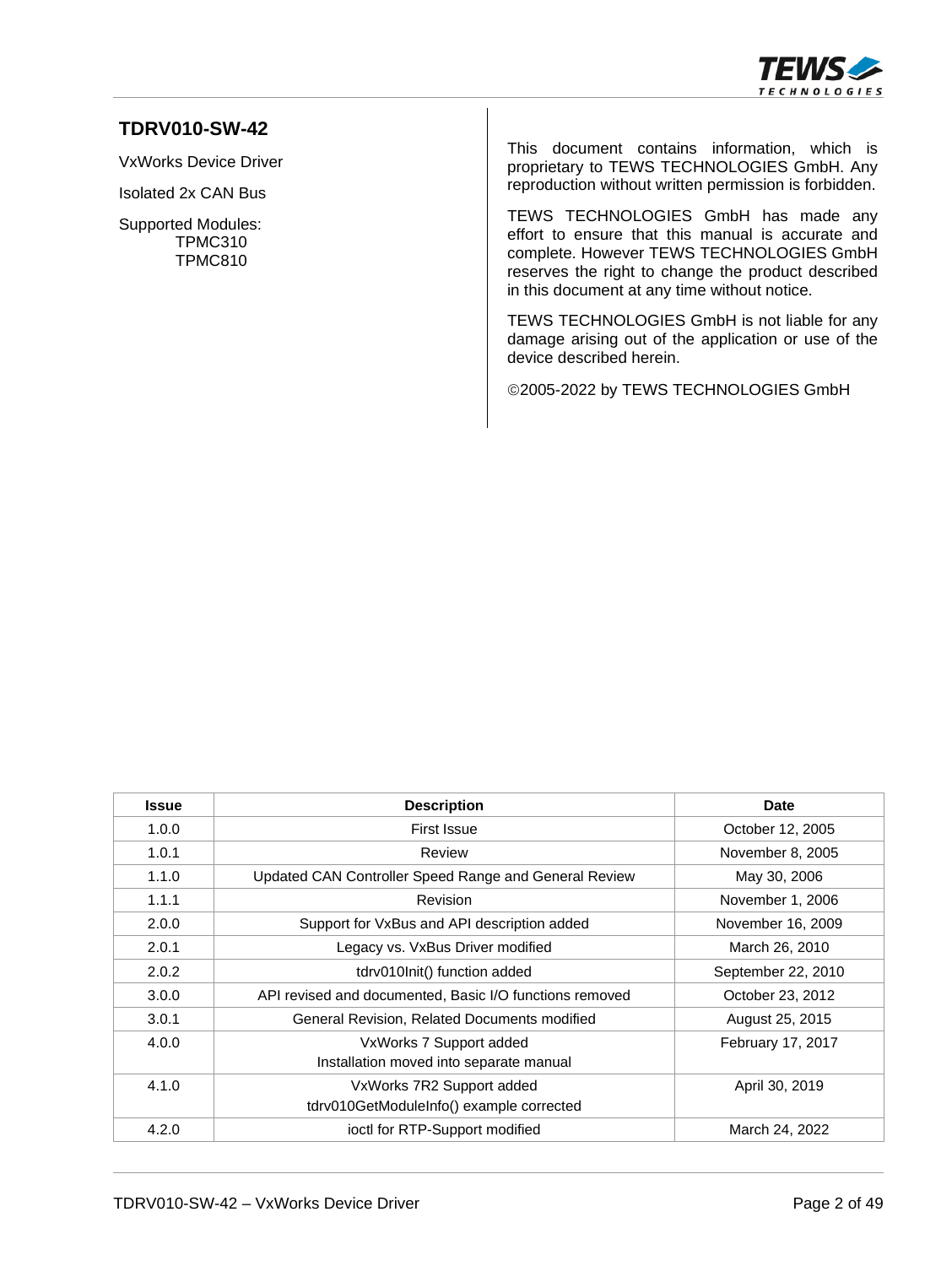

# **Table of Contents**

| 1            |                  |  |
|--------------|------------------|--|
| $\mathbf{2}$ |                  |  |
|              |                  |  |
|              | 2.1.1            |  |
|              | 2.1.2            |  |
|              | 2.1.3            |  |
|              | 2.1.4            |  |
|              |                  |  |
|              | 221              |  |
|              | 2.2.2            |  |
|              |                  |  |
|              | 2.3.1            |  |
|              | 2.3.2            |  |
|              | 2.3.3            |  |
|              | 2.3.4            |  |
|              | 2.3.5            |  |
|              | 2.3.6            |  |
|              | 2.3.7            |  |
|              | 2.3.8            |  |
|              | 2.3.9            |  |
|              | 2.3.10           |  |
|              | 2.3.11           |  |
|              | 2.3.12           |  |
|              | 2.3.13           |  |
| 3            | <b>APPENDIX.</b> |  |
|              |                  |  |
|              |                  |  |
|              |                  |  |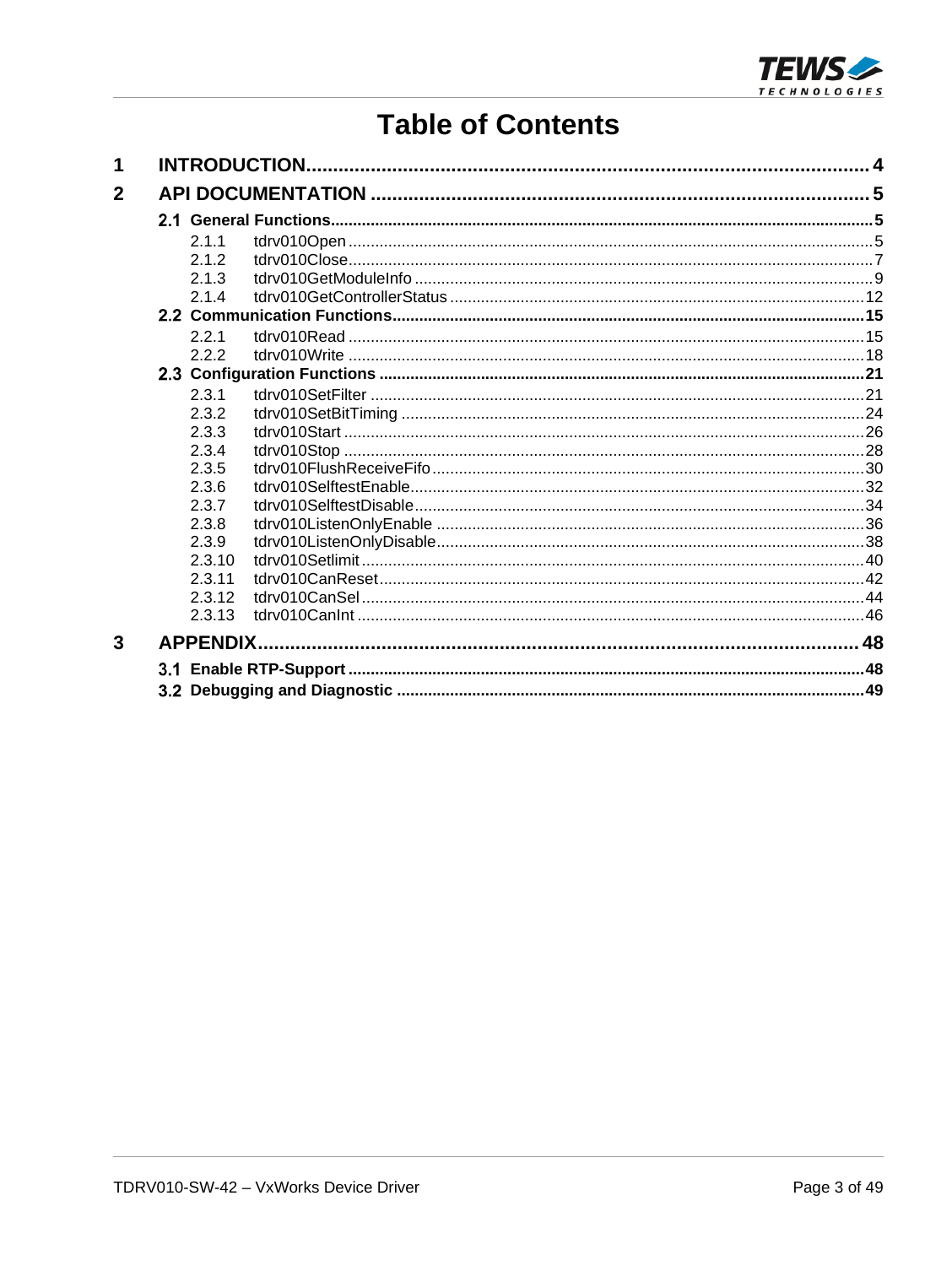

# <span id="page-3-0"></span>**1 Introduction**

The TDRV010-SW-42 VxWorks device driver software allows the operation of the supported modules conforming to the VxWorks I/O system specification.

The TDRV010-SW-42 release contains independent driver sources for the old legacy (pre-VxBus) and the new VxBus-enabled driver model. The VxBus-enabled driver is recommended for new developments with later VxWorks 6.x release and mandatory for VxWorks SMP systems.

The driver provides an application programming interface (API) which allows OS independent access to the devices for compatibility between different OS versions and OS.

To prevent the application program for losing data, incoming messages will be stored in a message FIFO with a depth of 100 messages.

The TDRV010-SW-42 device driver supports the following features:

- $\triangleright$  Transmit and receive Standard and Extended Identifiers
- $\triangleright$  Standard bit rates from 50 kbit/s up to 1.0 Mbit/s and user defined bit rates
- $\triangleright$  Message acceptance filtering
- $\triangleright$  Single-Shot transmission
- $\triangleright$  Listen only mode
- $\triangleright$  Message self-reception
- $\triangleright$  Programmable error warning limit

#### The TDRV010-SW-42 supports the modules listed below:

| FPMC310 | Isolated 2x CAN | (PMC, Conduction Cooled, Silent Mode Options) |
|---------|-----------------|-----------------------------------------------|
| TPMC810 | Isolated 2x CAN | (PMC)                                         |

#### **In this document all supported modules and devices will be called TDRV010. Specials for certain devices will be advised.**

To get more information about the features and use of the supported devices it is recommended to read the manuals listed below.

#### TEWS TECHNOLOGIES VxWorks Device Drivers - Installation Guide

TPMC310 and TPMC810 User Manual

SJA1000 CAN Controller Manual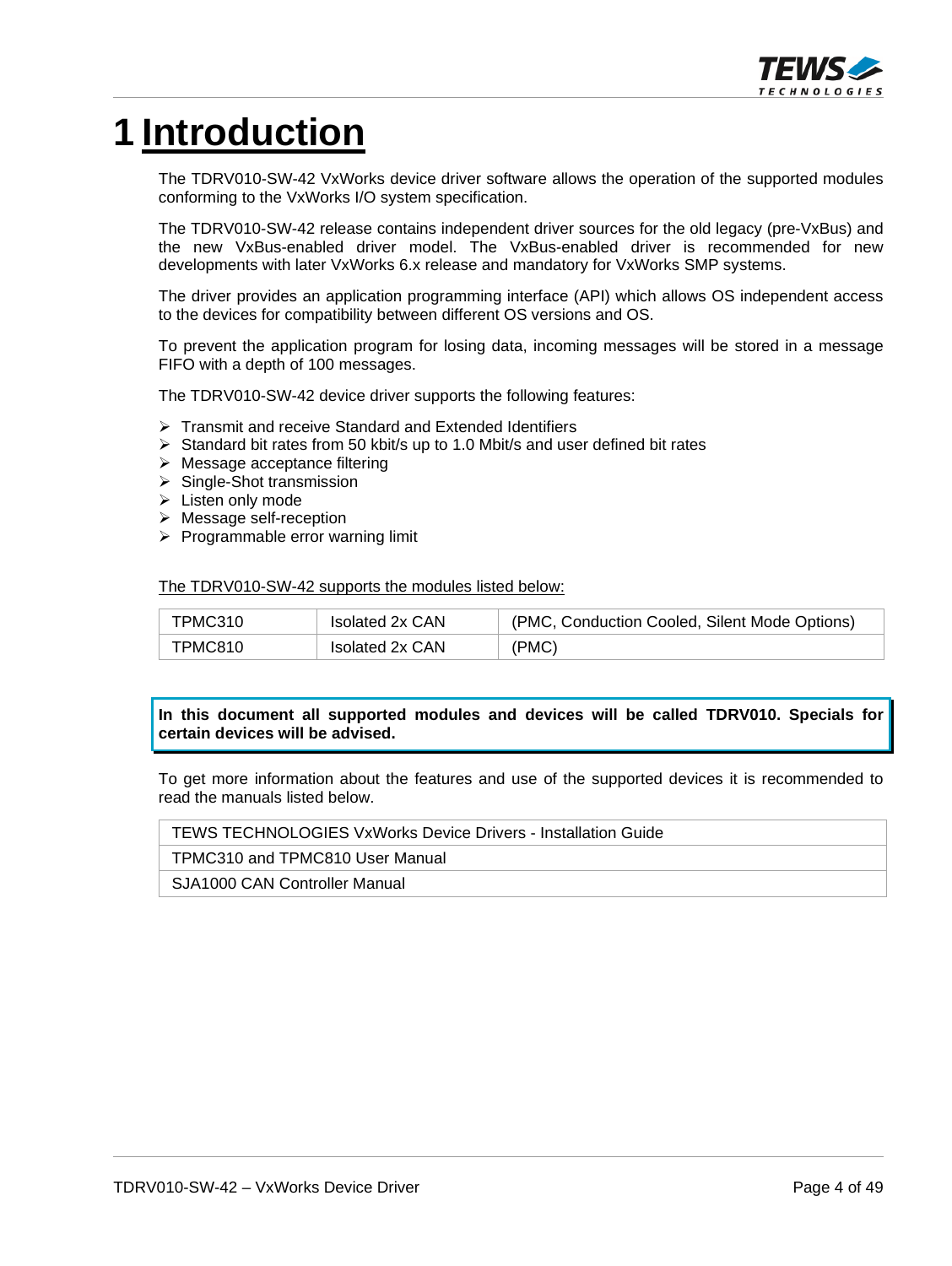

# <span id="page-4-0"></span>**2 API Documentation**

# <span id="page-4-1"></span> **General Functions**

# <span id="page-4-2"></span>**2.1.1 tdrv010Open**

#### **NAME**

tdrv010Open – opens a device.

#### **SYNOPSIS**

TDRV010\_HANDLE tdrv010Open

( char \*DeviceName )

#### **DESCRIPTION**

Before I/O can be performed to a device, a device handle must be opened by a call to this function. If the legacy TDRV010 driver is used, this function will also install the legacy driver and create devices with the first call. The VxBus TDRV010 driver will be installed automatically by the VxBus system.

**The tdrv010Open function can be called multiple times (e.g. in different tasks)** 

#### **PARAMETERS**

*DeviceName* 

This parameter points to a null-terminated string that specifies the name of the device. The first CAN channel on the first TDRV010 device is named "/tdrv010/0/0", the second channel is named "/tdrv010/0/1". The first CAN channel on the second TDRV010 device is named "/tdrv010/1/0" and so on.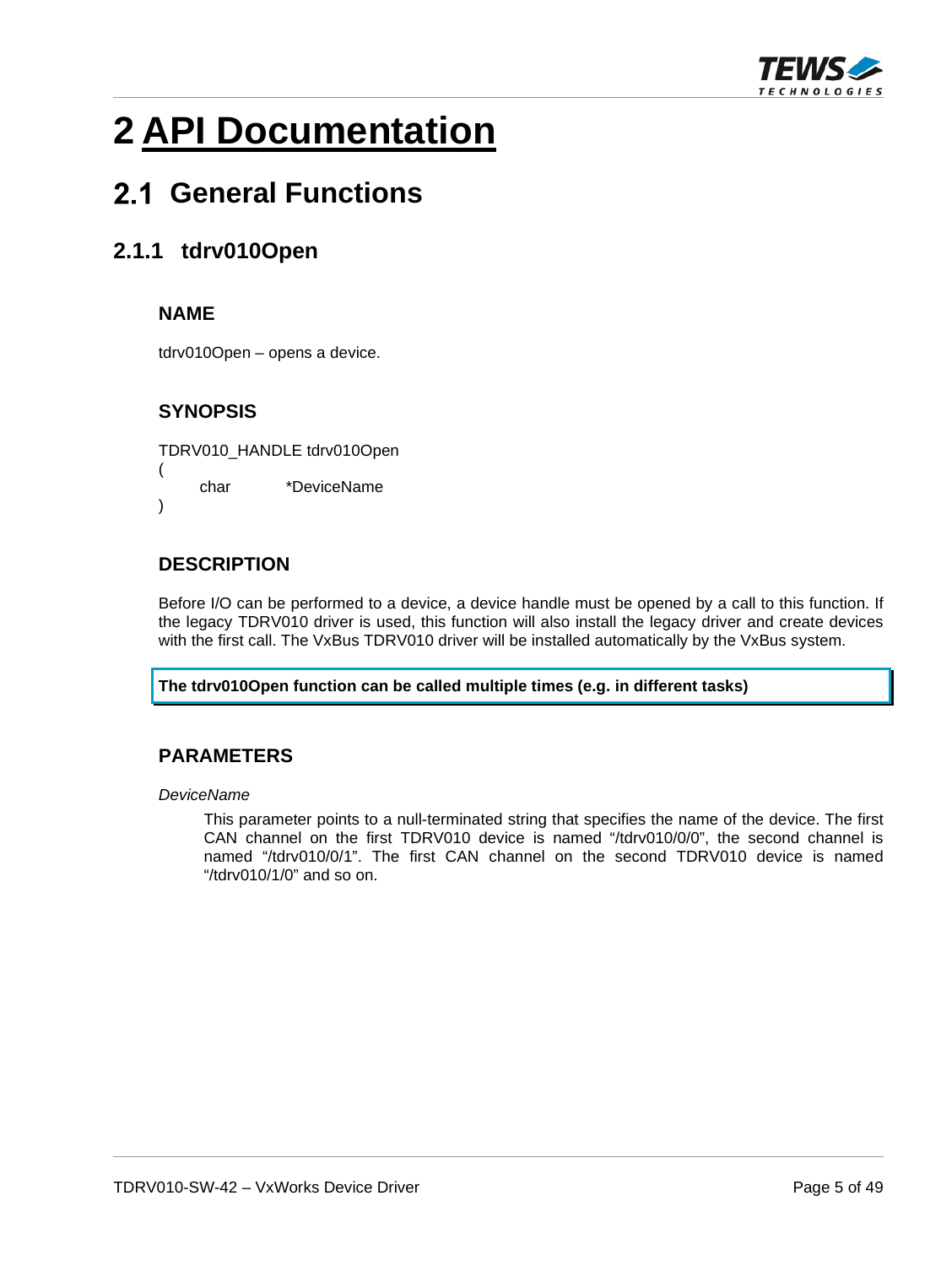

# **EXAMPLE**

```
#include "tdrv010api.h" 
TDRV010_HANDLE hdl; 
/* 
** open the specified device 
*/ 
hdl = tdrv010Open("/tdrv010/0/0"); 
if (hdl == NULL){ 
      /* handle open error */ 
}
```
#### **RETURNS**

A device handle, or NULL if the function fails. An error code will be stored in *errno*.

# **ERROR CODES**

The error codes are stored in *errno.*

The error code is a standard error code set by the I/O system.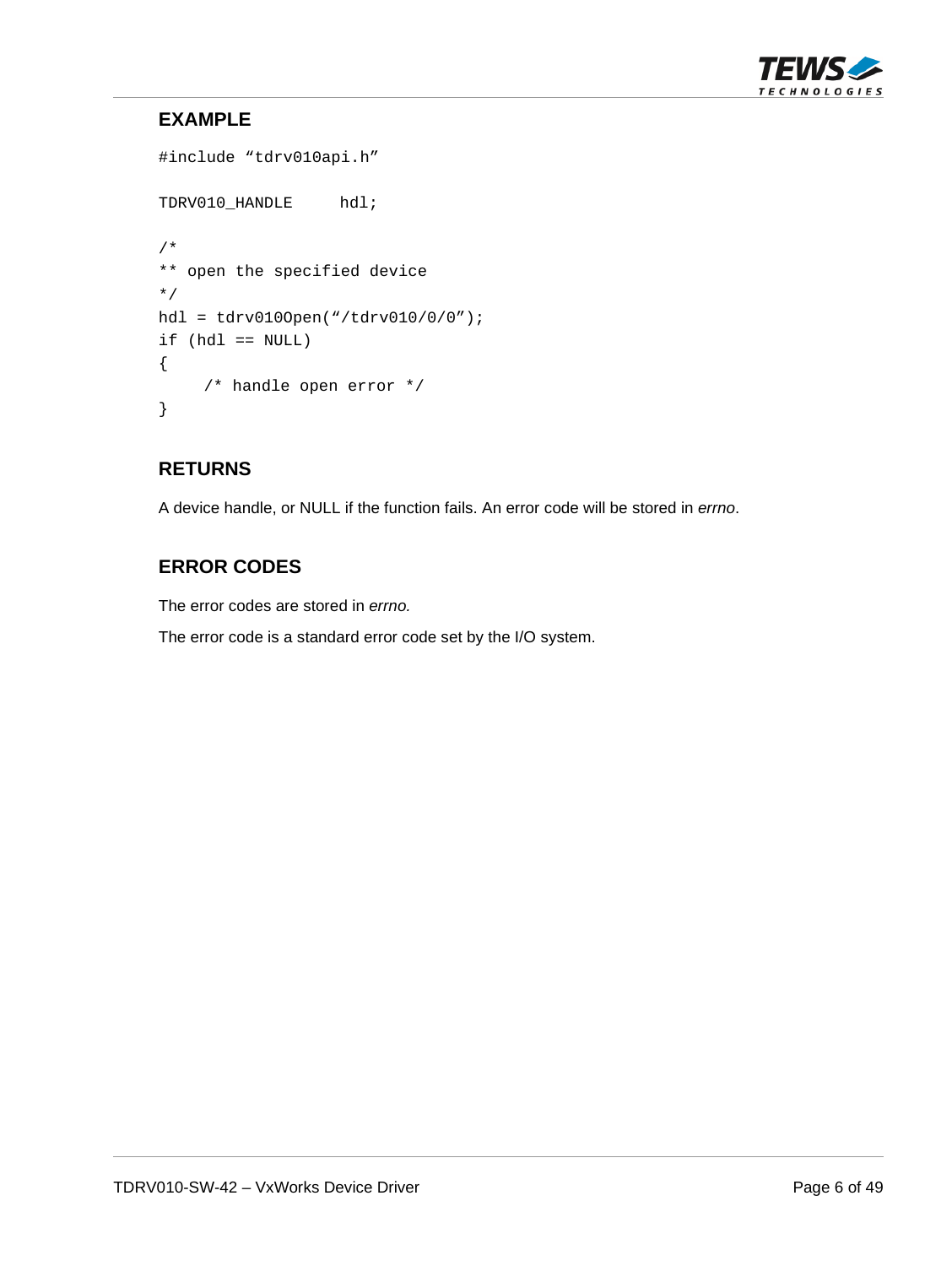

# <span id="page-6-0"></span>**2.1.2 tdrv010Close**

#### **NAME**

tdrv010Close – closes a device.

# **SYNOPSIS**

TDRV010\_STATUS tdrv010Close ( TDRV010\_HANDLE hdl )

### **DESCRIPTION**

This function closes previously opened devices.

# **PARAMETERS**

*hdl* 

This value specifies the device handle to the hardware module retrieved by a call to the corresponding open-function.

```
#include "tdrv010api.h" 
TDRV010_HANDLE hdl; 
TDRV010_STATUS result;
/* 
** close the device 
*/ 
result = tdrv010Close(hdl); 
if (result != TDRV010_OK) 
{ 
      /* handle close error */ 
}
```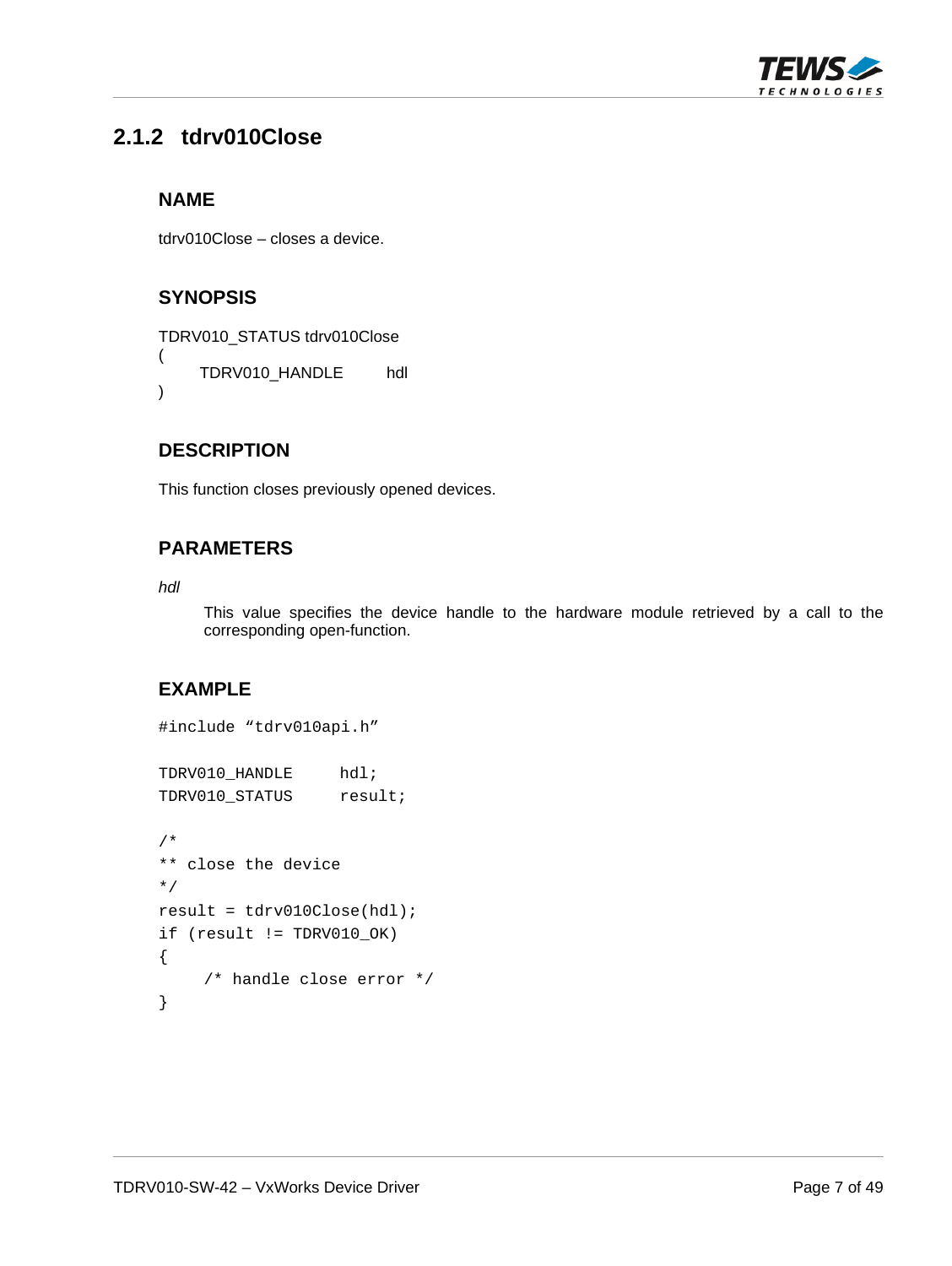

#### **RETURNS**

On success, TDRV010\_OK is returned. In the case of an error, the appropriate error code is returned by the function.

#### **ERROR CODES**

| <b>Error Code</b>          | <b>Description</b>                     |
|----------------------------|----------------------------------------|
| TDRV010 ERR INVALID HANDLE | The specified device handle is invalid |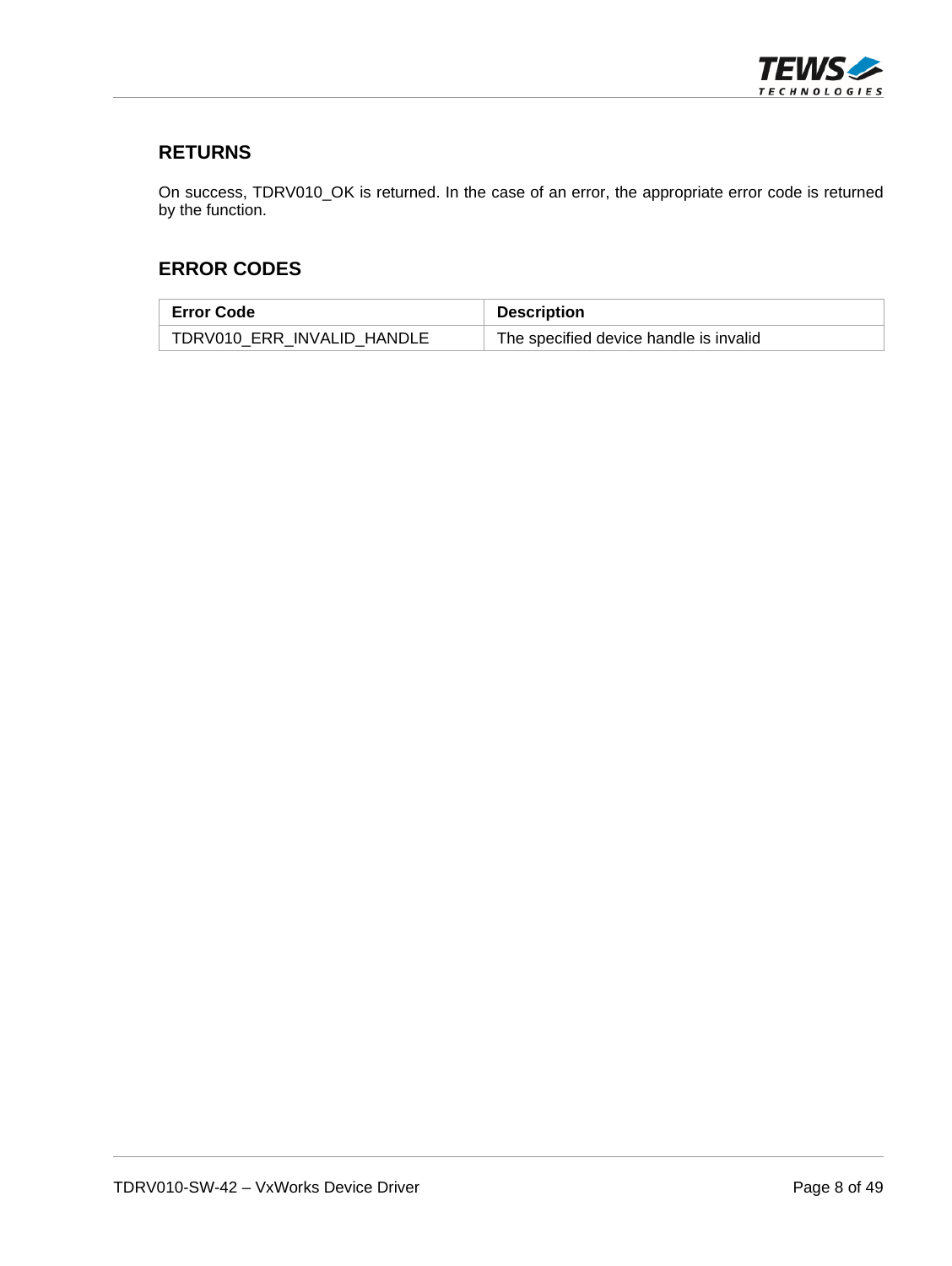

# <span id="page-8-0"></span>**2.1.3 tdrv010GetModuleInfo**

#### **NAME**

tdrv010GetModuleInfo – get information of the module

### **SYNOPSIS**

```
TDRV010_STATUS tdrv010GetModuleInfo
```
(

)

TDRV010\_HANDLE hdl, unsigned int  $*$ pModuleType, unsigned int  $*pChannelNo$ , TDRV010\_PCIINFO\_BUF \*pPciInfoBuf

#### **DESCRIPTION**

This function returns information about the module, including module type, local channel number and PCI header as well as the PCI localization.

#### **PARAMETERS**

*hdl* 

This argument specifies the device handle to the hardware module retrieved by a call to the corresponding open-function.

#### *pModuleType*

This argument is a pointer to an *unsigned int* (32bit) data buffer, where the module type is returned. Possible values are:

| Value                   | <b>Description</b>          |
|-------------------------|-----------------------------|
| TDRV010 MODTYPE TPMC310 | Current module is a TPMC310 |
| TDRV010 MODTYPE TPMC810 | Current module is a TPMC810 |

#### *pChannelNo*

This argument is a pointer to an *unsigned int* (32bit) data buffer, where the local channel number of the device is returned. Possible values are 0 or 1.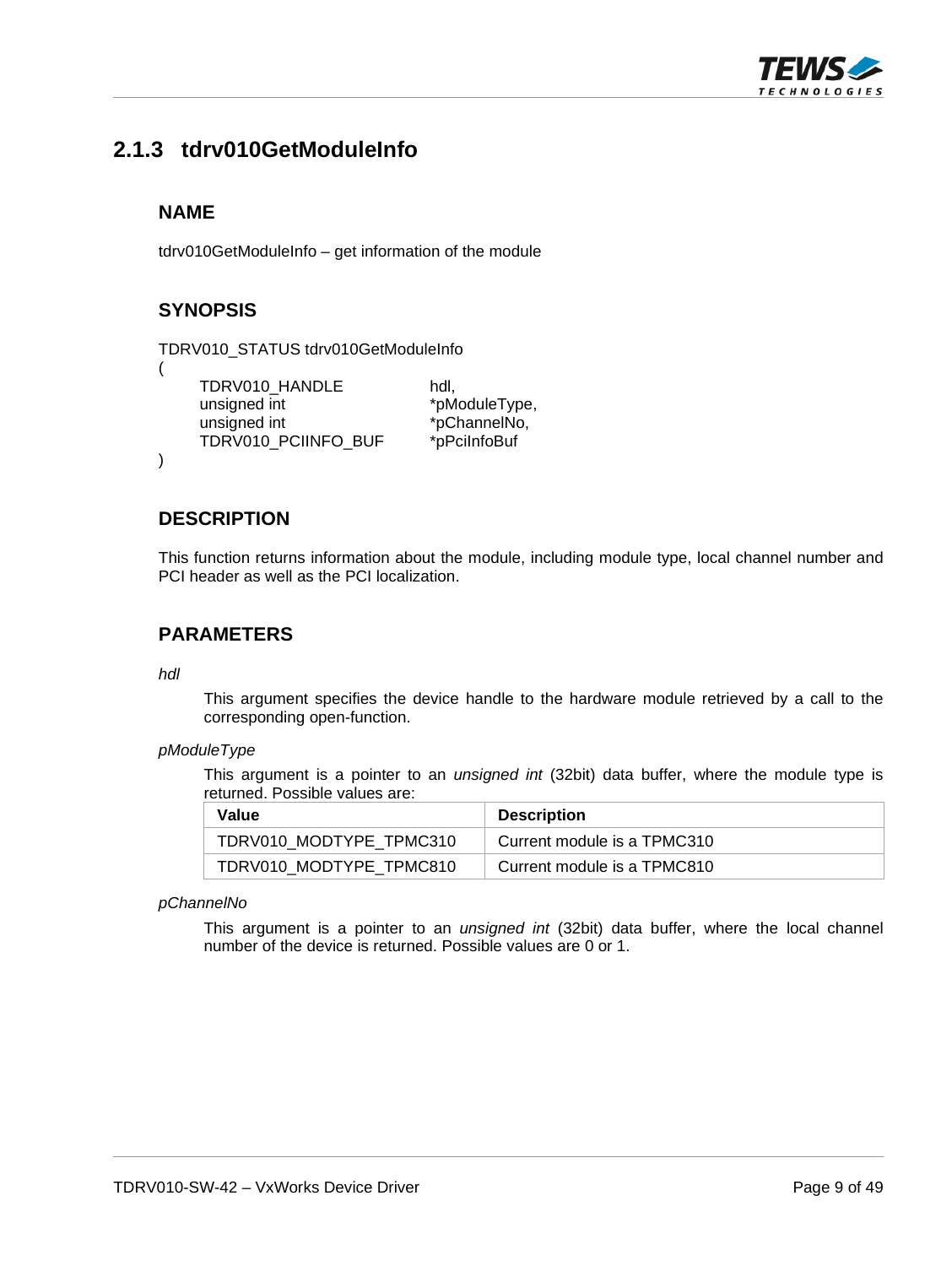

#### *pPciInfoBuf*

This argument is a pointer to the structure TDRV010\_PCIINFO\_BUF that receives information of the module PCI header.

#### typedef struct

#### {

| unsigned short | vendorld;          |
|----------------|--------------------|
| unsigned short | deviceld;          |
| unsigned short | subSystemId;       |
| unsigned short | subSystemVendorId; |
| int            | pciBusNo;          |
| int            | pciDevNo;          |
| int            | pciFuncNo;         |
|                |                    |

} TDRV010\_PCIINFO\_BUF;

#### *vendorId*

PCI module vendor ID.

#### *deviceId*

PCI module device ID

#### *subSystemId*

PCI module sub system ID

#### *subSystemVendorId*

PCI module sub system vendor ID

#### *pciBusNo*

Number of the PCI bus, where the module resides.

#### *pciDevNo*

PCI device number

#### *pciFuncNo*

PCI function number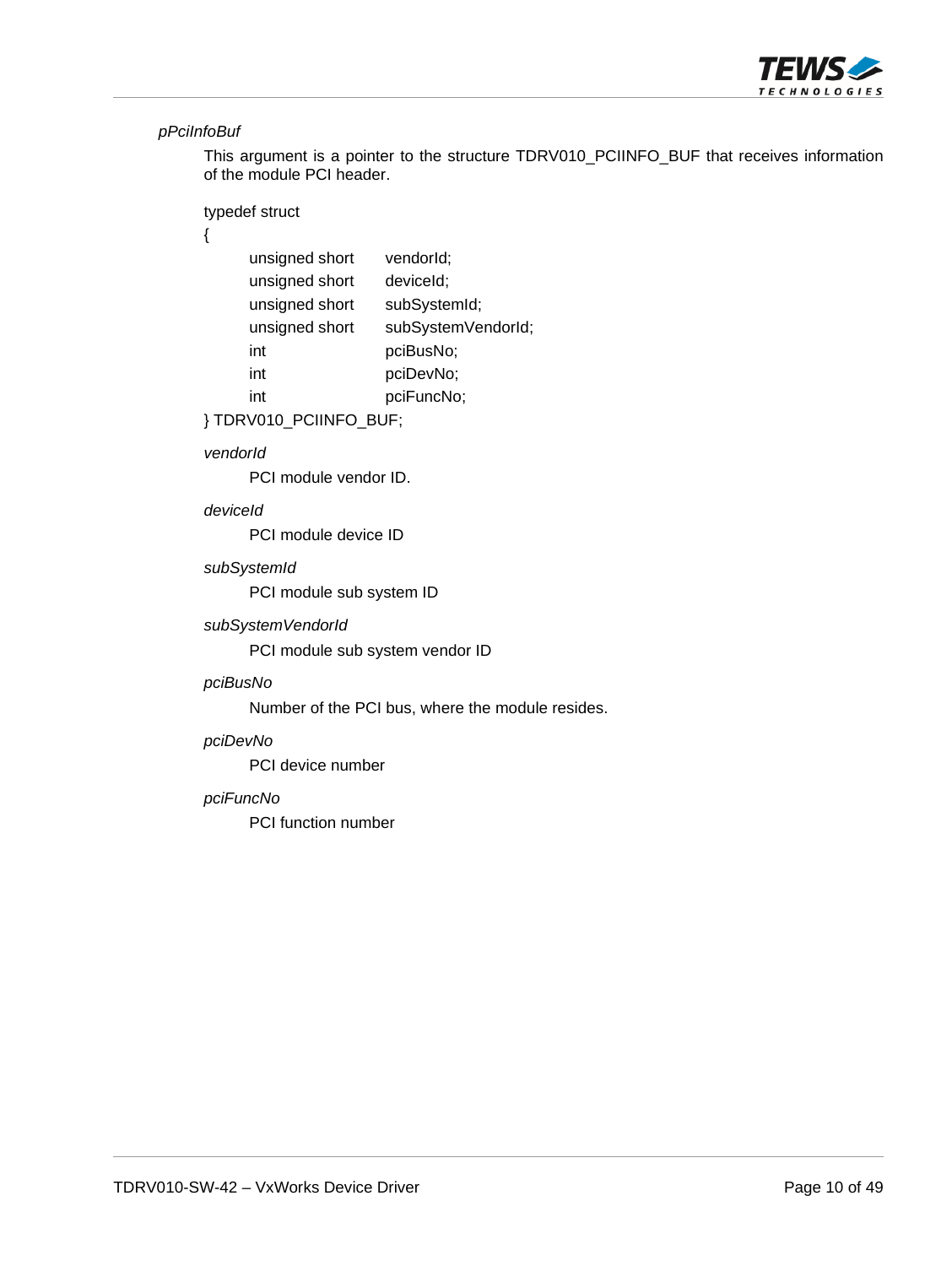

# **EXAMPLE**

```
#include "tdrv010api.h" 
TDRV010_HANDLE hdl;
TDRV010_STATUS result;
TDRV010_PCIINFO_BUF pciInfoBuf; 
unsigned int moduleType;
unsigned int channelNo 
/* 
** get module PCI information 
*/ 
result = tdrv010GetModuleInfo( hdl, &moduleType, &channelNo, &pciInfoBuf ); 
if (result != TDRV010_OK) 
{ 
     /* handle error */ 
}
```
#### **RETURN VALUE**

On success, TDRV010\_OK is returned. In the case of an error, the appropriate error code is returned by the function.

# **ERROR CODES**

| <b>Error Code</b>          | <b>Description</b>                     |
|----------------------------|----------------------------------------|
| TDRV010 ERR INVALID HANDLE | The specified device handle is invalid |
| TDRV010_ERR_INVAL          | Specified pointer is invalid.          |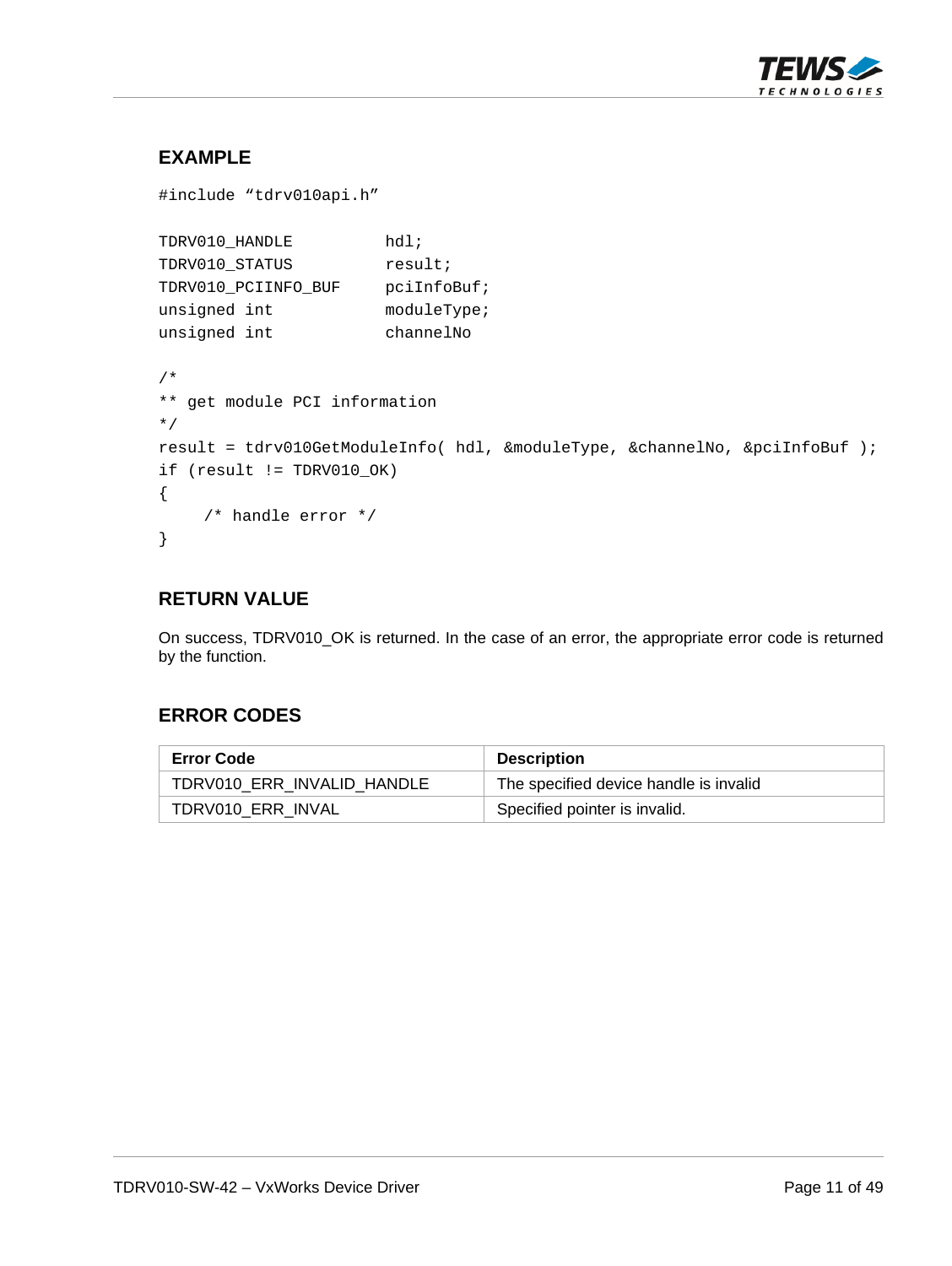

# <span id="page-11-0"></span>**2.1.4 tdrv010GetControllerStatus**

#### **NAME**

(

)

tdrv010GetControllerStatus – Get CAN controller status information

#### **SYNOPSIS**

```
TDRV010_STATUS tdrv010GetControllerStatus
```

```
TDRV010_HANDLE hdl,
TDRV010_STATUS_BUF *pCANStatus
```
#### **DESCRIPTION**

This function returns the actual contents of several CAN controller registers for diagnostic purposes.

#### **PARAMETERS**

#### *hdl*

This value specifies the device handle to the hardware module retrieved by a call to the corresponding open-function.

#### *pCANStatus*

This parameter points to a TDRV010\_STATUS\_BUF buffer, which receives the CAN controller status:

typedef struct

{

| unsigned char | ArbitrationLostCapture; |
|---------------|-------------------------|
| unsigned char | ErrorCodeCapture;       |
| unsigned char | TxErrorCounter;         |
| unsigned char | RxErrorCounter;         |
| unsigned char | ErrorWarningLimit;      |
| unsigned char | StatusRegister;         |
| unsigned char | ModeRegister;           |
| unsigned char | RxMessageCounterMax;    |
| unsigned char | PLDControl;             |

#### } TDRV010\_STATUS\_BUF;

#### *ArbitrationLostCapture*

Contents of the arbitration lost capture register. This register contains information about the bit position of losing arbitration.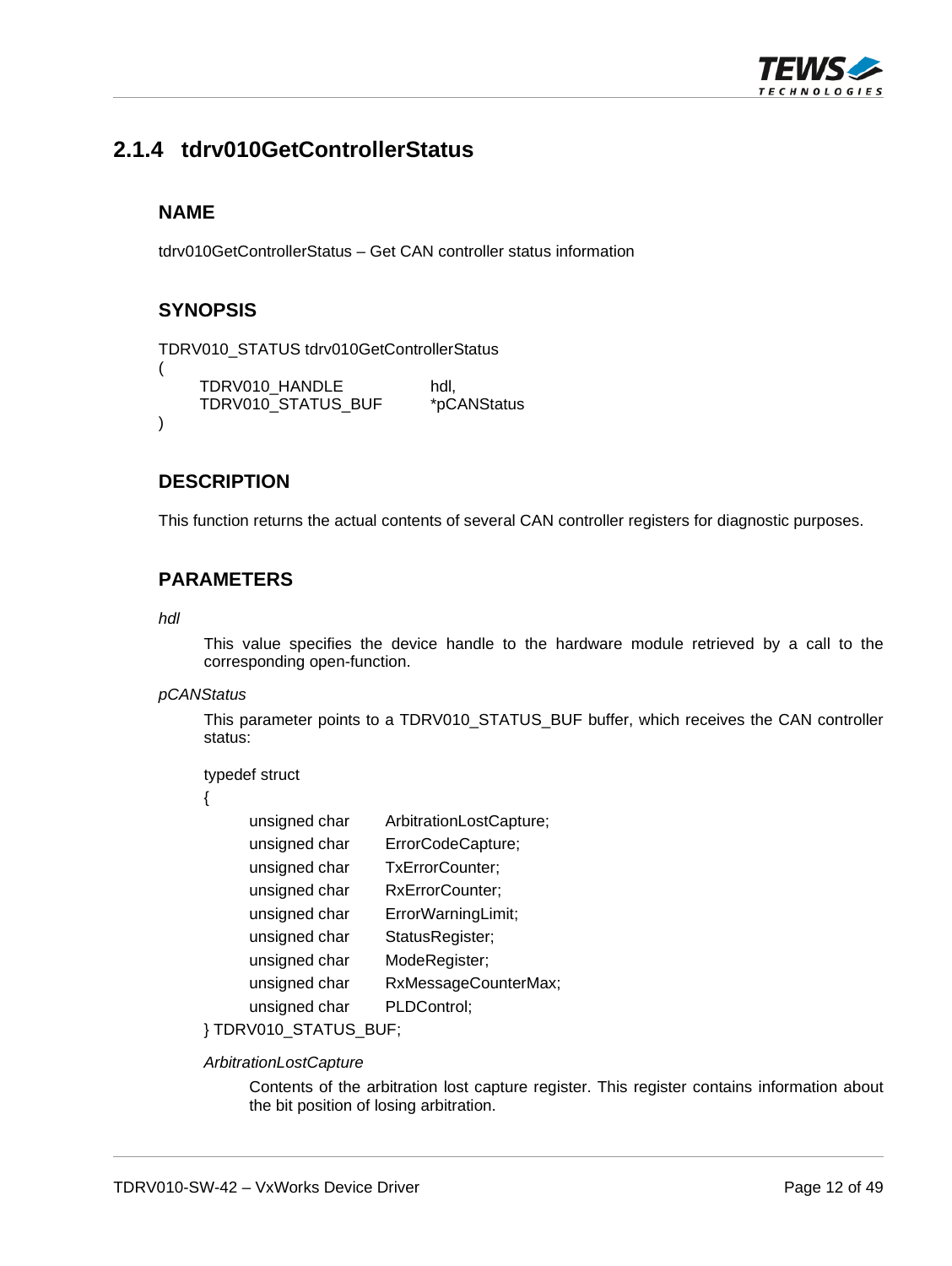

#### *ErrorCodeCapture*

Contents of the error code capture register. This register contains information about the type and location of errors on the bus.

#### *TxErrorCounter*

Contents of the TX error counter register. This register contains the current value of the transmit error counter.

#### *RxErrorCounter*

Contents of the RX error counter register. This register contains the current value of the receive error counter.

#### *ErrorWarningLimit*

Contents of the error warning limit register.

#### *StatusRegister*

Contents of the status register.

#### *ModeRegister*

Contents of the mode register.

#### *RxMessageCounterMax*

Contains the peak value of messages in the software receive FIFO. This internal counter value will be reset to 0 after reading.

#### *PLDControl*

If available this parameter retrieves the content of the PLD Control Register. For non TPMC310 modules this parameter retrieves a value greater or equal 0x80 (means invalid). On TPMC310 devices the retrieved value will describe exactly the content of PLDControlReg[5:0].

```
#include "tdrv010api.h" 
TDRV010_HANDLE hdl;
TDRV010 STATUS result;
TDRV010_STATUS_BUF CanStatus; 
result = tdrv010GetControllerStatus( hdl, &CanStatus ); 
if (result != TDRV010_OK) 
{ 
     /* handle error */ 
}
```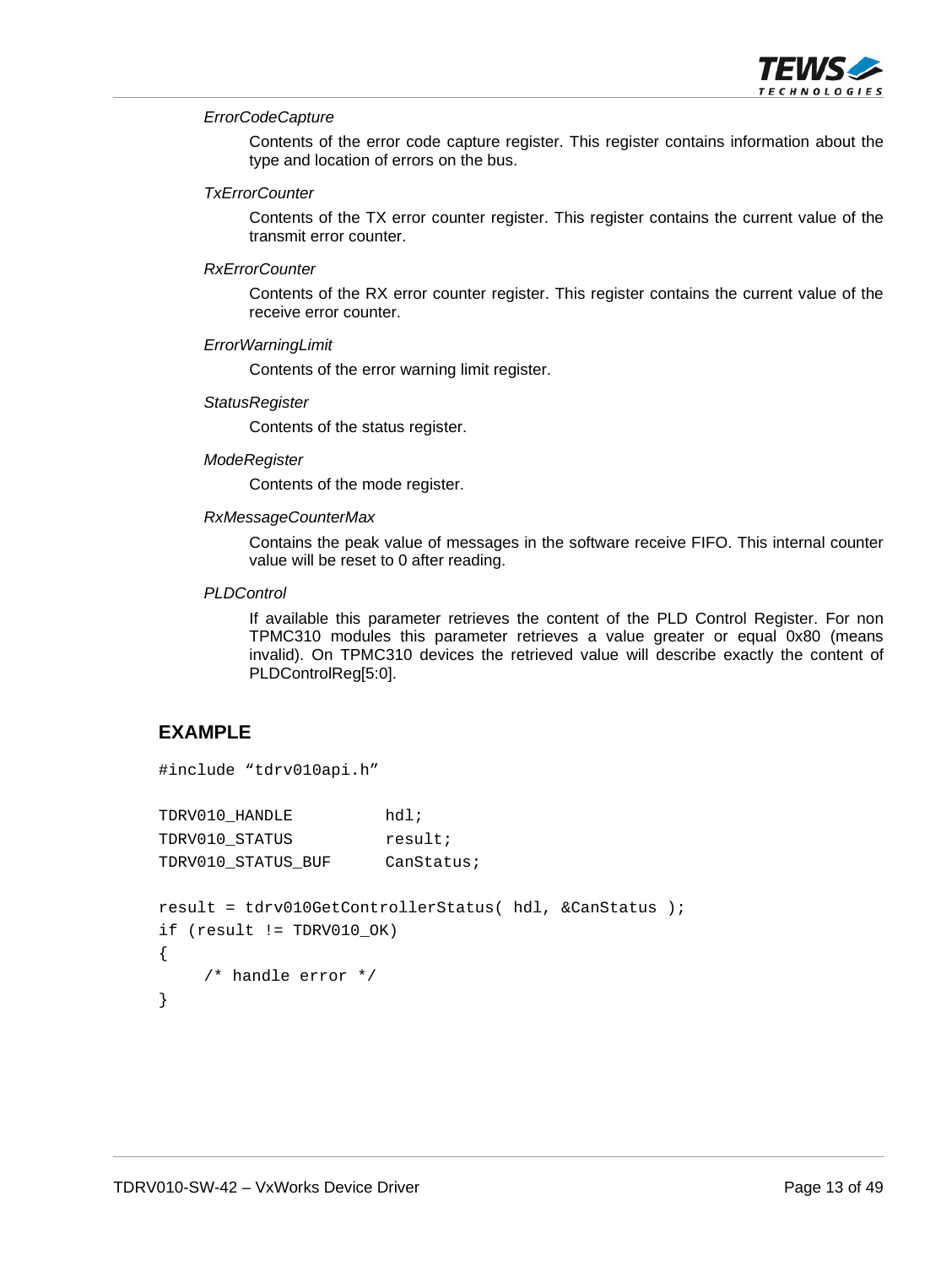

On success, TDRV010\_OK is returned. In the case of an error, the appropriate error code is returned by the function.

#### **ERROR CODES**

| <b>Error Code</b>          | <b>Description</b>                      |
|----------------------------|-----------------------------------------|
| TDRV010 ERR INVALID HANDLE | The specified device handle is invalid. |

# **SEE ALSO**

SJA1000 Product Specification Manual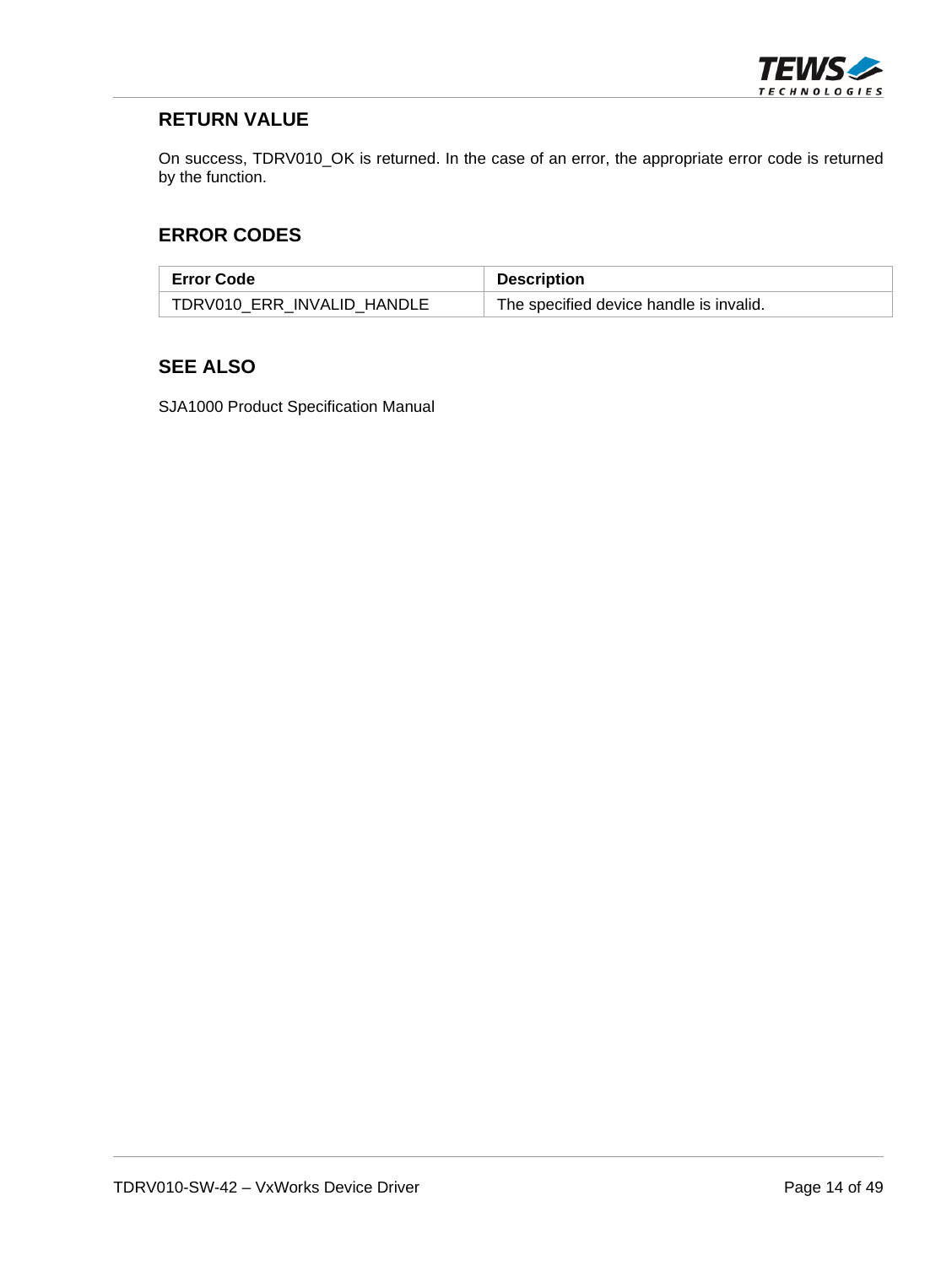

# <span id="page-14-0"></span>**2.2 Communication Functions**

# <span id="page-14-1"></span>**2.2.1 tdrv010Read**

#### **NAME**

(

)

tdrv010Read – Read a CAN message

# **SYNOPSIS**

TDRV010\_STATUS tdrv010Read TDRV010\_HANDLE hdl, int Timeout, unsigned int  $*$ pIdentifier, unsigned char \*pIOFlags, unsigned char \*pStatus, int  $*$ pLength, unsigned char \*pData

#### **DESCRIPTION**

This function reads a CAN message from the device driver receive queue. If no data is available, the function blocks until data is received or the specified timeout has expired.

# **PARAMETERS**

#### *hdl*

This value specifies the device handle to the hardware module retrieved by a call to the corresponding open-function.

#### *Timeout*

This parameter specifies the maximum time (in milliseconds) the function will block and wait for data if no data is available. Specify -1 to wait indefinitely, or 0 to return immediately.

#### *pIdentifier*

This parameter is a pointer to an *unsigned int* (32bit) value where the CAN message identifier is stored.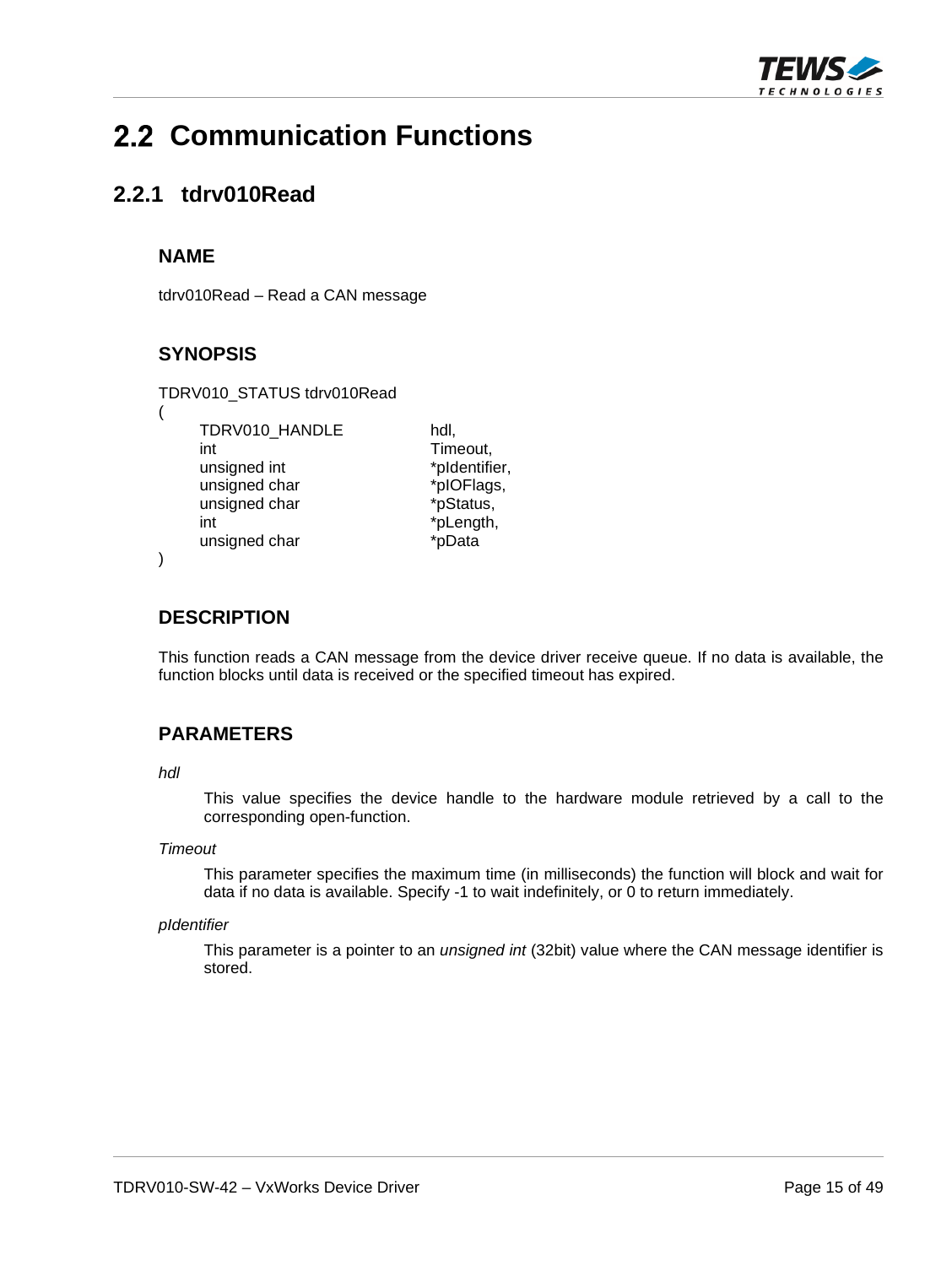

#### *pIOFlags*

This parameter is a pointer to an *unsigned char* (8bit) value where CAN message attributes as a set of bit flags are stored. The following attribute flags are possible:

| Value                | <b>Description</b>                                                                              |
|----------------------|-------------------------------------------------------------------------------------------------|
| TDRV010 EXTENDED     | Set if the received message is an extended message<br>frame. Reset for standard message frames. |
| TDRV010 REMOTE FRAME | Set if the received message is a remote transmission<br>request (RTR) frame.                    |

#### *pStatus*

This parameter is a pointer to an *unsigned char* (8bit) value where status information about overrun conditions either in the CAN controller or intermediate software FIFO is stored. The following values are possible:

| Value                  | <b>Description</b>                                                                                                                                                                 |
|------------------------|------------------------------------------------------------------------------------------------------------------------------------------------------------------------------------|
| TDRV010 SUCCESS        | No messages lost                                                                                                                                                                   |
| TDRV010 FIFO OVERRUN   | One or more messages was overwritten in the<br>receive queue FIFO. This problem occurs if the FIFO<br>is too small for the application read interval.                              |
| TDRV010 MSGOBJ OVERRUN | One or more messages were overwritten in the CAN<br>controller message FIFO because the interrupt<br>latency is too large. Reduce the CAN bit rate or<br>upgrade the system speed. |

#### *pLength*

This parameter is a pointer to an *int* value where the length of the received CAN message (number of bytes) is stored. Possible values are 0..8.

#### *pData*

This parameter is a pointer to an *unsigned char* array where the received CAN message is stored. This buffer receives up to 8 data bytes. pData[0] receives message Data 0, pData[1] receives message Data 1 and so on.

#### **EXAMPLE**

#include "tdrv010api.h"

| TDRV010_HANDLE | hdl;        |
|----------------|-------------|
| TDRV010_STATUS | result;     |
| int            | Timeout;    |
| unsigned int   | Identifier; |
| unsigned char  | IOFlaqs;    |
| unsigned char  | Status;     |
| int            | Length;     |
| unsigned char  | Data[8]     |

…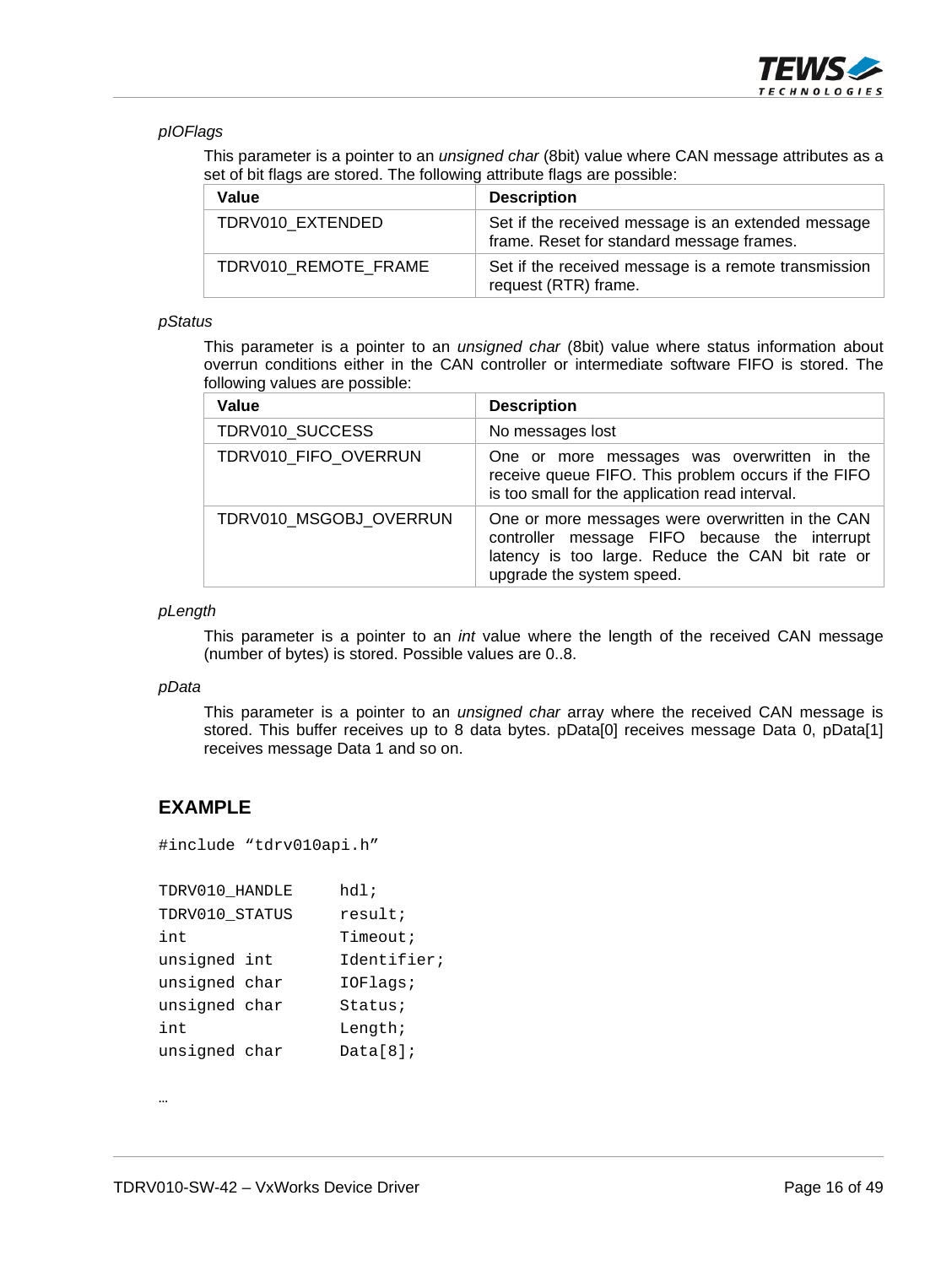

```
/* 
** Read a CAN message from the device. 
** If no data is available, wait 5000ms for incoming messages. 
*/ 
Timeout = 5000;
result = tdrv010Read( hdl, 
                           Timeout, 
                           &Identifier, 
                           &IOFlags, 
                           &Status, 
                           &Length, 
                          &\text{Data}[0] );
if (result != TDRV010_OK) 
{ 
      /* handle error */ 
}
```
…

On success, TDRV010\_OK is returned. In the case of an error, the appropriate error code is returned by the function.

#### **ERROR CODES**

| <b>Error Code</b>          | <b>Description</b>                                                                                                                                                                                                                                                                                                                                            |
|----------------------------|---------------------------------------------------------------------------------------------------------------------------------------------------------------------------------------------------------------------------------------------------------------------------------------------------------------------------------------------------------------|
| TDRV010_ERR_INVALID_HANDLE | The specified device handle is invalid.                                                                                                                                                                                                                                                                                                                       |
| TDRV010 ERR TIMEOUT        | Read was blocked and the allowed time has elapsed.                                                                                                                                                                                                                                                                                                            |
| TDRV010 ERR BUSOFF         | The controller is in bus OFF state and no message is<br>available in the receive queue.<br>Note, as long as CAN messages are available in the<br>receive queue FIFO, bus OFF conditions were not<br>reported by the read function. This means you can read<br>all CAN messages out of the receive queue FIFO during<br>bus OFF state without an error result. |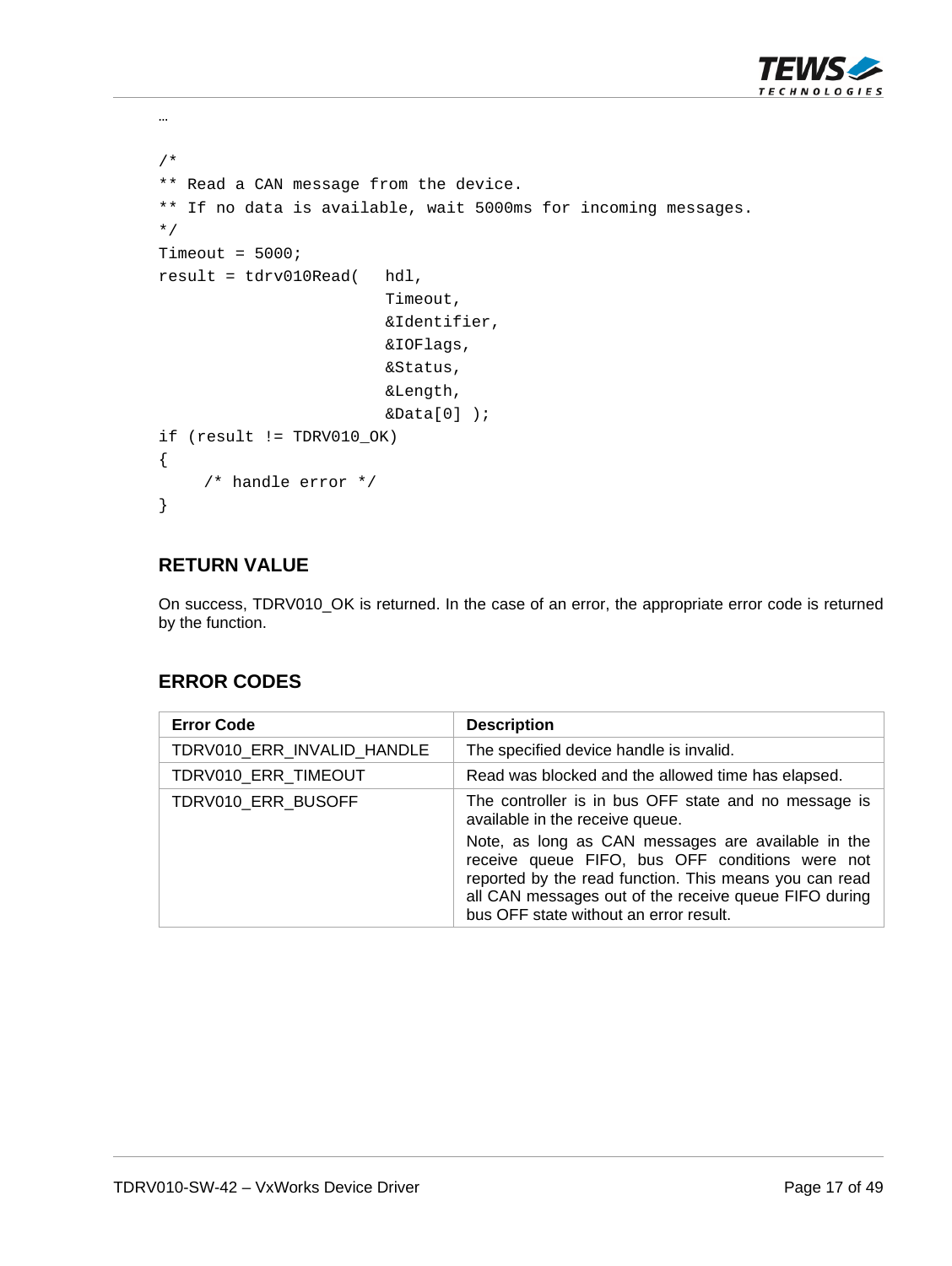

# <span id="page-17-0"></span>**2.2.2 tdrv010Write**

#### **NAME**

tdrv010Write – Write a CAN message

### **SYNOPSIS**

| TDRV010 HANDLE<br>int<br>unsigned int<br>unsigned char<br>int | hdl.<br>Timeout,<br>Identifier,<br>IOFlags,<br>Length, |
|---------------------------------------------------------------|--------------------------------------------------------|
| unsigned char                                                 | *pData                                                 |
|                                                               |                                                        |

)

#### **DESCRIPTION**

This function writes a CAN message to the CAN bus. The function waits for the message to be sent until the specified timeout has expired.

#### **PARAMETERS**

#### *hdl*

This value specifies the device handle to the hardware module retrieved by a call to the corresponding open-function.

#### *Timeout*

Specifies the amount of time (in milliseconds) the caller is willing to wait for execution of write request. A value of -1 means wait indefinitely. If Timeout is set to 0 the function will return immediately after initiating the write in the CAN controller.

#### *Identifier*

Contains the message identifier of the CAN message to write.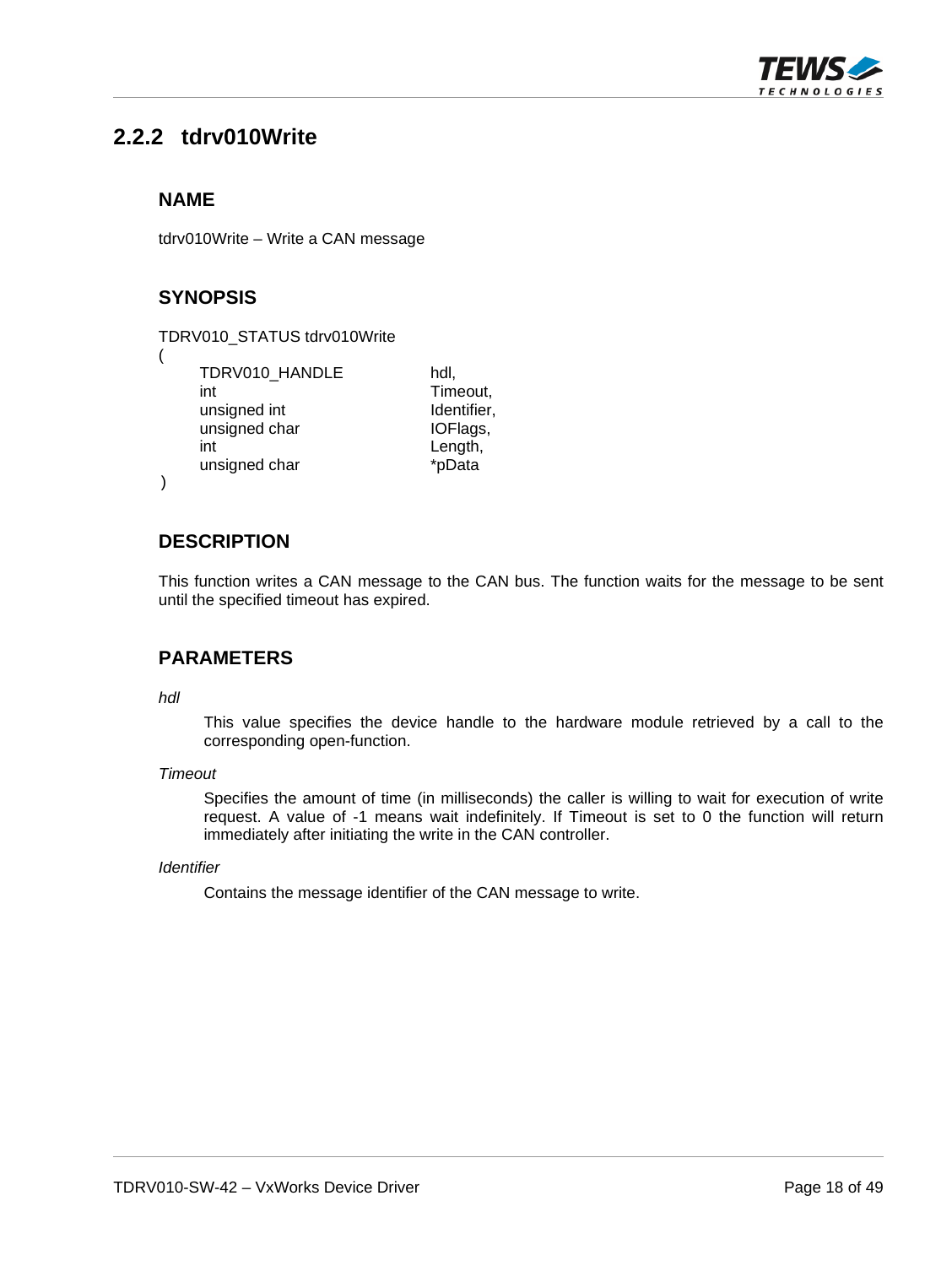

*IOFlags* 

Contains a set of bit flags, which define message attributes and controls the write operation. To set more than one bit flag the predefined macros must be binary OR'ed.

| Value                  | <b>Description</b>                                                                                                                                   |
|------------------------|------------------------------------------------------------------------------------------------------------------------------------------------------|
| TDRV010 EXTENDED       | Transmit an extended message frame. If this macro isn't<br>set or the "dummy" macro TDRV010_STANDARD is set<br>a standard frame will be transmitted. |
| TDRV010 REMOTE FRAME   | A remote transmission request (RTR bit is set) will be<br>transmitted.                                                                               |
| TDRV010 SINGLE SHOT    | No re-transmission will be performed if an error occurred<br>or the arbitration will be lost during transmission (single-<br>shot transmission).     |
| TDRV010 SELF RECEPTION | The message will be transmitted and simultaneously<br>received if the acceptance filter is set to<br>the<br>corresponding identifier.                |

#### *Length*

Contains the number of message data bytes (0...8).

#### *pData*

This buffer contains up to 8 data bytes. pData[0] contains message Data 0, pData[1] contains message Data 1 and so on.

```
#include "tdrv010api.h"
```

```
TDRV010_HANDLE hdl; 
TDRV010_STATUS result;
int Timeout;
unsigned int Identifier;
unsigned char IOFlags;
int Length;
unsigned char Data[8];
/* 
** Write an extended CAN message to the device. 
*/ 
Identifier = 1234;
Timeout = 5000;IOFlags = TDRV010_EXTENDED | TDRV010_SINGLE_SHOT; 
MsgLen = 2;
Data[0] = 0xaa;Data[1] = 0x55;…
```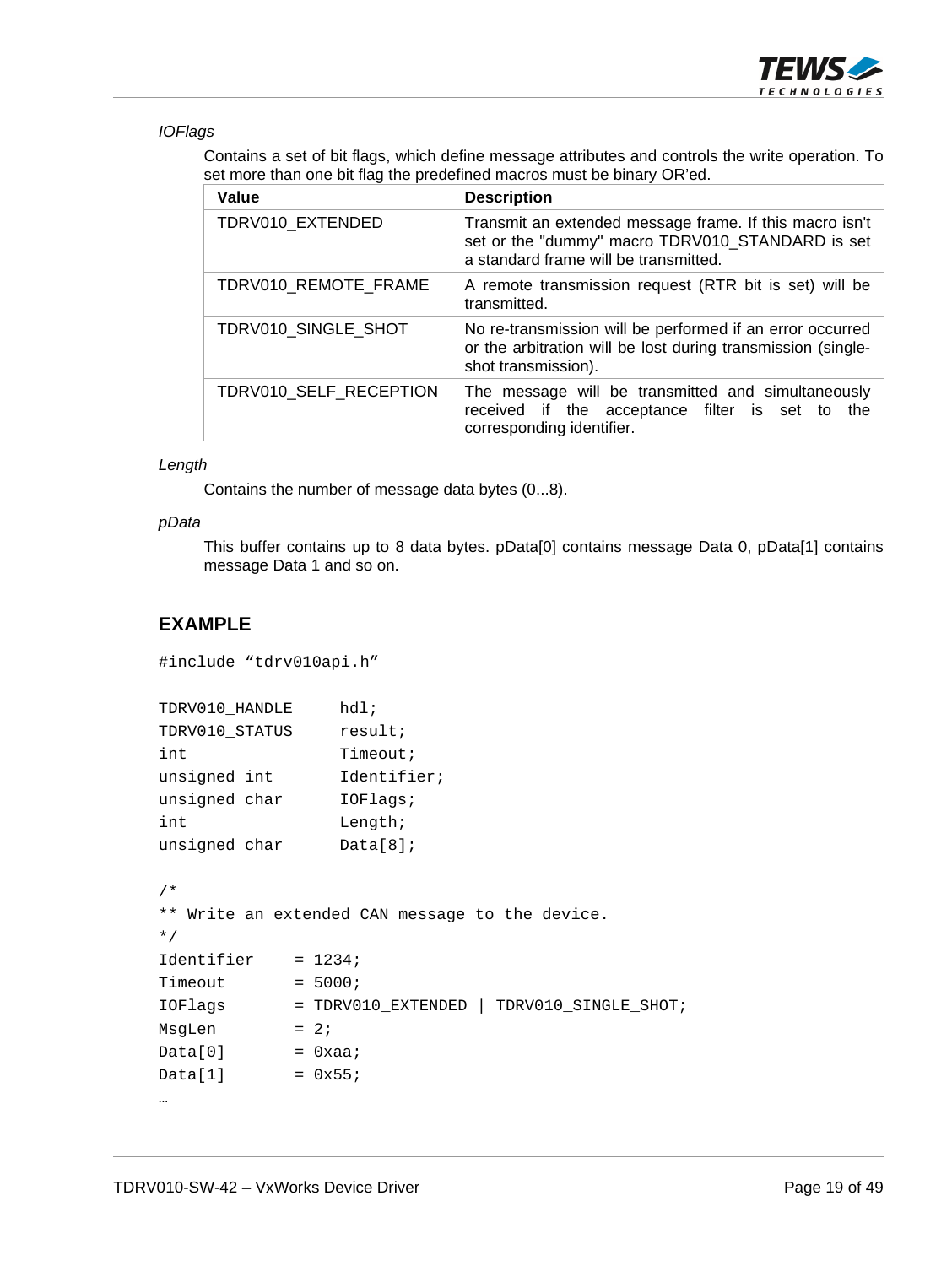

```
result = tdrv010Write( hdl, 
                            Timeout, 
                            Identifier, 
                            IOFlags, 
                            Length, 
                            &Data[0] ); 
if (result != TDRV010_OK) 
{ 
      /* handle error */ 
}
```
…

On success, TDRV010\_OK is returned. In the case of an error, the appropriate error code is returned by the function.

#### **ERROR CODES**

| <b>Error Code</b>          | <b>Description</b>                                                     |
|----------------------------|------------------------------------------------------------------------|
| TDRV010 ERR INVALID HANDLE | The specified device handle is invalid.                                |
| TDRV010_ERR_TIMEOUT        | The allowed time to finish the write request is elapsed.               |
| TDRV010_ERR_BUSOFF         | The controller is in bus OFF state and unable to<br>transmit messages. |
| TDRV010 ERR INVAL          | Illegal message length (valid range is 08).                            |
| TDRV010 ERR COMM           | Transmission failed in single shot mode.                               |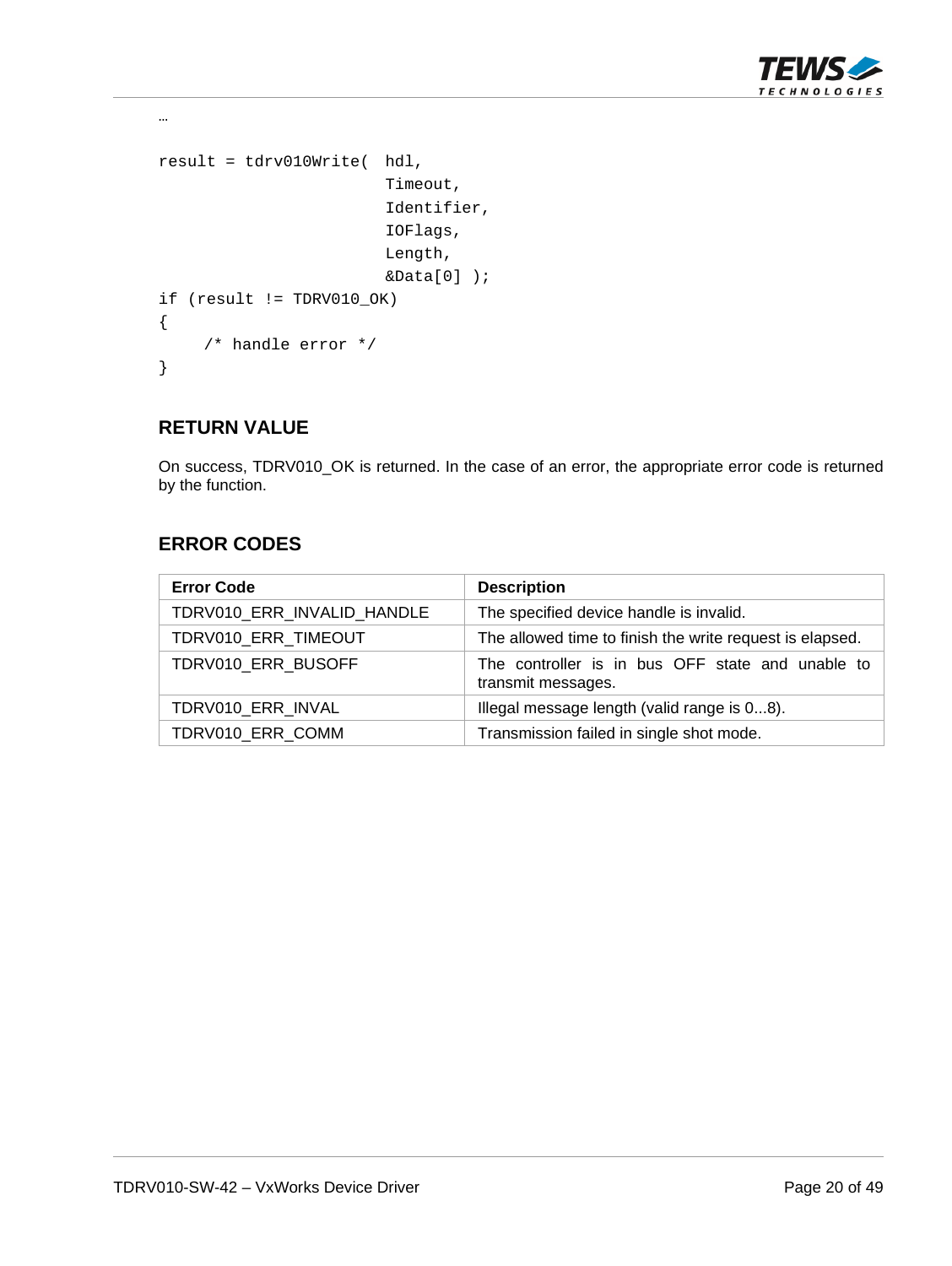

# <span id="page-20-0"></span> **Configuration Functions**

# <span id="page-20-1"></span>**2.3.1 tdrv010SetFilter**

#### **NAME**

(

)

tdrv010SetFilter – Configure Acceptance Filter

# **SYNOPSIS**

TDRV010\_STATUS tdrv010SetFilter

TDRV010\_HANDLE hdl, int **SingleFilter**, unsigned int **AcceptanceCode**, unsigned int **AcceptanceMask** 

# **DESCRIPTION**

This function modifies the acceptance filter of the specified CAN controller device.

The acceptance filter compares the received identifier with the acceptance filter and decides whether a message should be accepted or not. If a message passes the acceptance filter it is stored in the receive FIFO.

The acceptance filter is defined by the acceptance code registers and the acceptance mask registers. The bit patterns of messages to be received are defined in the acceptance code register.

The corresponding acceptance mask registers allow defining certain bit positions to be "don't care" (a 1 at a bit position means "don't care").

**A detailed description of the acceptance filter and possible filter modes can be found in the SJA1000 Product Specification Manual.** 

**This function will be accepted only in reset mode (BUSOFF). Use function tdrv010Stop() first.**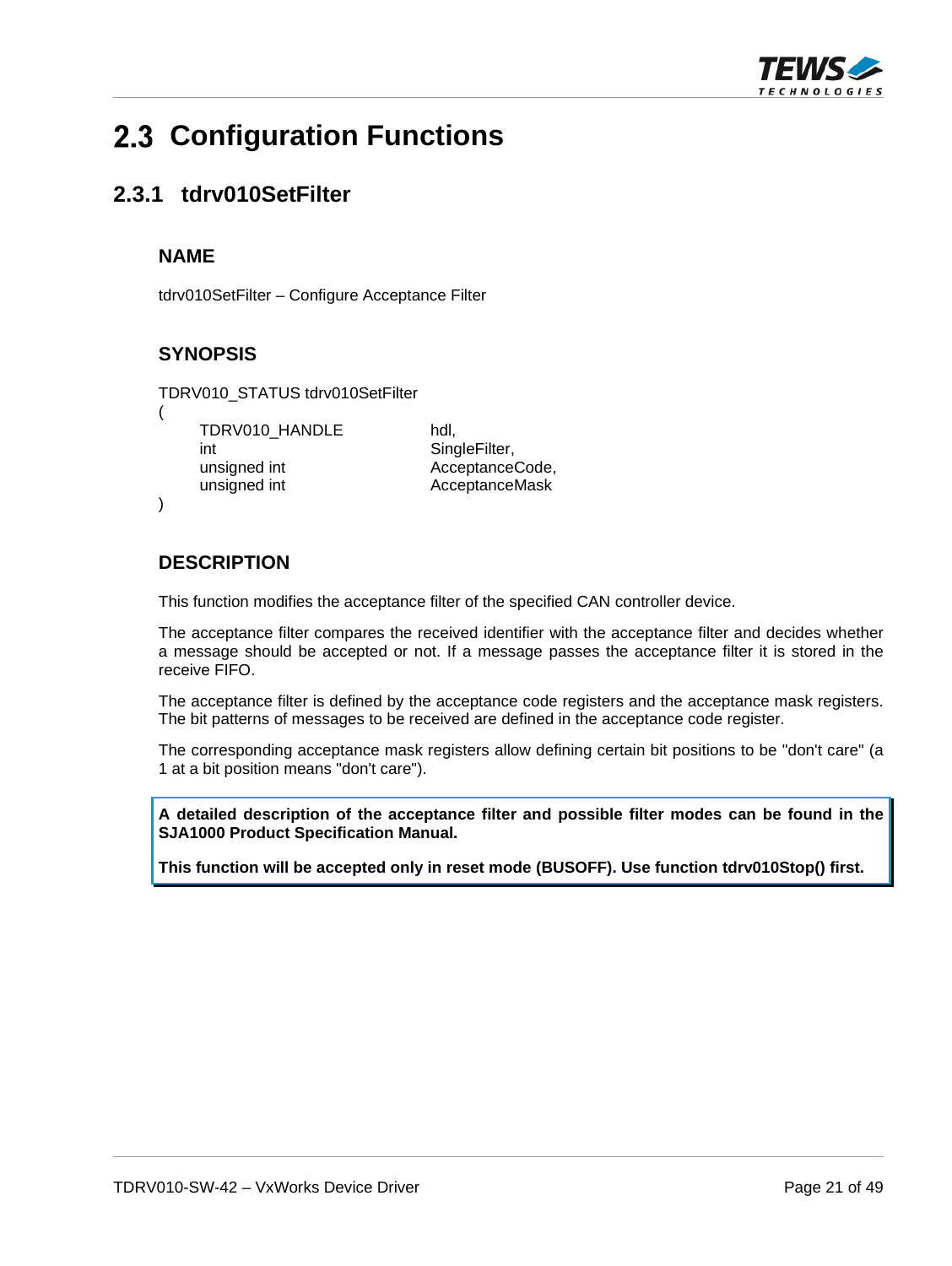

#### **PARAMETERS**

#### *hdl*

This value specifies the device handle to the hardware module retrieved by a call to the corresponding open-function.

#### *SingleFilter*

Set TRUE (1) for single filter mode. Set FALSE (0) for dual filter mode.

#### *AcceptanceCode*

The contents of this parameter will be written to acceptance code register of the controller.

#### *AcceptanceMask*

The contents of this parameter will be written to the acceptance mask register of the controller.

```
#include "tdrv010api.h" 
TDRV010_HANDLE hdl; 
TDRV010_STATUS result;
int SingleFilter;
unsigned int AcceptanceCode;
unsigned int AcceptanceMask;
/* Not relevant because all bits are "don't care" */ 
AcceptanceCode = 0x0; 
/* Mark all bit position don't care */ 
AcceptanceMask = 0xffffffff; 
/* Single Filter Mode */ 
SingleFilter = 1; 
result = tdrv010SetFilter( hdl, 
                             SingleFilter, 
                             AcceptanceCode, 
                             AcceptanceMask ); 
if (result != TDRV010_OK) 
{ 
     /* handle error */ 
}
```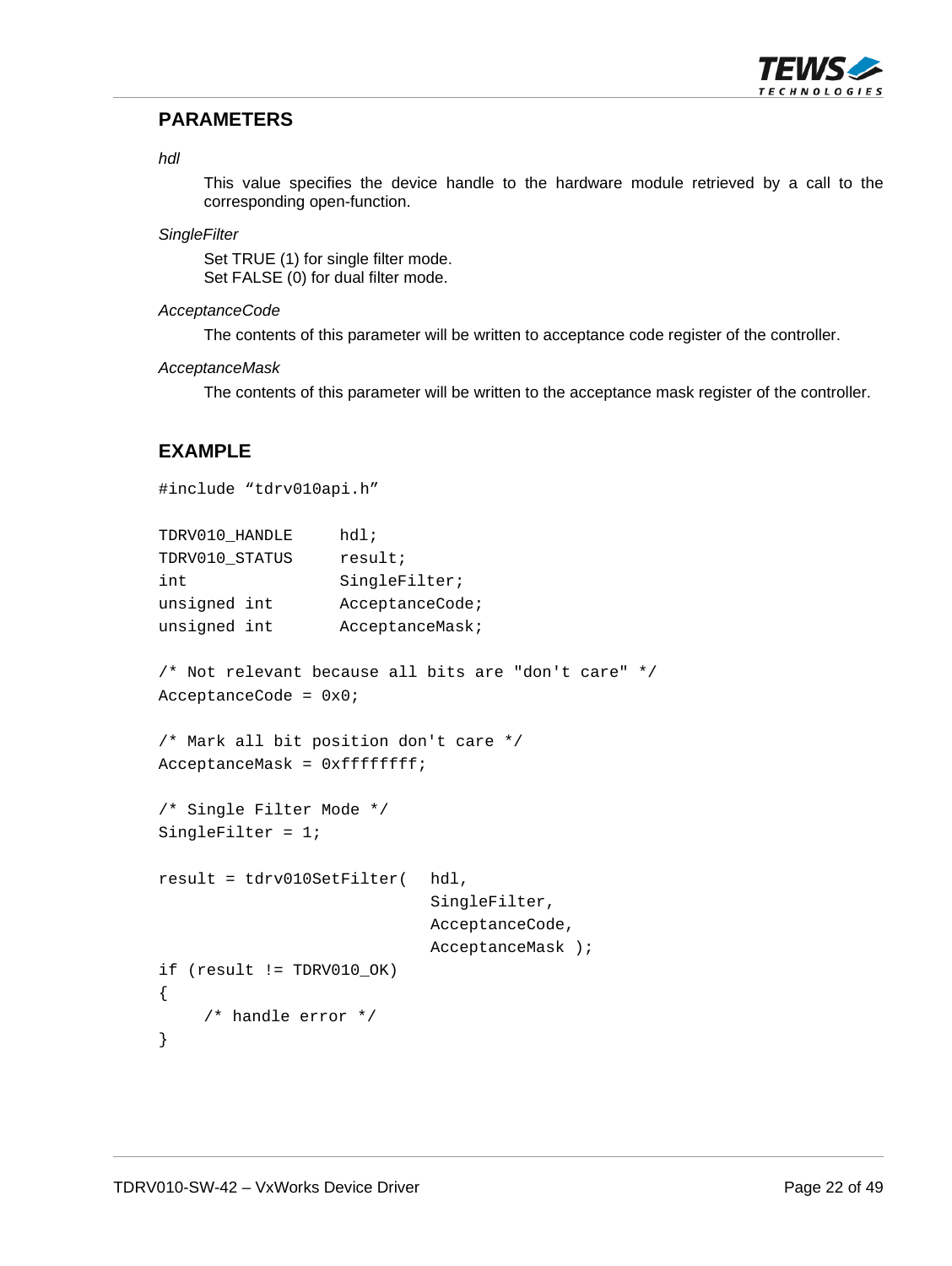

On success, TDRV010\_OK is returned. In the case of an error, the appropriate error code is returned by the function.

#### **ERROR CODES**

| <b>Error Code</b>          | <b>Description</b>                                                                                                                          |
|----------------------------|---------------------------------------------------------------------------------------------------------------------------------------------|
| TDRV010 ERR INVALID HANDLE | The specified device handle is invalid.                                                                                                     |
| TDRV010 ERR ACCESS         | Permission denied. The controller is currently in BUS<br>ON state. Please enter the BUS OFF state before<br>changing the acceptance filter. |

### **SEE ALSO**

tdrv010exa.c for a programming example.

SJA1000 Product Specification Manual – *6.4.15 ACCEPTANCE FILTER*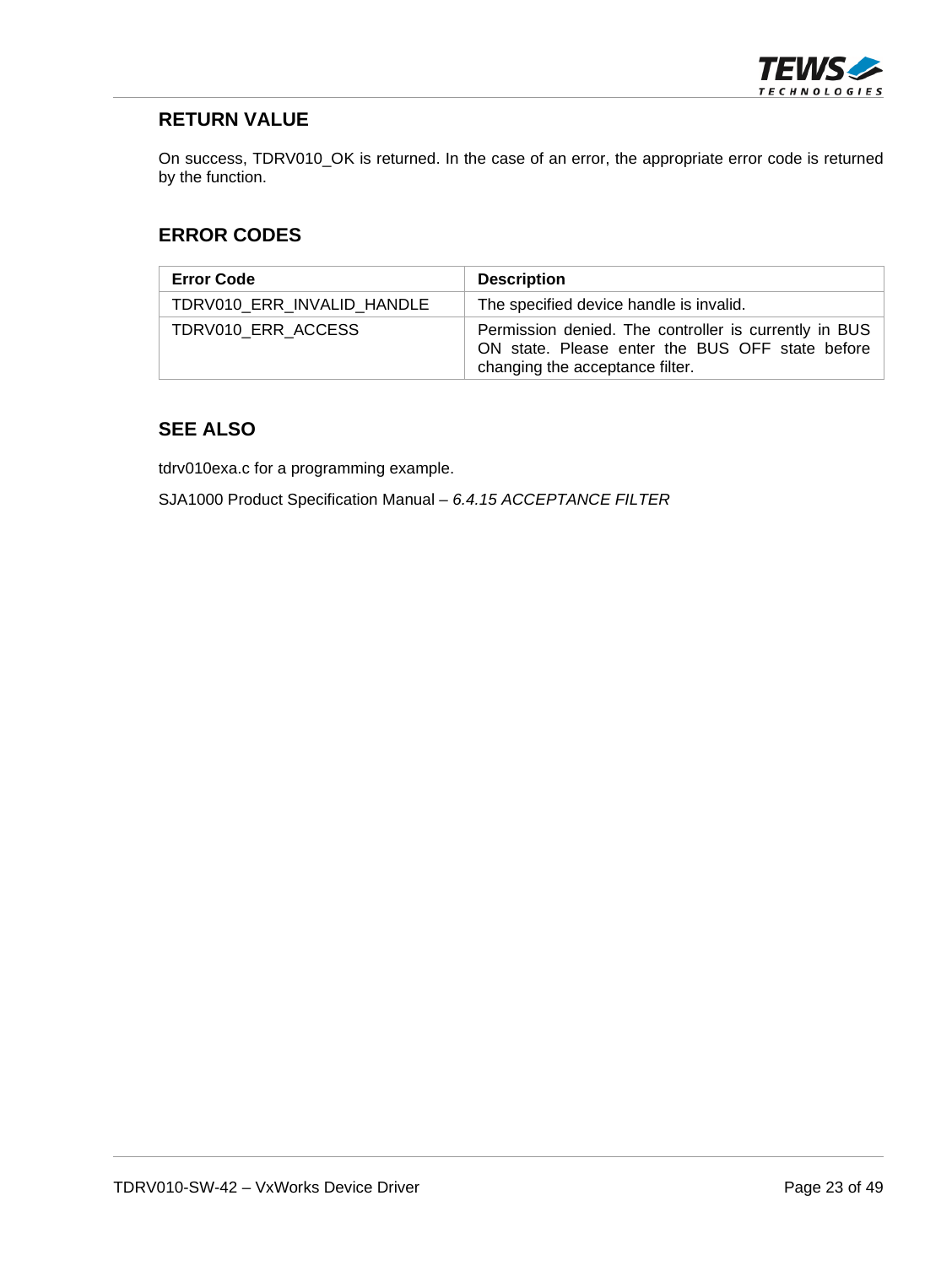

# <span id="page-23-0"></span>**2.3.2 tdrv010SetBitTiming**

#### **NAME**

tdrv010SetBitTiming – Modify CAN Bus transfer speed

#### **SYNOPSIS**

(

)

```
TDRV010_STATUS tdrv010SetBitTiming
```
TDRV010\_HANDLE hdl, unsigned short TimingValue, int UseThreeSamples

#### **DESCRIPTION**

This function modifies the bit timing registers of the CAN controller to setup a new CAN bus transfer speed.

**Use one sample point for faster bit rates and three sample points for slower bit rates to make the CAN bus more immune against noise spikes.** 

**This function will be accepted only in reset mode (BUSOFF). Use function tdrv010Stop() first.** 

#### **PARAMETERS**

*hdl* 

This value specifies the device handle to the hardware module retrieved by a call to the corresponding open-function.

#### *TimingValue*

This parameter holds the new value for the bit timing register 0 (bit 0...7) and for the bit timing register 1 (bit 8...15). Possible transfer rates are between 50 Kbit per second and 1 Mbit per second. The include file 'tdrv010api.h' contains predefined transfer rate symbols (TDRV010\_5KBIT ... TDRV010\_1MBIT).

For other transfer rates please follow the instructions of the *SJA1000 Product Specification*, which is also part of the TPMC310 or TPMC810 engineering documentation.

#### *UseThreeSamples*

If this parameter is TRUE (1) the CAN bus is sampled three times per bit time instead of one.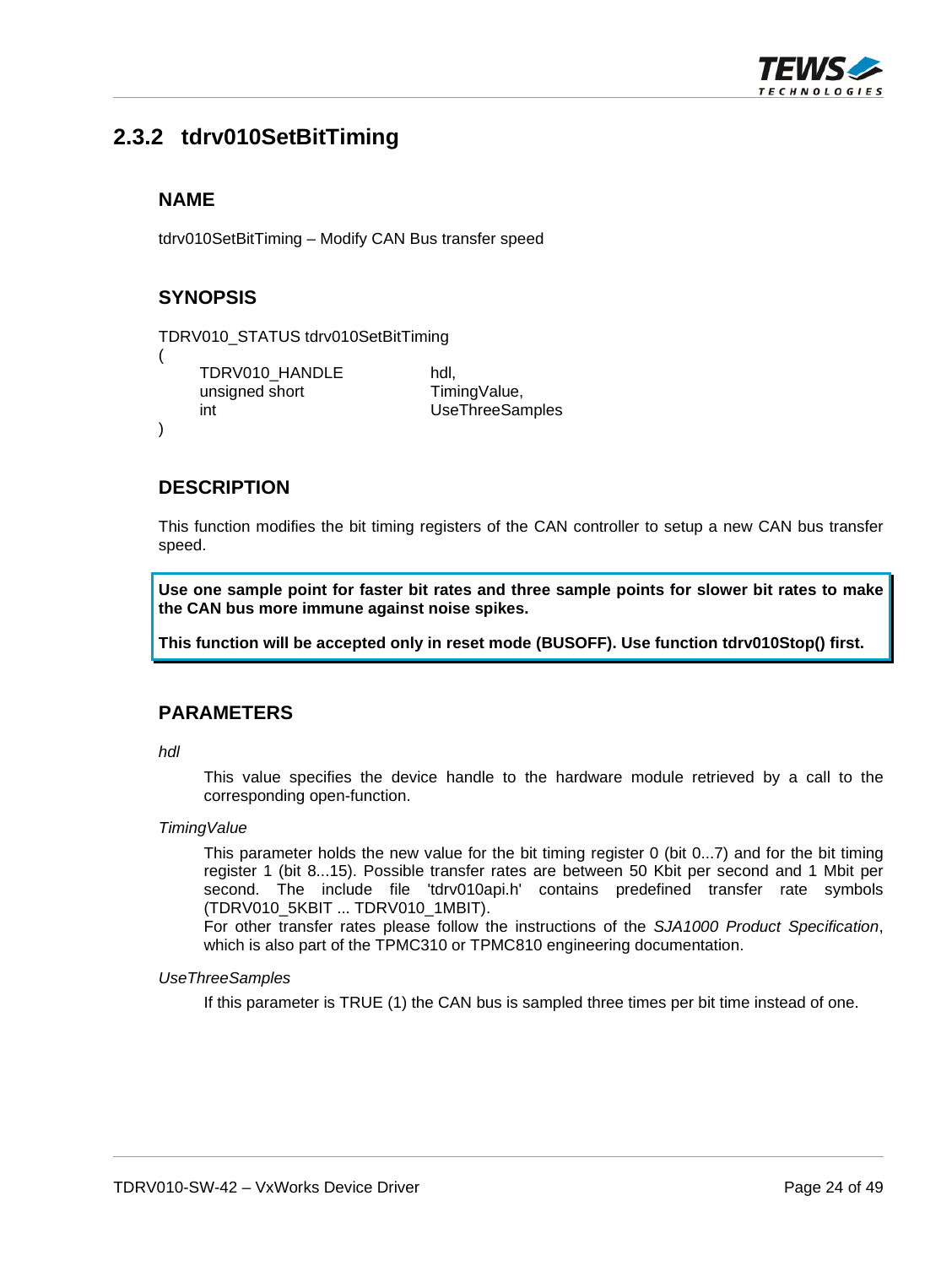

# **EXAMPLE**

```
#include "tdrv010api.h" 
TDRV010_HANDLE hdl; 
TDRV010_STATUS result;
int UseThreeSamples;
unsigned short TimingValue;
TimingValue = TDRV010_100KBIT;
UseThreeSamples = FALSE;
result = tdrv010SetBitTiming( hdl, 
                                TimingValue, 
                                UseThreeSamples ); 
if (result != TDRV010_OK) 
{ 
     /* handle error */ 
}
```
#### **RETURN VALUE**

On success, TDRV010\_OK is returned. In the case of an error, the appropriate error code is returned by the function.

# **ERROR CODES**

| <b>Error Code</b>          | <b>Description</b>                                                                                                                   |
|----------------------------|--------------------------------------------------------------------------------------------------------------------------------------|
| TDRV010 ERR INVALID HANDLE | The specified device handle is invalid.                                                                                              |
| TDRV010 ERR ACCESS         | Permission denied. The controller is currently in BUS<br>ON state. Please enter the BUS OFF state before<br>changing the bit timing. |

#### **SEE ALSO**

tdrv010exa.c for a programming example.

tdrv010api.h for predefined bus timing constants.

SJA1000 Product Specification Manual – 6.5.1/2 BUS TIMING REGISTER.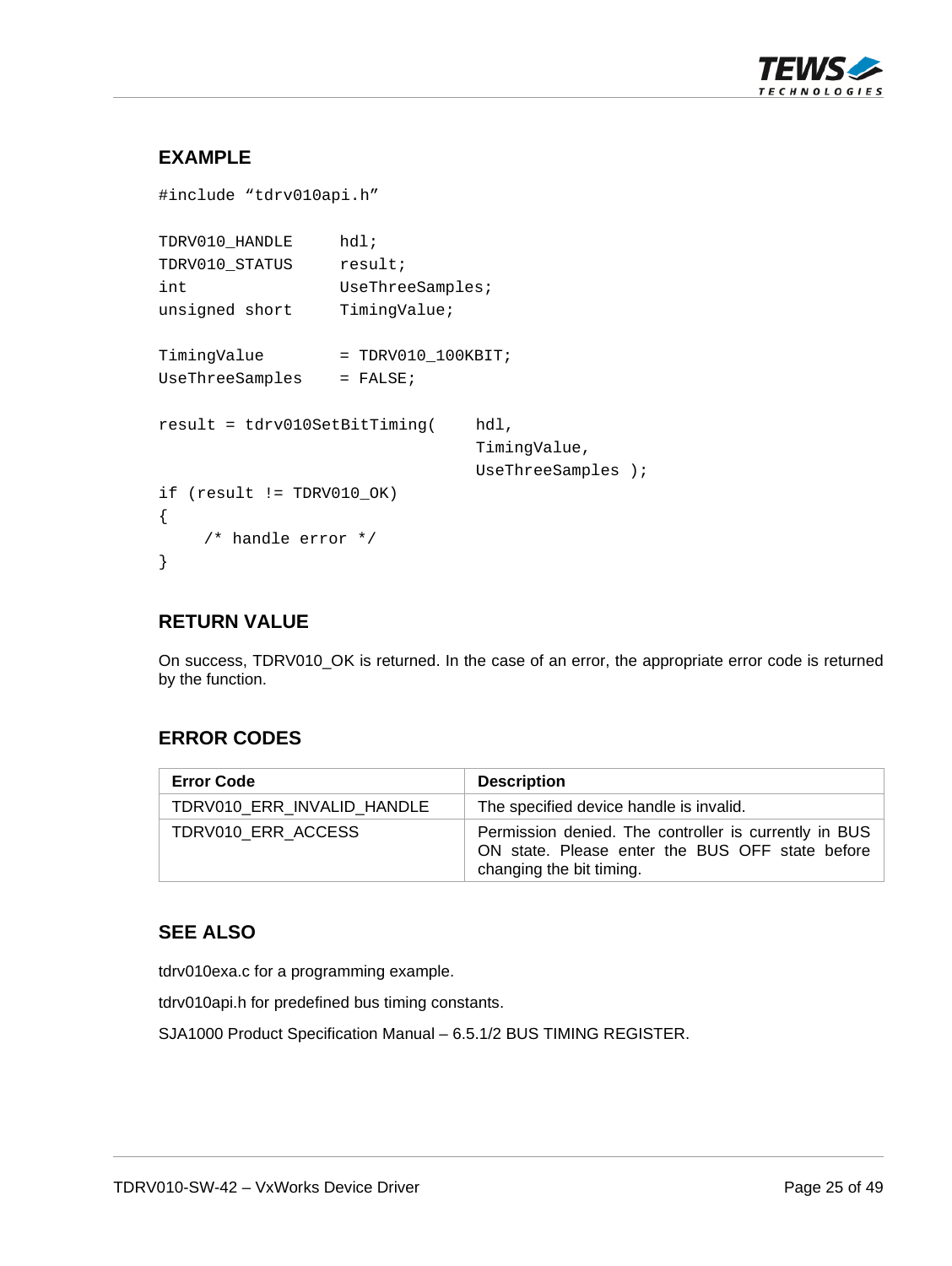

# <span id="page-25-0"></span>**2.3.3 tdrv010Start**

#### **NAME**

tdrv010Start – Set CAN controller into BUSON state

#### **SYNOPSIS**

```
TDRV010_STATUS tdrv010Start 
(
```
TDRV010\_HANDLE hdl

)

#### **DESCRIPTION**

This function sets the specified CAN controller into the BUSON state.

After an abnormal rate of occurrences of errors on the CAN bus or after driver startup, the CAN controller enters the BUSOFF state. This control function resets the "reset mode" bit in the mode register. The CAN controller begins the bus OFF recovery sequence and resets transmit and receive error counters. If the CAN controller counts 128 packets of 11 consecutive recessive bits on the CAN bus, the Bus Off state is exited.

**Before the driver is able to communicate over the CAN bus after driver startup, this control function must be executed.** 

#### **PARAMETERS**

*hdl* 

This value specifies the device handle to the hardware module retrieved by a call to the corresponding open-function.

```
#include "tdrv010api.h" 
TDRV010_HANDLE hdl;
TDRV010_STATUS result;
result = tdrv010Start( hdl ); 
if (result != TDRV010_OK) 
{ 
     /* handle error */ 
}
```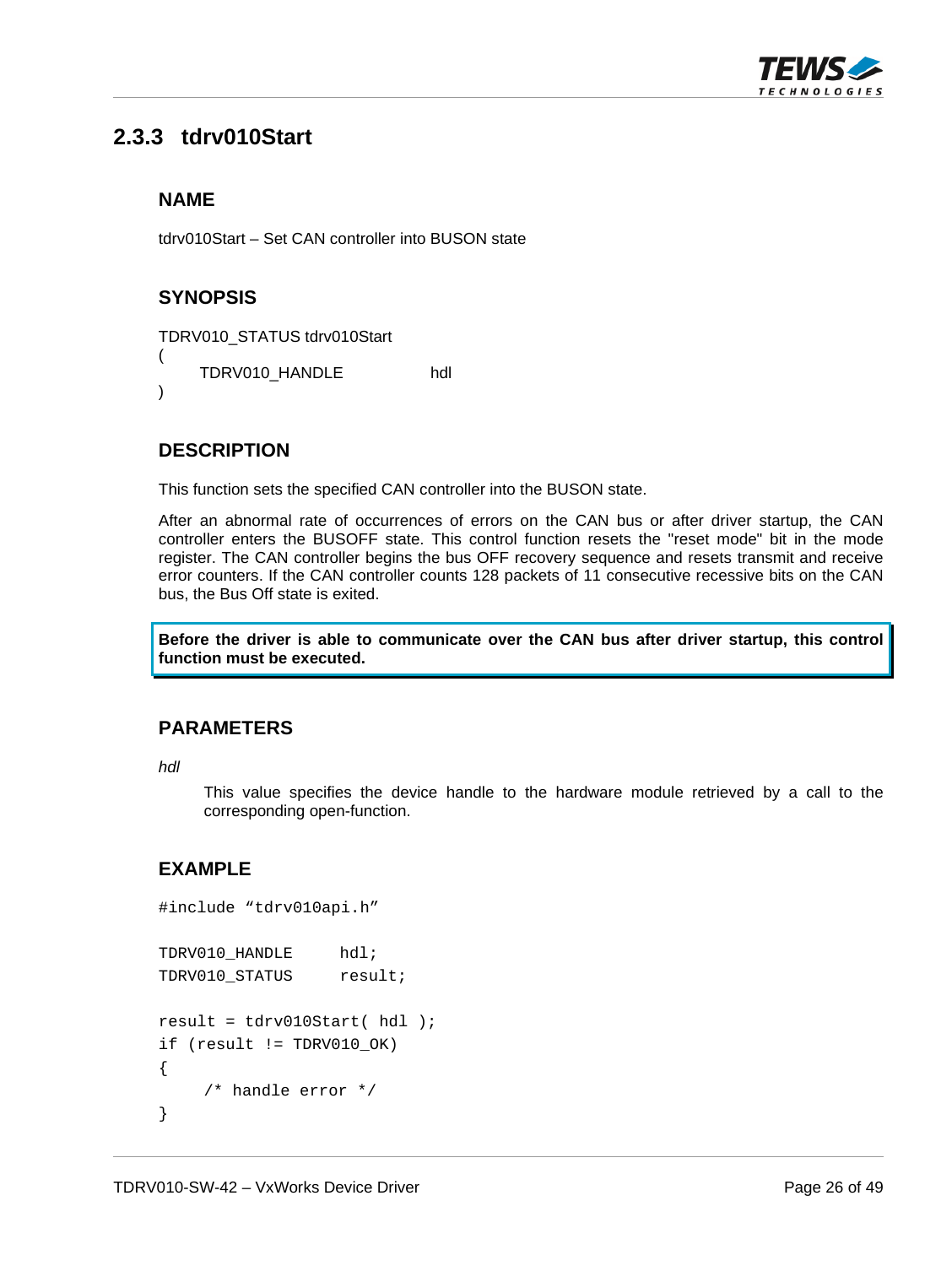

On success, TDRV010\_OK is returned. In the case of an error, the appropriate error code is returned by the function.

#### **ERROR CODES**

| <b>Error Code</b>          | <b>Description</b>                      |
|----------------------------|-----------------------------------------|
| TDRV010 ERR INVALID HANDLE | The specified device handle is invalid. |
| TDRV010 ERR BUSOFF         | Unable to enter the Bus ON mode.        |

#### **SEE ALSO**

tdrv010exa.c for a programming example.

SJA1000 Product Specification Manual – *6.4.3 MODE REGISTER (MOD).*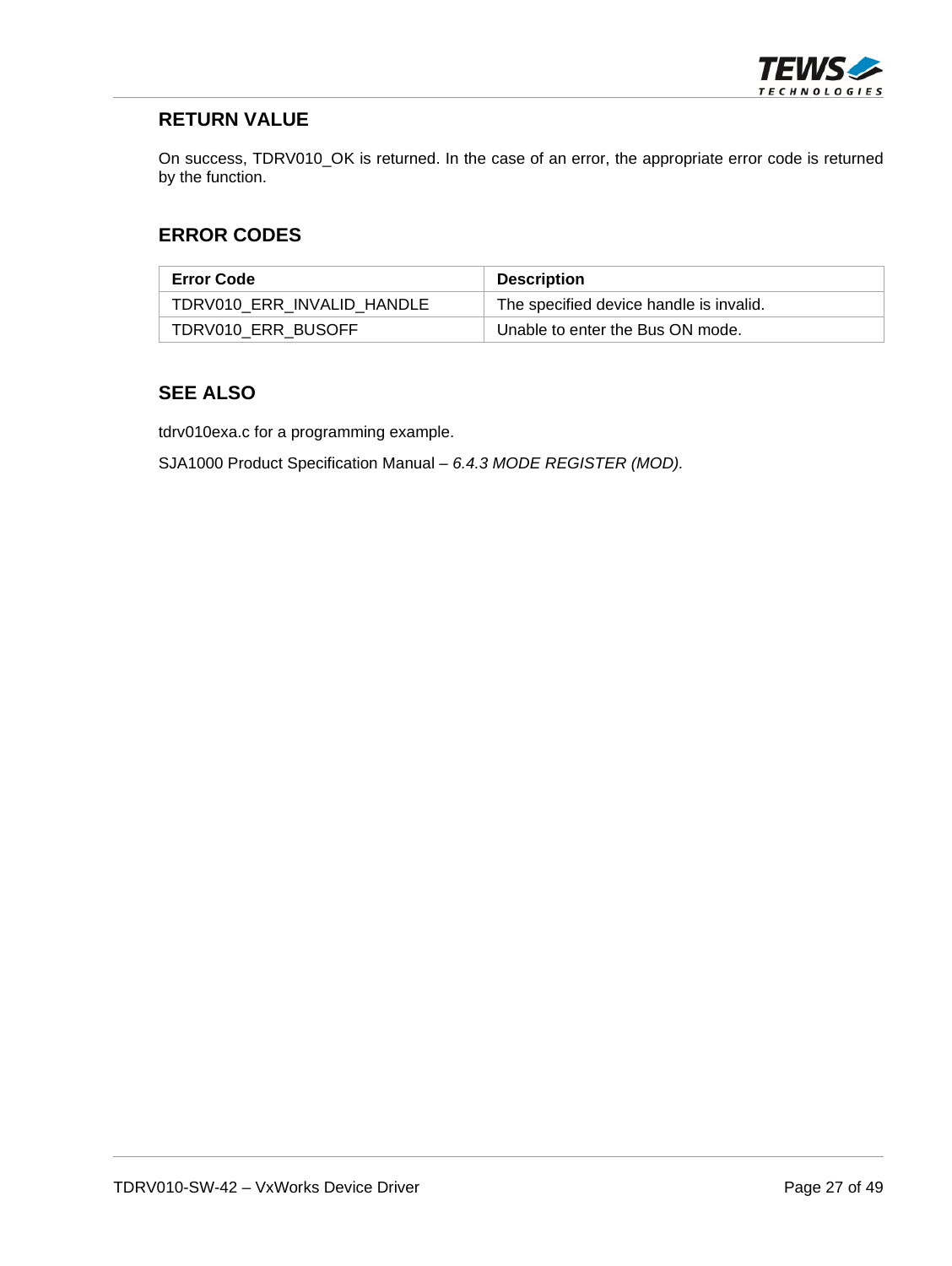

# <span id="page-27-0"></span>**2.3.4 tdrv010Stop**

#### **NAME**

tdrv010Stop – Set CAN controller into BUSOFF state

# **SYNOPSIS**

TDRV010\_STATUS tdrv010Stop

```
( 
    TDRV010_HANDLE hdl
```
)

#### **DESCRIPTION**

This function sets the specified CAN controller into the bus OFF state.

After execution of this control function the CAN controller is completely removed from the CAN bus and cannot communicate until the control function tdrv010Start() is executed.

#### **PARAMETERS**

*hdl* 

This value specifies the device handle to the hardware module retrieved by a call to the corresponding open-function.

```
#include "tdrv010api.h" 
TDRV010_HANDLE hdl; 
TDRV010 STATUS result;
result = tdrv010Stop( hdl ); 
if (result != TDRV010_OK) 
{ 
     /* handle error */ 
}
```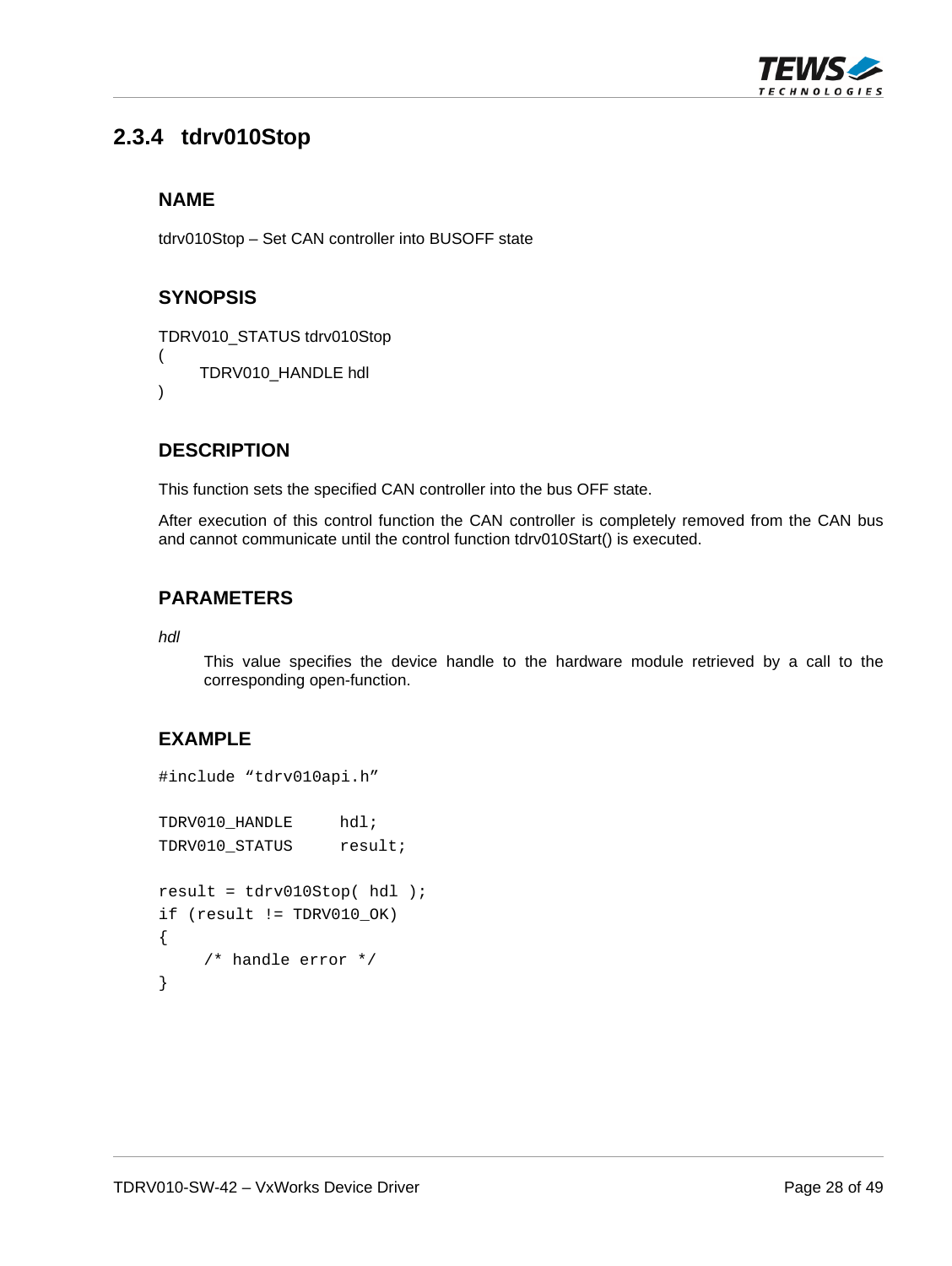

On success, TDRV010\_OK is returned. In the case of an error, the appropriate error code is returned by the function.

#### **ERROR CODES**

| <b>Error Code</b>          | <b>Description</b>                      |
|----------------------------|-----------------------------------------|
| TDRV010 ERR INVALID HANDLE | The specified device handle is invalid. |
| TDRV010 ERR IO             | Unable to enter the Bus OFF mode.       |

#### **SEE ALSO**

tdrv010exa.c for a programming example.

SJA1000 Product Specification Manual – *6.4.3 MODE REGISTER (MOD).*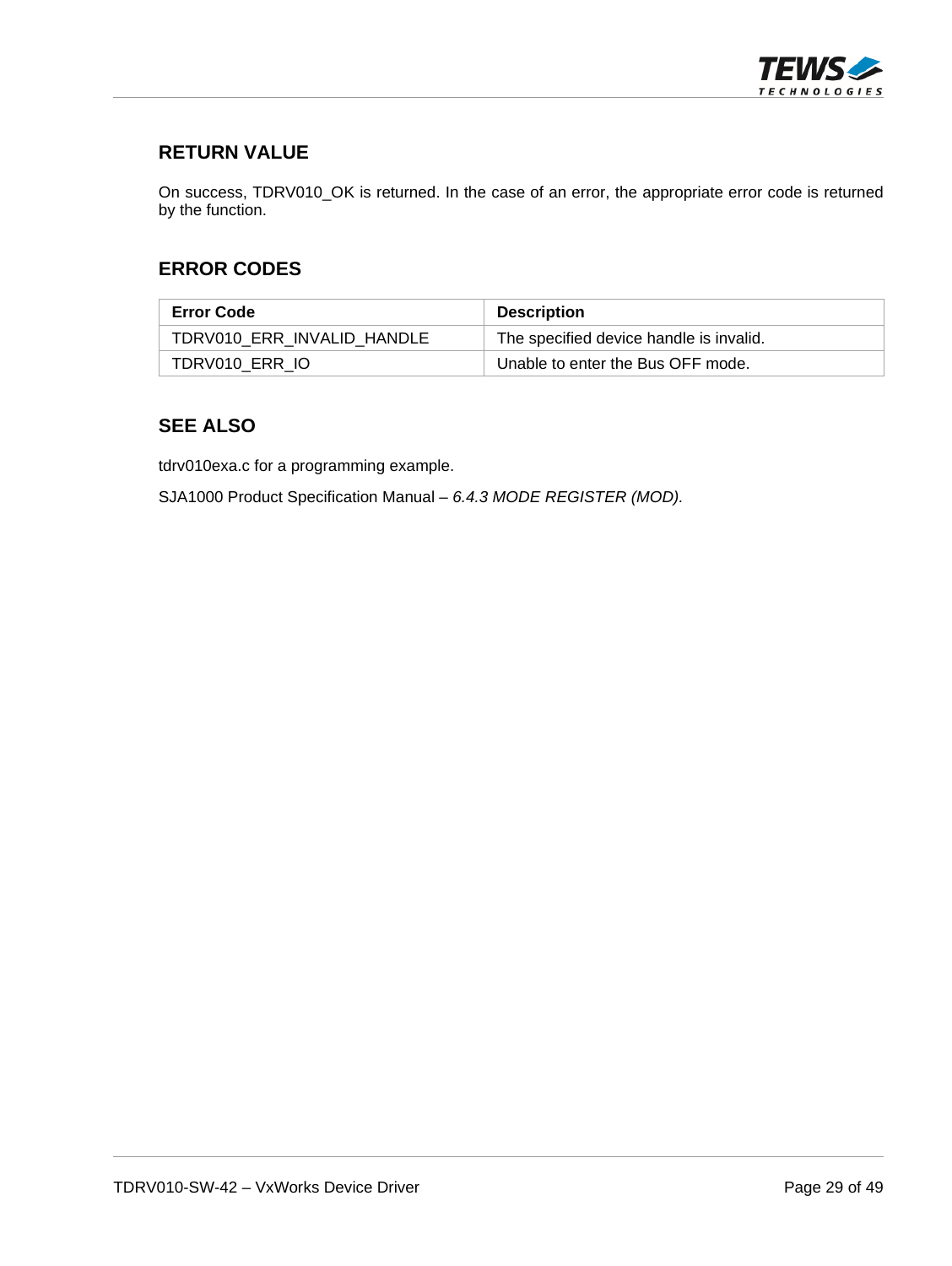

# <span id="page-29-0"></span>**2.3.5 tdrv010FlushReceiveFifo**

#### **NAME**

tdrv010FlushReceiveFifo – Flush software receive FIFO

# **SYNOPSIS**

```
TDRV010_STATUS tdrv010FlushReceiveFifo 
( 
    TDRV010_HANDLE hdl 
)
```
#### **DESCRIPTION**

This function flushes the software FIFO buffer of received CAN messages.

#### **PARAMETERS**

*hdl* 

This value specifies the device handle to the hardware module retrieved by a call to the corresponding open-function.

# **EXAMPLE**

```
#include "tdrv010api.h" 
TDRV010_HANDLE hdl; 
TDRV010_STATUS result;
result = tdrv010FlushReceiveFifo( hdl ); 
if (result != TDRV010_OK) 
{ 
     /* handle error */ 
}
```
#### **RETURN VALUE**

On success, TDRV010\_OK is returned. In the case of an error, the appropriate error code is returned by the function.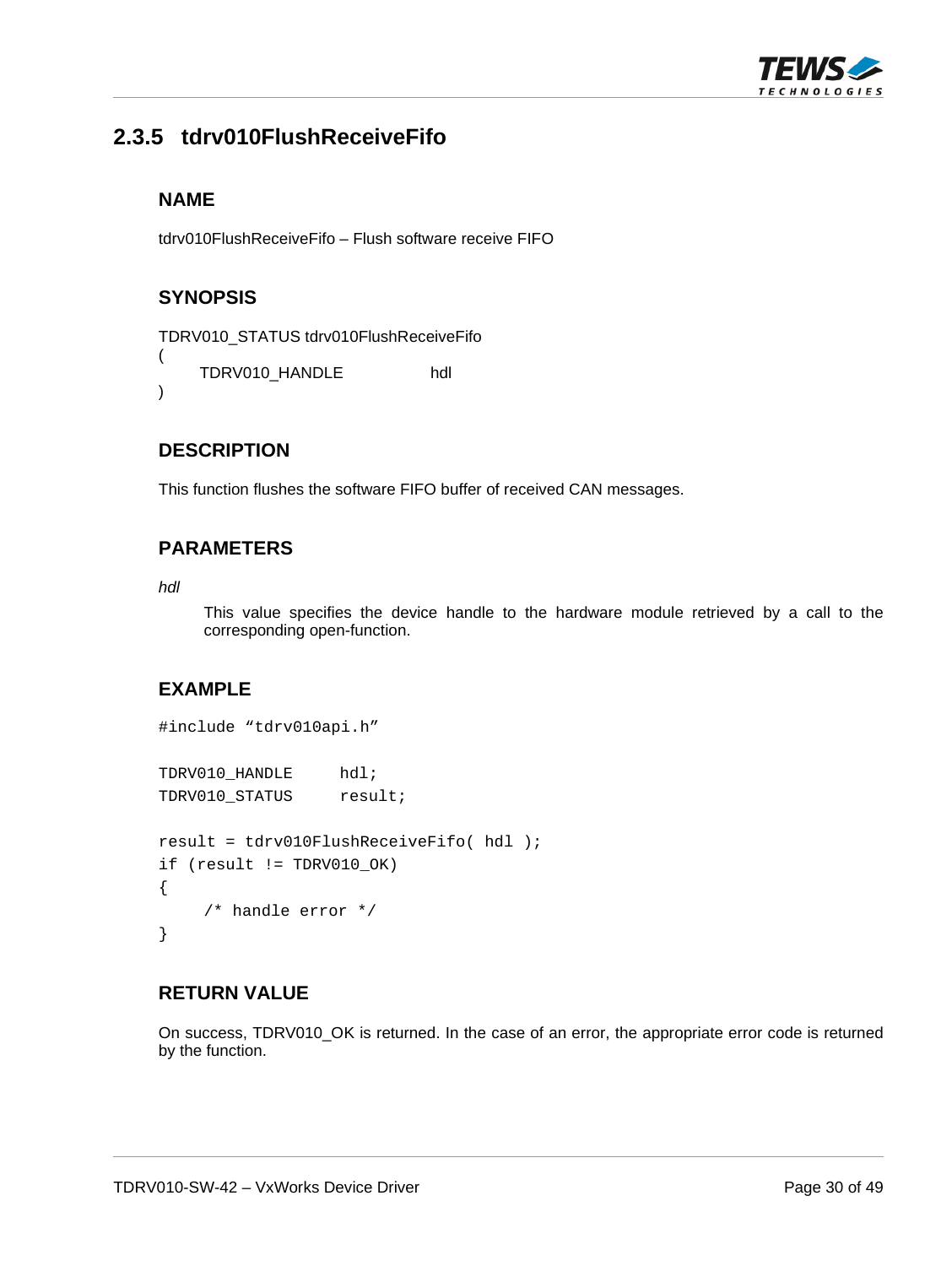

# **ERROR CODES**

| Error Code                 | <b>Description</b>                      |
|----------------------------|-----------------------------------------|
| TDRV010 ERR INVALID HANDLE | The specified device handle is invalid. |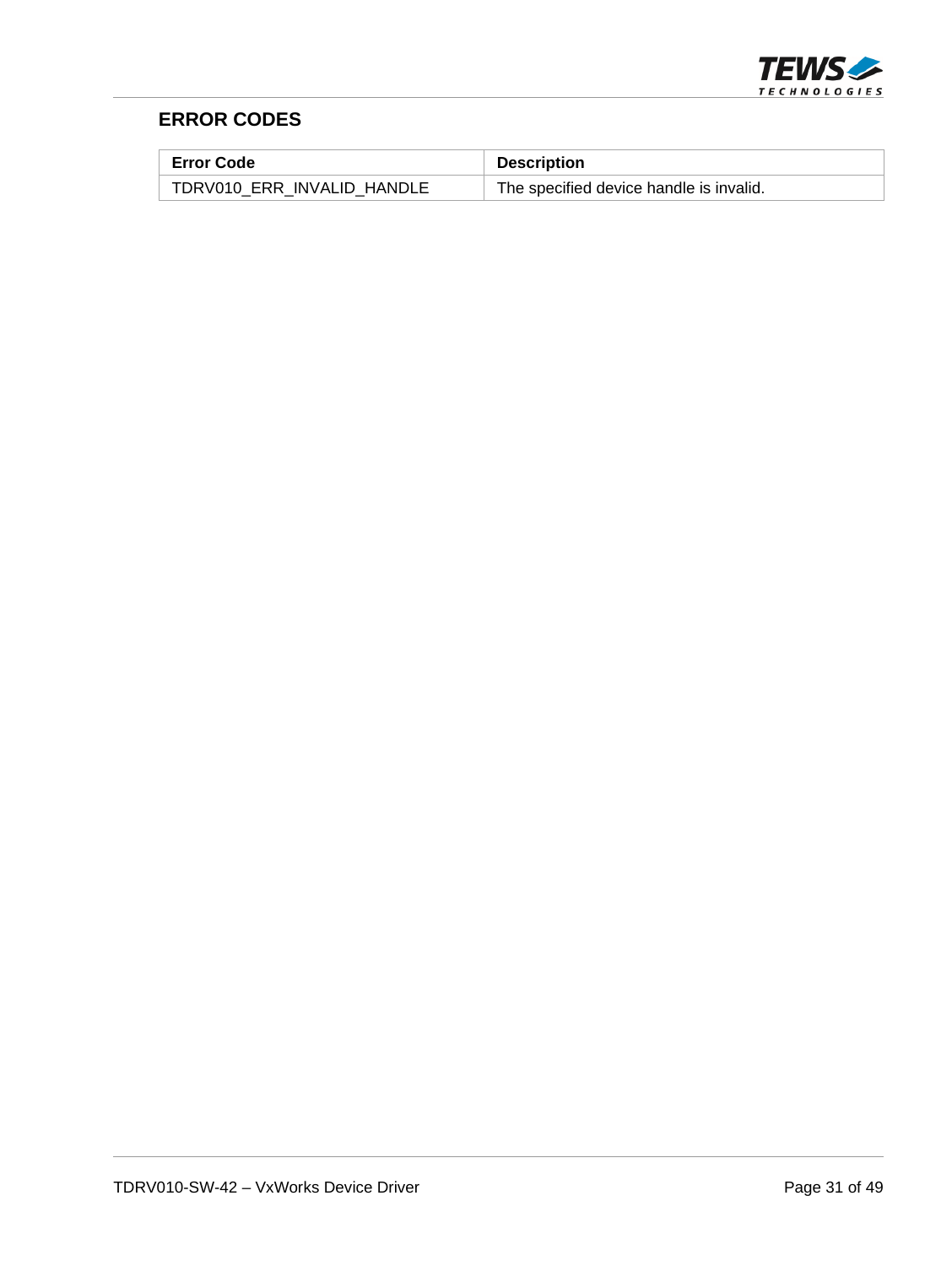

# <span id="page-31-0"></span>**2.3.6 tdrv010SelftestEnable**

#### **NAME**

tdrv010SelftestEnable – Enable self test facility

# **SYNOPSIS**

```
TDRV010_STATUS tdrv010SelftestEnable
```
( TDRV010\_HANDLE hdl

)

# **DESCRIPTION**

This function enables the self test facility of the SJA1000 CAN controller.

In this mode a full node test is possible without any other active node on the bus using the self reception facility. The CAN controller will perform a successful transmission even if there is no acknowledge received.

Also in self test mode the normal functionality is given, that means the CAN controller is able to receive messages from other nodes and can transmit message to other nodes if any connected.

**This function will be accepted only in reset mode (BUSOFF). Use function tdrv010Stop() first.** 

#### **PARAMETERS**

*hdl* 

This value specifies the device handle to the hardware module retrieved by a call to the corresponding open-function.

```
#include "tdrv010api.h" 
TDRV010_HANDLE hdl; 
TDRV010 STATUS result;
result = tdrv010SelftestEnable( hdl ); 
if (result != TDRV010_OK) 
{ 
     /* handle error */ 
}
```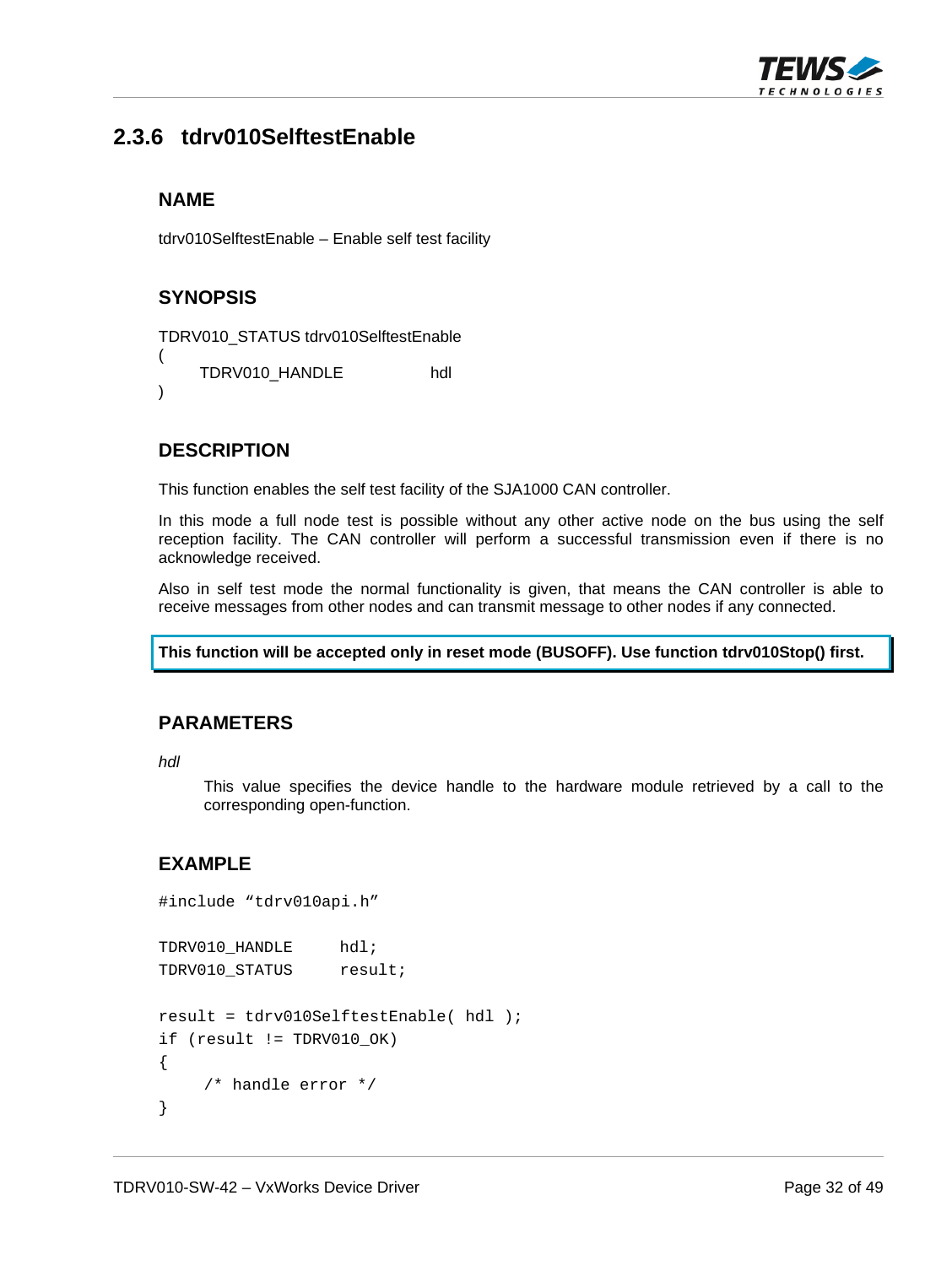

On success, TDRV010\_OK is returned. In the case of an error, the appropriate error code is returned by the function.

#### **ERROR CODES**

| <b>Error Code</b>          | <b>Description</b>                                                                                       |
|----------------------------|----------------------------------------------------------------------------------------------------------|
| TDRV010 ERR INVALID HANDLE | The specified device handle is invalid.                                                                  |
| TDRV010 ERR ACCESS         | Permission denied. The controller is currently in<br>BUS ON state. Please enter the BUS OFF state first. |

#### **SEE ALSO**

tdrv010exa.c for a programming example.

SJA1000 Product Specification Manual – *6.4.3 MODE REGISTER (MOD)*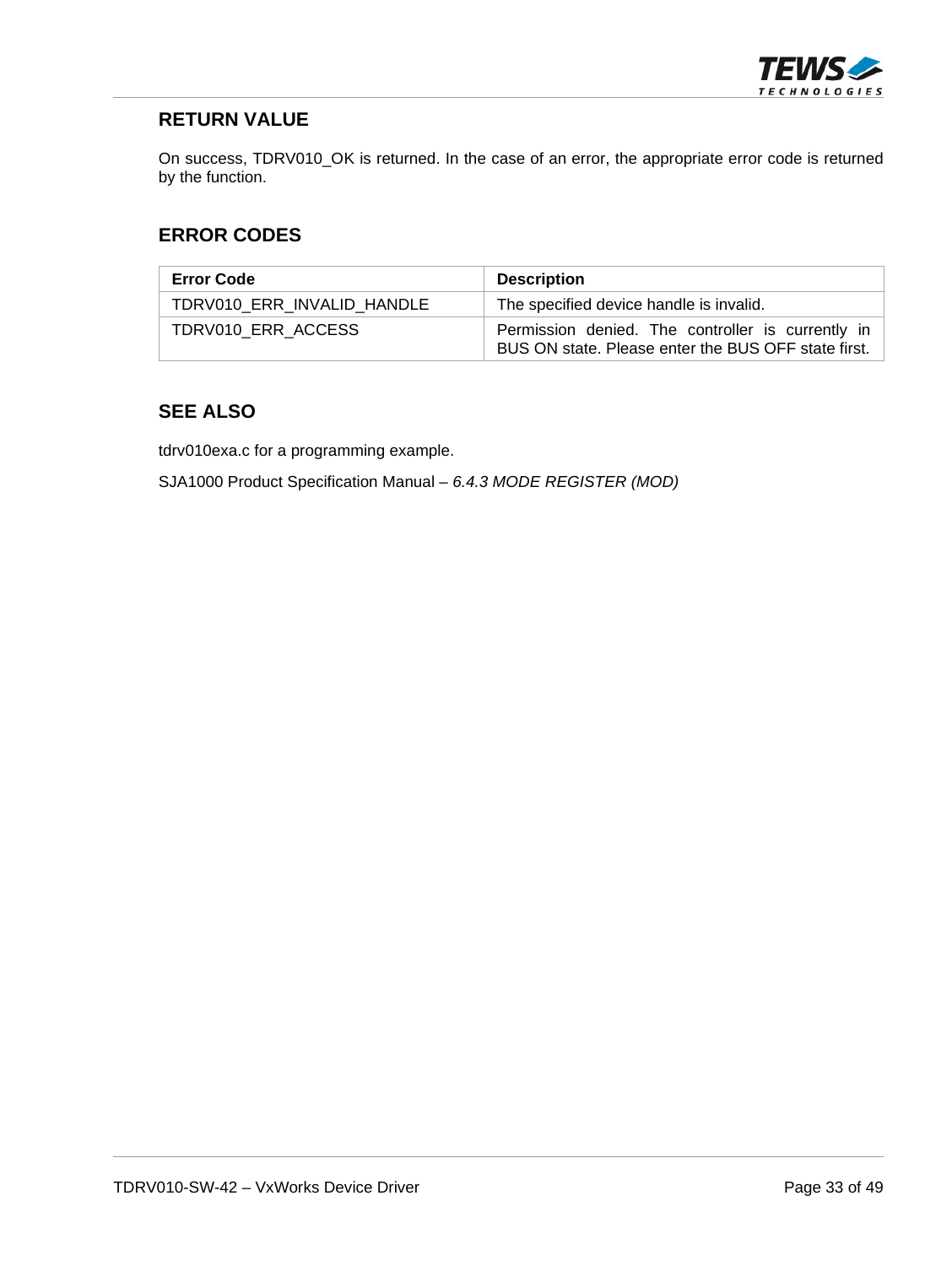

# <span id="page-33-0"></span>**2.3.7 tdrv010SelftestDisable**

#### **NAME**

tdrv010SelftestDisable – Disable self test facility

# **SYNOPSIS**

```
TDRV010_STATUS tdrv010SelftestDisable 
( 
    TDRV010_HANDLE hdl 
)
```
#### **DESCRIPTION**

This function disables the self test facility of the SJA1000 CAN controller, which was enabled before with the function tdrv010SelftestEnable().

**This function will be accepted only in reset mode (BUSOFF). Use function tdrv010Stop() first.** 

#### **PARAMETERS**

*hdl* 

This value specifies the device handle to the hardware module retrieved by a call to the corresponding open-function.

```
#include "tdrv010api.h" 
TDRV010_HANDLE hdl;
TDRV010_STATUS result;
result = tdrv010SelftestDisable( hdl ); 
if (result != TDRV010_OK) 
{ 
     /* handle error */ 
}
```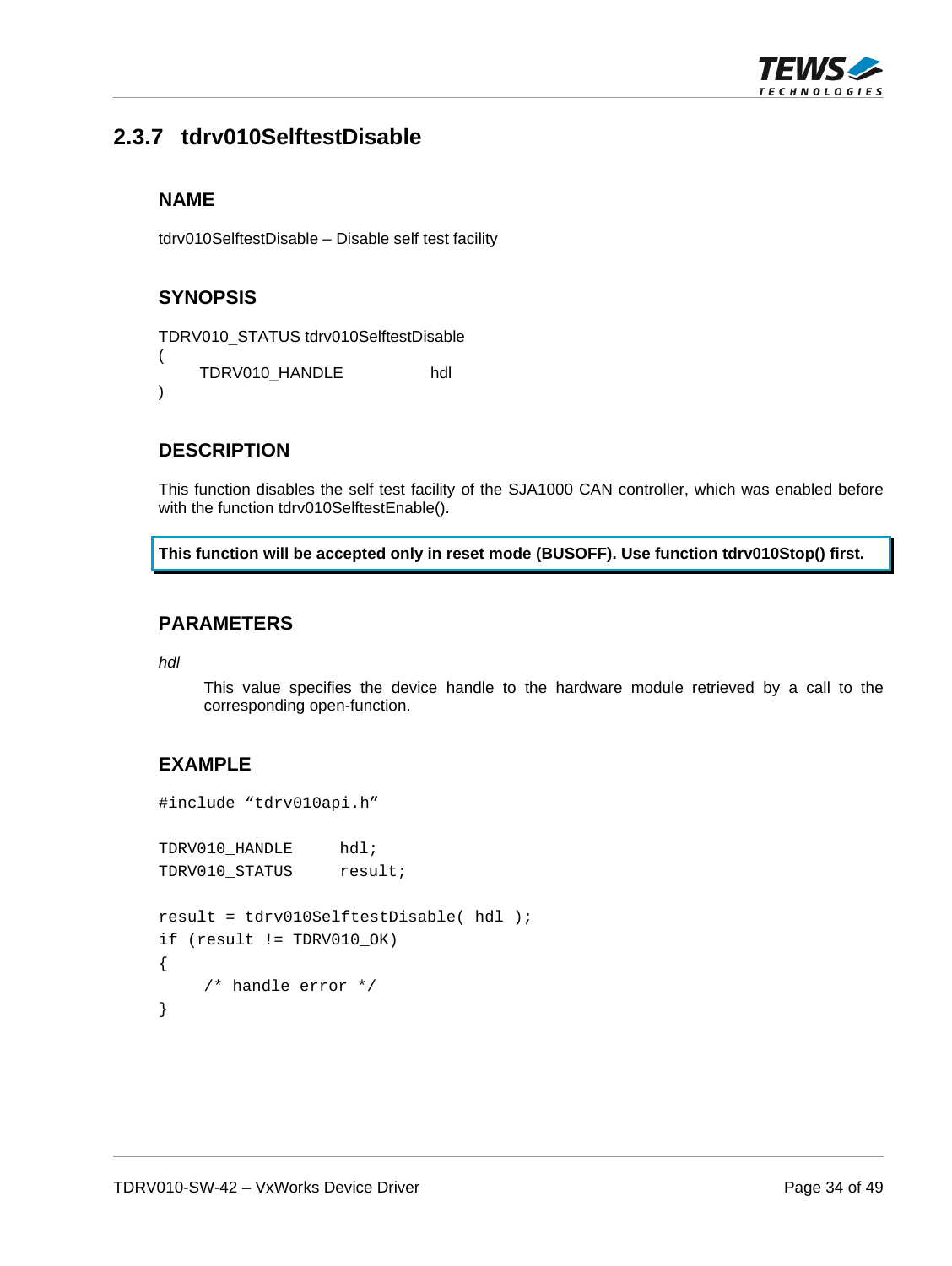

On success, TDRV010\_OK is returned. In the case of an error, the appropriate error code is returned by the function.

#### **ERROR CODES**

| <b>Error Code</b>          | <b>Description</b>                                                                                       |
|----------------------------|----------------------------------------------------------------------------------------------------------|
| TDRV010 ERR INVALID HANDLE | The specified device handle is invalid.                                                                  |
| TDRV010 ERR ACCESS         | Permission denied. The controller is currently in BUS<br>ON state. Please enter the BUS OFF state first. |

#### **SEE ALSO**

tdrv010exa.c for a programming example.

SJA1000 Product Specification Manual – *6.4.3 MODE REGISTER (MOD)*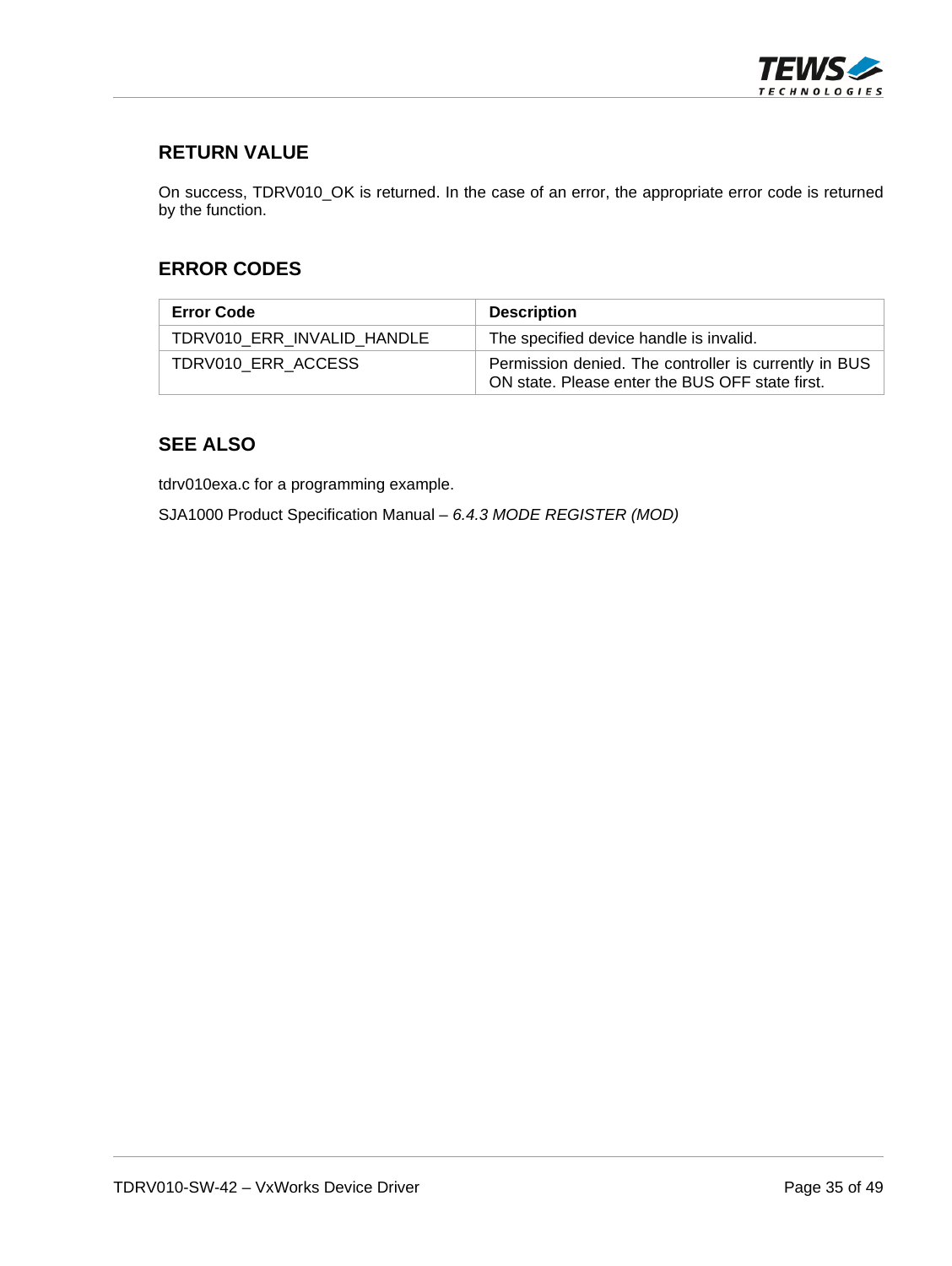

# <span id="page-35-0"></span>**2.3.8 tdrv010ListenOnlyEnable**

#### **NAME**

tdrv010ListenOnlyEnable – Enable listen-only facility

# **SYNOPSIS**

```
TDRV010_STATUS tdrv010ListenOnlyEnable
```
( TDRV010\_HANDLE hdl

```
)
```
# **DESCRIPTION**

This function enables the listen only facility of the SJA1000 CAN controller.

In this mode the CAN controller would give no acknowledge to the CAN-bus, even if a message is received successfully. Message transmission is not possible. All other functions can be used like in normal mode.

This mode can be used for software driver bit rate detection and 'hot-plugging'.

```
This function will be accepted only in reset mode (BUSOFF). Use function tdrv010Stop() first.
```
#### **PARAMETERS**

*hdl* 

This value specifies the device handle to the hardware module retrieved by a call to the corresponding open-function.

```
#include "tdrv010api.h" 
TDRV010_HANDLE hdl;
TDRV010 STATUS result;
result = tdrv010ListenOnlyEnable( hdl ); 
if (result != TDRV010_OK) 
{ 
     /* handle error */ 
}
```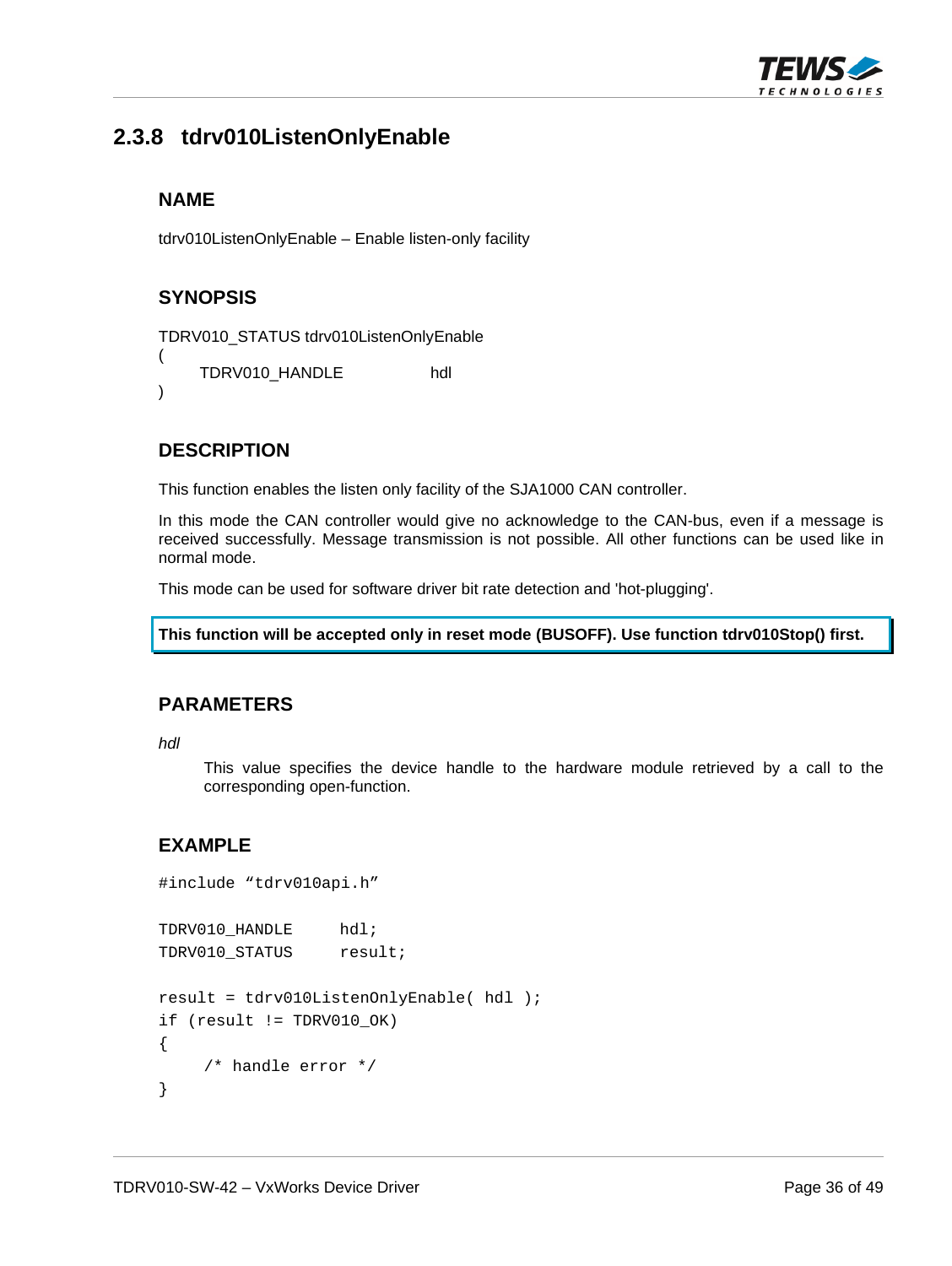

On success, TDRV010\_OK is returned. In the case of an error, the appropriate error code is returned by the function.

#### **ERROR CODES**

| <b>Error Code</b>          | <b>Description</b>                                                                                       |
|----------------------------|----------------------------------------------------------------------------------------------------------|
| TDRV010 ERR INVALID HANDLE | The specified device handle is invalid.                                                                  |
| TDRV010 ERR ACCESS         | Permission denied. The controller is currently in BUS<br>ON state. Please enter the BUS OFF state first. |

#### **SEE ALSO**

tdrv010exa.c for a programming example.

SJA1000 Product Specification Manual – *6.4.3 MODE REGISTER (MOD)*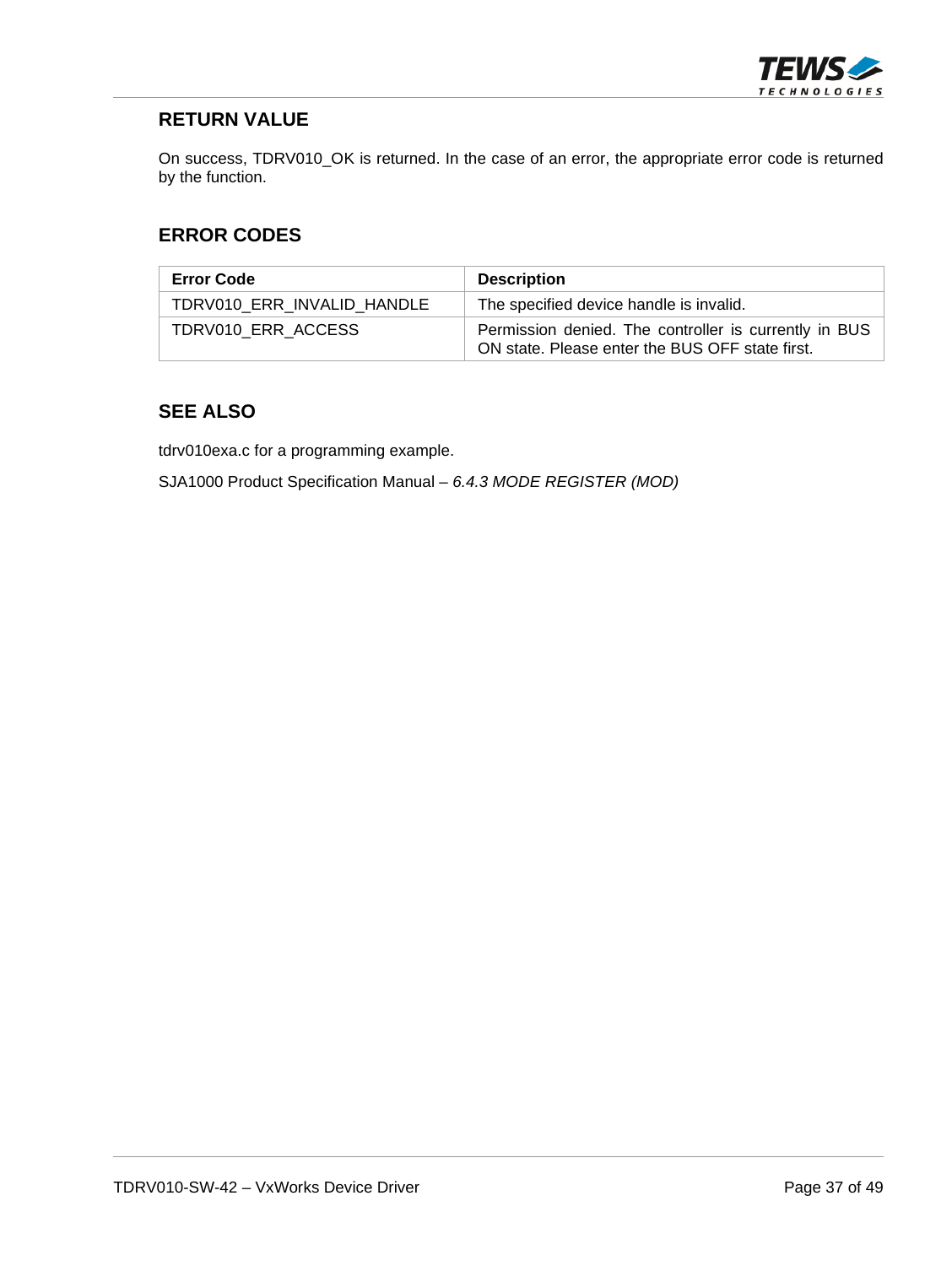

# <span id="page-37-0"></span>**2.3.9 tdrv010ListenOnlyDisable**

#### **NAME**

tdrv010ListenOnlyDisable – Disable listen-only facility

# **SYNOPSIS**

```
TDRV010_STATUS tdrv010ListenOnlyDisable
```
( TDRV010\_HANDLE hdl

```
)
```
#### **DESCRIPTION**

This function disables the self test facility of the SJA1000 CAN controller, which was enabled before with the function FIO\_TDRV010\_ENABLE\_SELFTEST.

**This function will be accepted only in reset mode (BUSOFF). Use function tdrv010Stop() first.** 

#### **PARAMETERS**

*hdl* 

This value specifies the device handle to the hardware module retrieved by a call to the corresponding open-function.

```
#include "tdrv010api.h" 
TDRV010_HANDLE hdl;
TDRV010_STATUS result;
result = tdrv010ListenOnlyDisable( hdl ); 
if (result != TDRV010_OK) 
{ 
      /* handle error */ 
}
```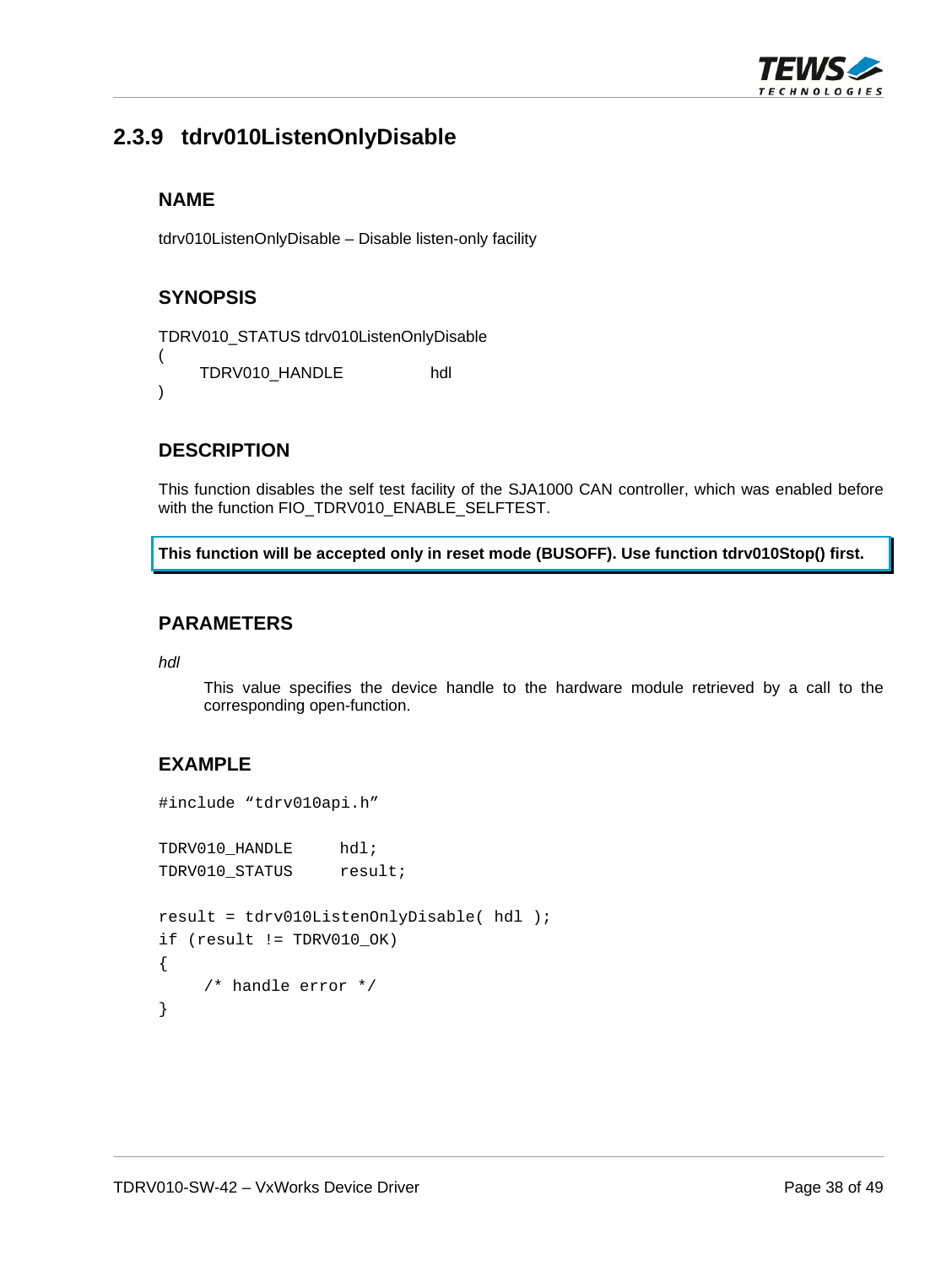

On success, TDRV010\_OK is returned. In the case of an error, the appropriate error code is returned by the function.

#### **ERROR CODES**

| <b>Error Code</b>          | <b>Description</b>                                                                                       |
|----------------------------|----------------------------------------------------------------------------------------------------------|
| TDRV010 ERR INVALID HANDLE | The specified device handle is invalid.                                                                  |
| TDRV010 ERR ACCESS         | Permission denied. The controller is currently in BUS<br>ON state. Please enter the BUS OFF state first. |

#### **SEE ALSO**

tdrv010exa.c for a programming example.

SJA1000 Product Specification Manual – *6.4.3 MODE REGISTER (MOD)*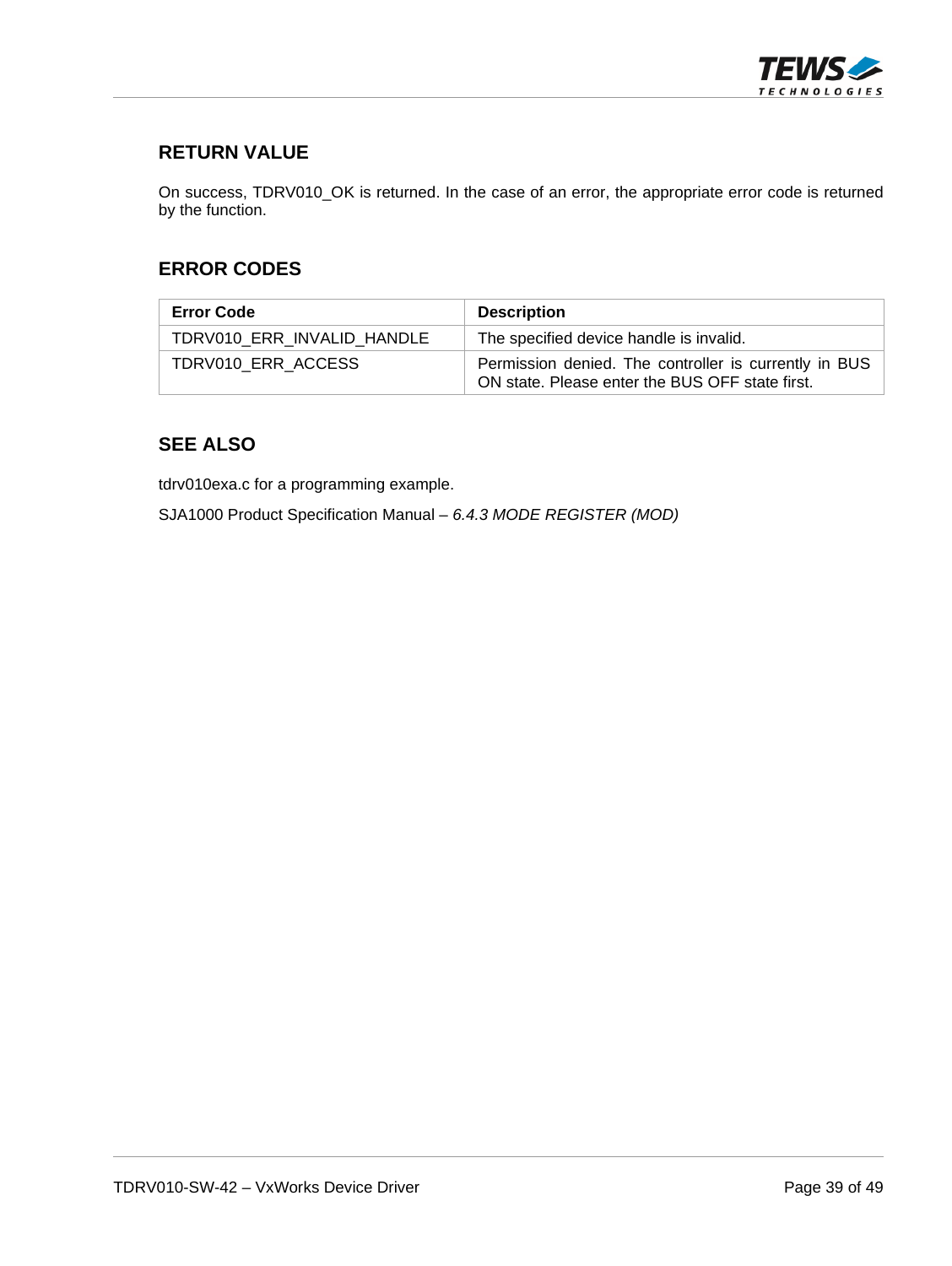

# <span id="page-39-0"></span>**2.3.10 tdrv010Setlimit**

#### **NAME**

tdrv010SetLimit – Disable listen-only facility

### **SYNOPSIS**

```
TDRV010_STATUS tdrv010SetLimit 
( 
     TDRV010_HANDLE hdl,<br>unsigned char FrrorLimit
      unsigned char
)
```
#### **DESCRIPTION**

This function sets a new error warning limit in the corresponding CAN controller register. The default value (after hardware reset) is 96.

**This function will be accepted only in reset mode (BUSOFF). Use function tdrv010Stop() first.** 

#### **PARAMETERS**

*hdl* 

…

This value specifies the device handle to the hardware module retrieved by a call to the corresponding open-function.

#### *ErrorLimit*

This parameter specifies the new error warning limit.

#### **EXAMPLE**

#include "tdrv010api.h"

| TDRV010 HANDLE | $hdl$ ; |
|----------------|---------|
| TDRV010 STATUS | result; |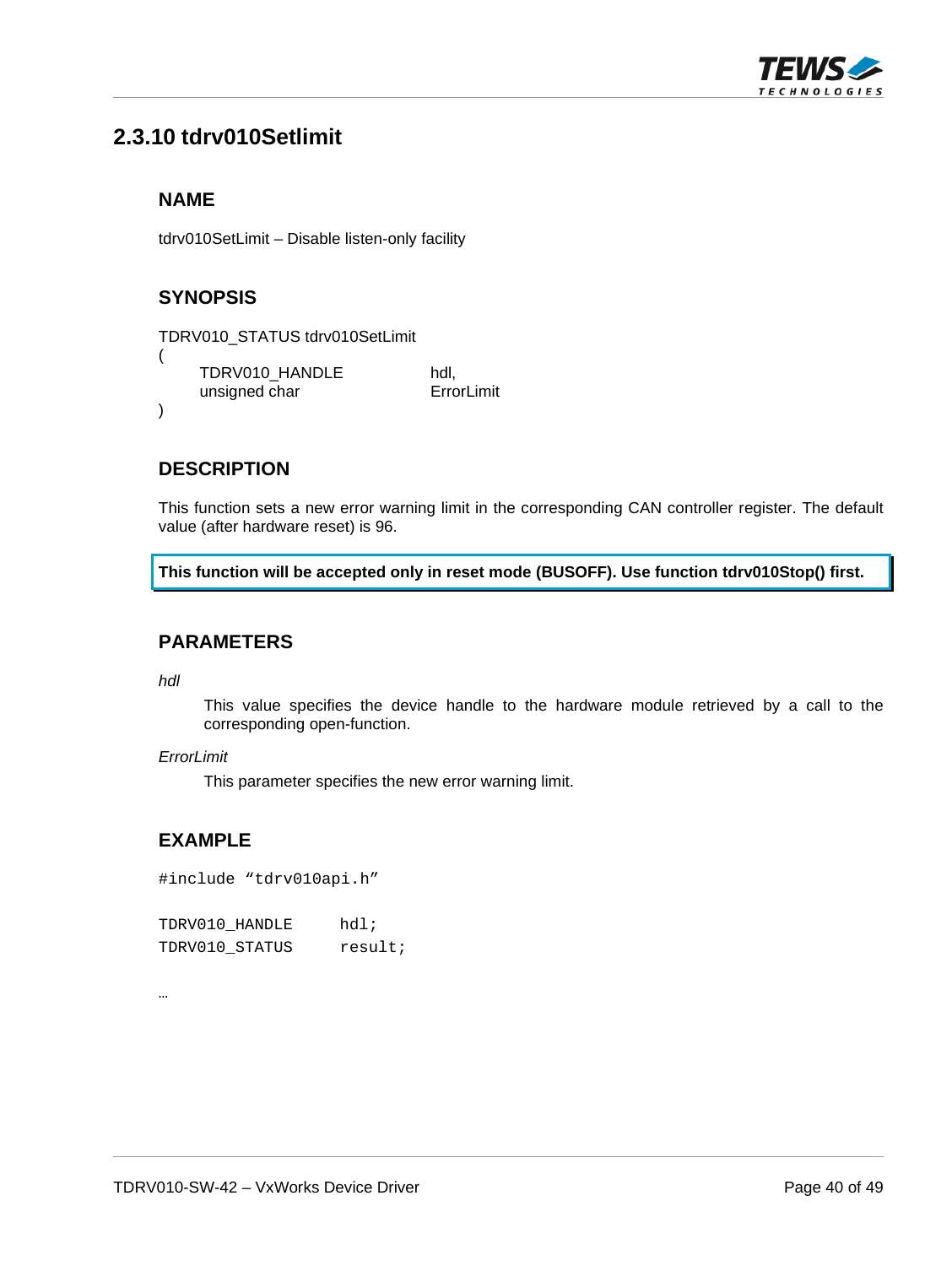

```
… 
/* 
** Set Error Warning Limit to 20 
*/ 
result = tdrv010SetLimit( hdl, 20 );
if (result != TDRV010_OK) 
{ 
      /* handle error */ 
}
```
On success, TDRV010\_OK is returned. In the case of an error, the appropriate error code is returned by the function.

#### **ERROR CODES**

| <b>Error Code</b>          | <b>Description</b>                                                                                       |
|----------------------------|----------------------------------------------------------------------------------------------------------|
| TDRV010 ERR INVALID HANDLE | The specified device handle is invalid.                                                                  |
| TDRV010 ERR ACCESS         | Permission denied. The controller is currently in BUS<br>ON state. Please enter the BUS OFF state first. |

#### **SEE ALSO**

tdrv010exa.c for a programming example.

SJA1000 Product Specification Manual – *6.4.10 ERROR WARNING LIMIT REGISTER (EWLR)*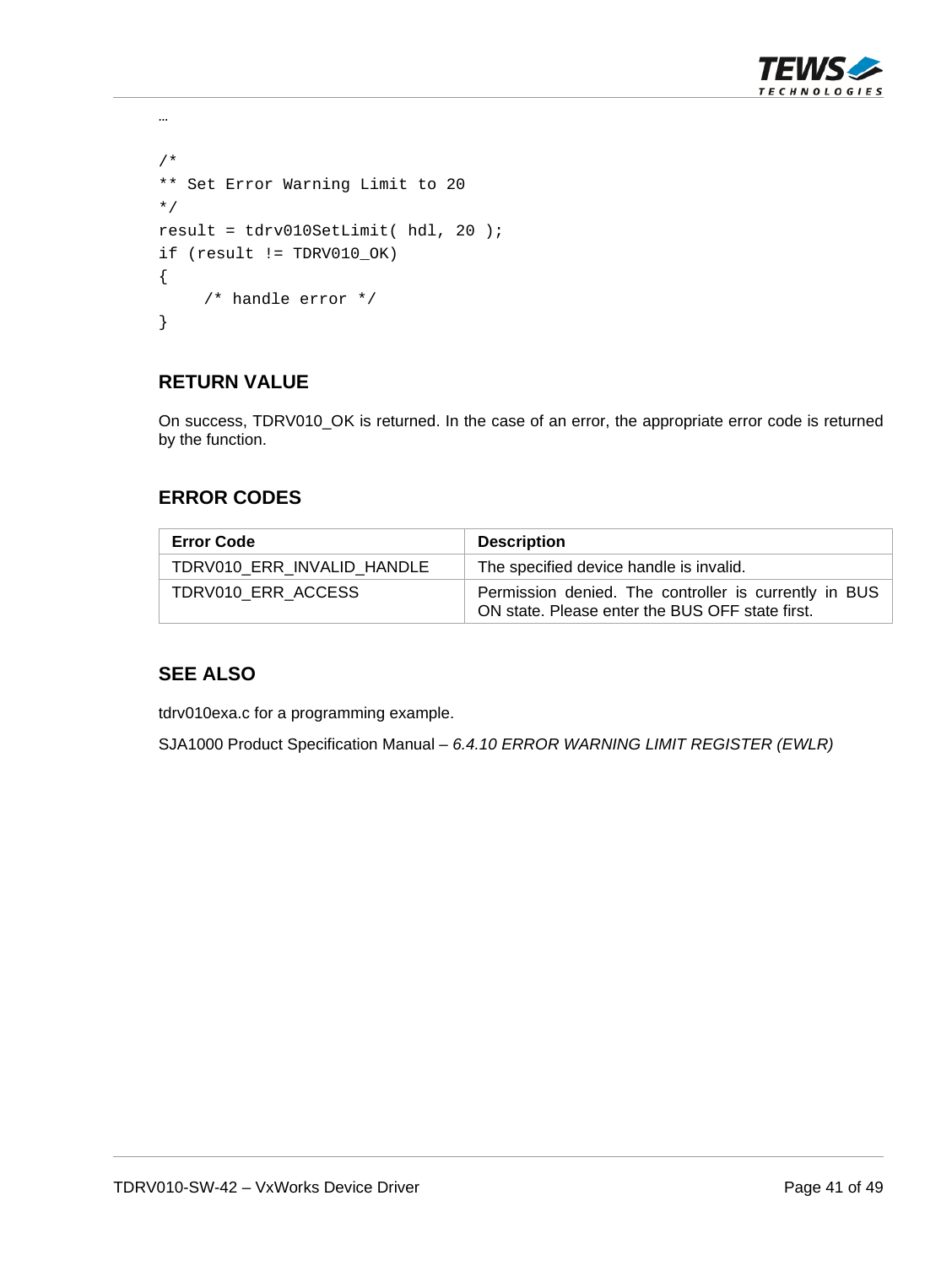

# <span id="page-41-0"></span>**2.3.11 tdrv010CanReset**

#### **NAME**

tdrv010CanReset – Set CAN controller into reset or operating mode

### **SYNOPSIS**

(

)

```
TDRV010_STATUS tdrv010CanReset
```

```
TDRV010_HANDLE hdl,<br>unsigned char CanReset
unsigned char
```
#### **DESCRIPTION**

This function sets the certain CAN controller in reset or operating mode. After driver startup, the CAN controllers are configured to operating mode.

**This function is only available for TPMC310 devices.** 

#### **PARAMETERS**

*hdl* 

This value specifies the device handle to the hardware module retrieved by a call to the corresponding open-function.

#### *CanReset*

This parameter specifies the controller operating mode.

| Value                      | <b>Description</b>                              |
|----------------------------|-------------------------------------------------|
| TDRV010 CANRESET RESET     | Set the certain CAN channel into reset mode     |
| TDRV010_CANRESET OPERATING | Set the certain CAN channel into operating mode |

# **EXAMPLE**

```
#include "tdrv010api.h"
```

| TDRV010 HANDLE | $hdl$ ; |
|----------------|---------|
| TDRV010 STATUS | result; |

…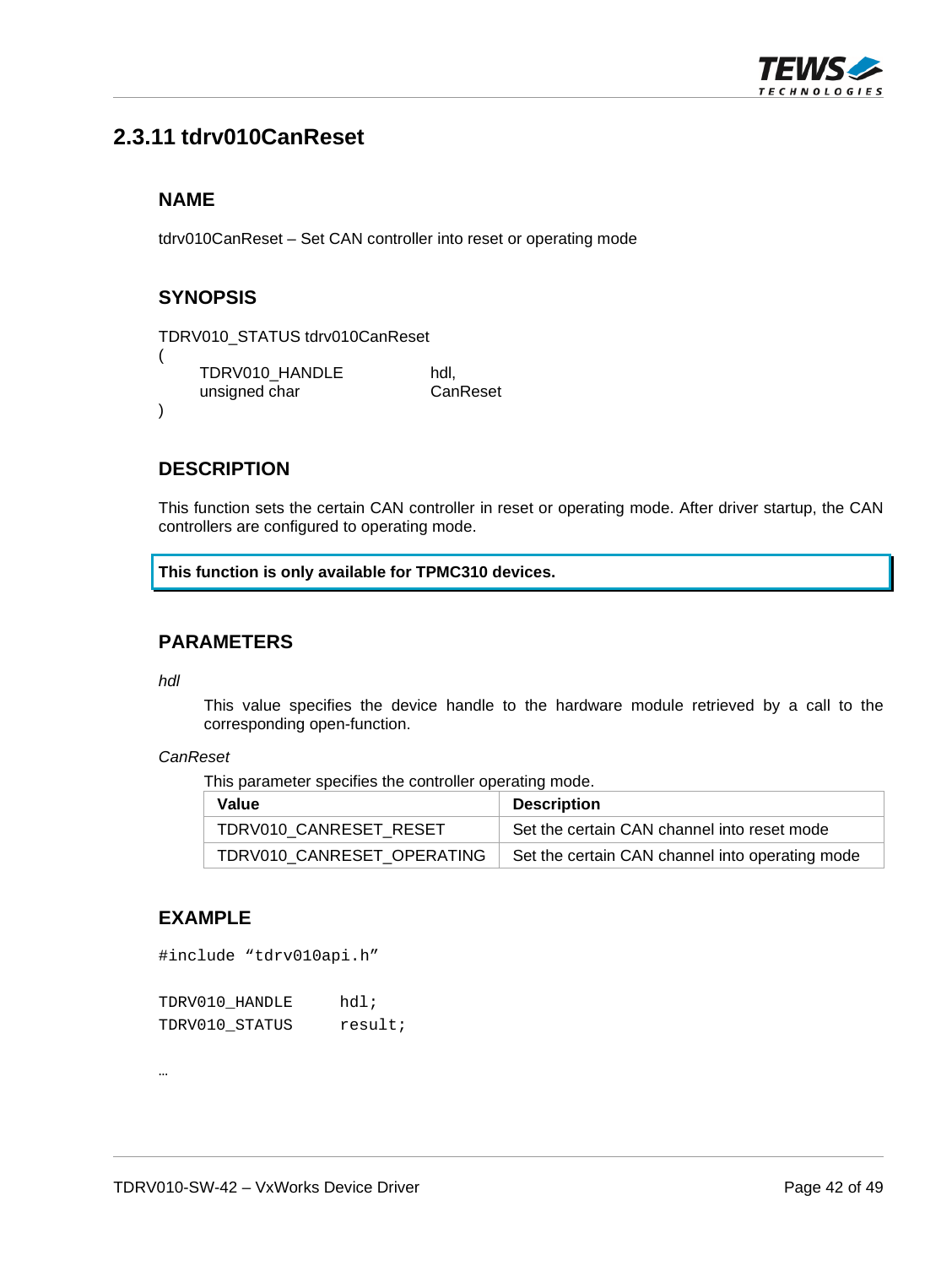

```
/* 
** Set Controller into operating mode 
*/ 
result = tdrv010CanReset( hdl, TDRV010_CANRESET_OPERATING ); 
if (result != TDRV010_OK) 
{ 
      /* handle error */ 
}
```
…

On success, TDRV010\_OK is returned. In the case of an error, the appropriate error code is returned by the function.

#### **ERROR CODES**

| <b>Error Code</b>          | <b>Description</b>                      |
|----------------------------|-----------------------------------------|
| TDRV010_ERR_INVALID_HANDLE | The specified device handle is invalid. |
| TDRV010 ERR NOTSUP         | Function not supported by the device.   |

#### **SEE ALSO**

TPMC310 User Manual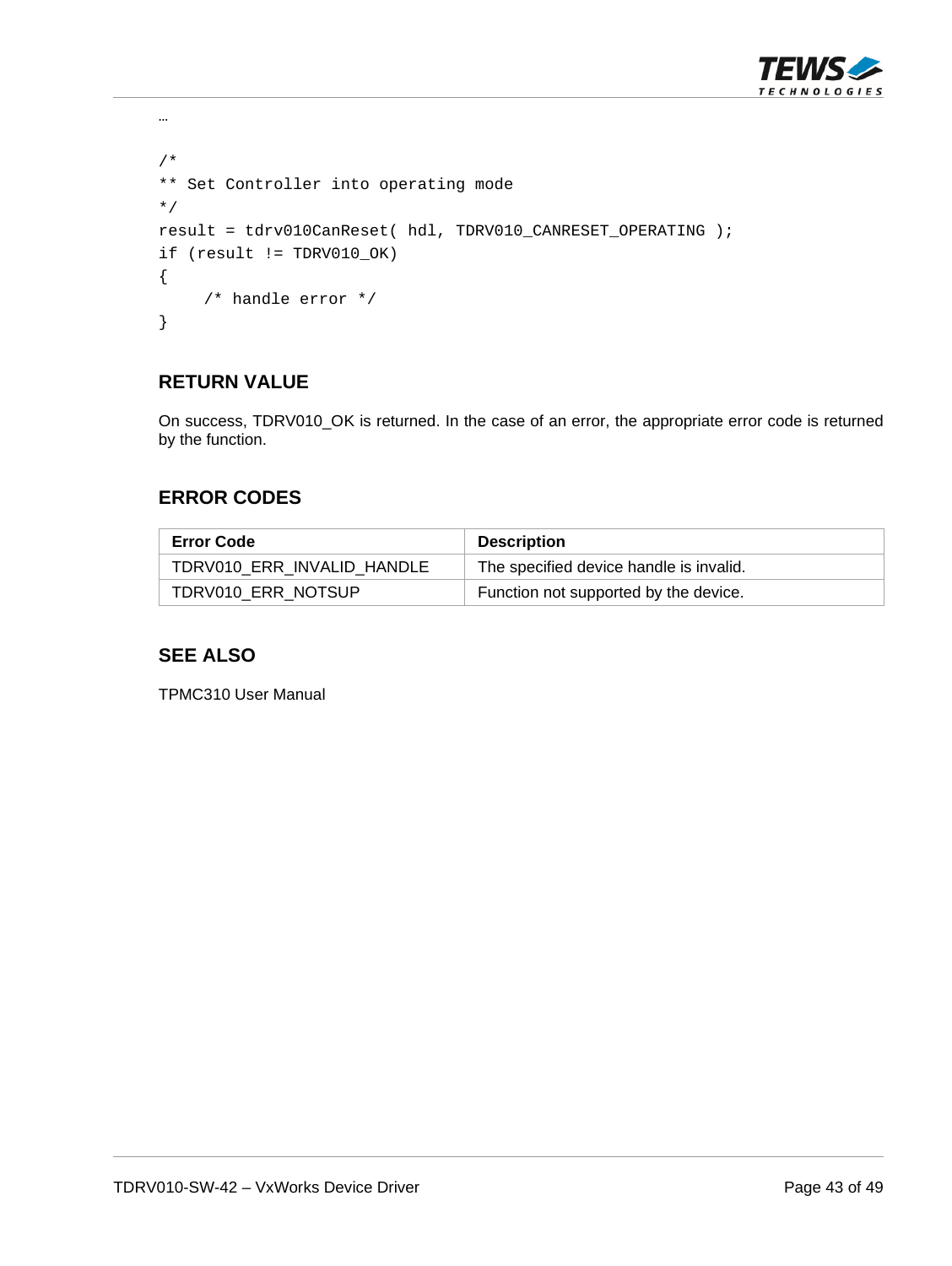

# <span id="page-43-0"></span>**2.3.12 tdrv010CanSel**

#### **NAME**

tdrv010CanSel – Set CAN transceiver into silent or operating mode

### **SYNOPSIS**

(

)

```
TDRV010_STATUS tdrv010CanSel
```

```
TDRV010_HANDLE hdl,<br>unsigned char canSel
unsigned char
```
#### **DESCRIPTION**

This function sets the certain CAN transceivers into silent or operating mode. After driver startup, the CAN transceivers are configured to operating mode.

**This function is only available for TPMC310 devices.** 

#### **PARAMETERS**

*hdl* 

This value specifies the device handle to the hardware module retrieved by a call to the corresponding open-function.

#### *CanSel*

This parameter specifies the controller operating mode.

| Value                    | <b>Description</b>                              |
|--------------------------|-------------------------------------------------|
| TDRV010 CANSEL SILENT    | Set the certain CAN channel into silent mode    |
| TDRV010 CANSEL OPERATING | Set the certain CAN channel into operating mode |

#### **EXAMPLE**

#include "tdrv010api.h"

| TDRV010 HANDLE | $hdl$ ; |
|----------------|---------|
| TDRV010 STATUS | result; |

…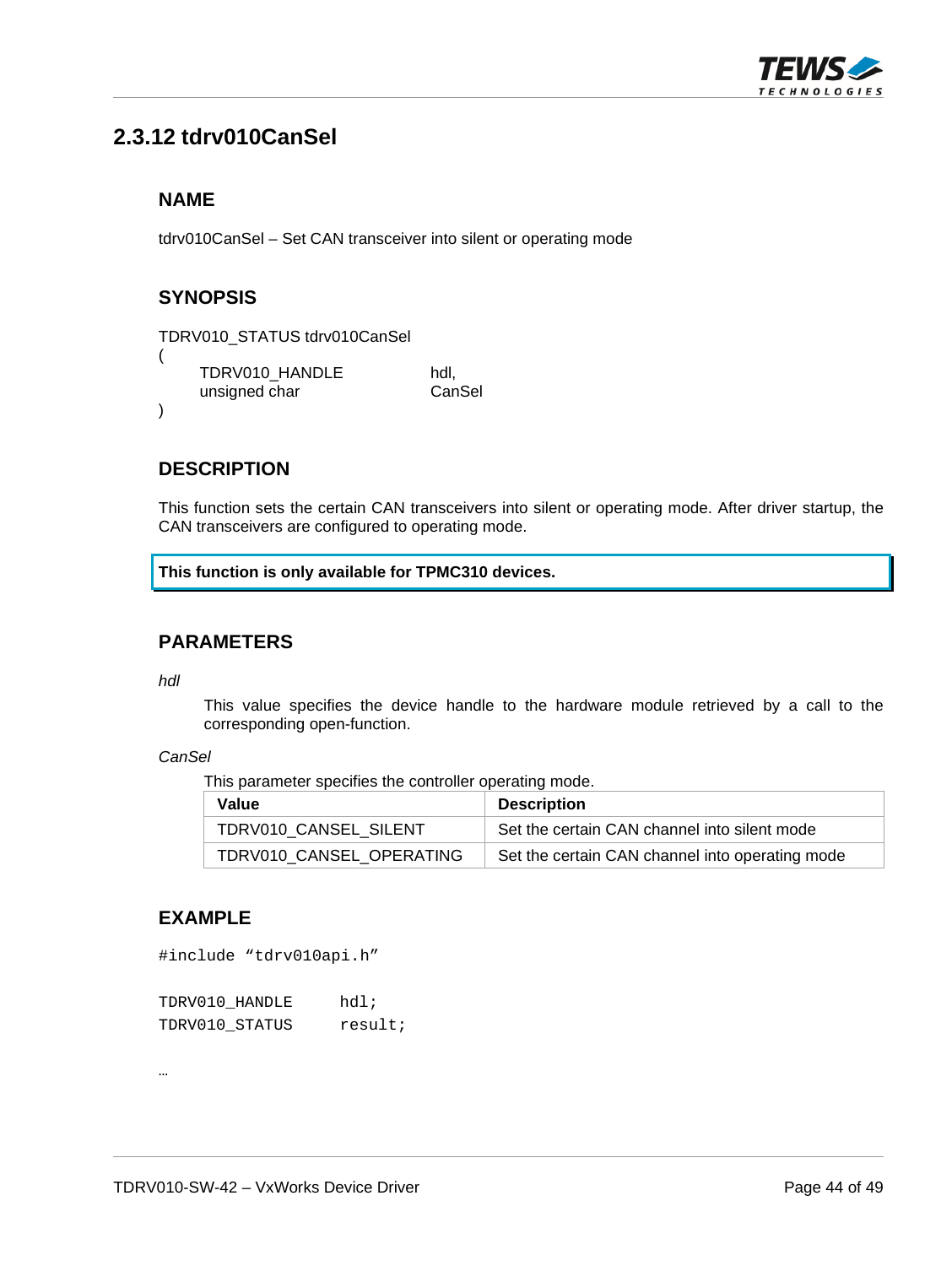

```
/* 
** Set Transceiver into operating mode 
*/ 
result = tdrv010CanSel( hdl, TDRV010_CANSEL_OPERATING ); 
if (result != TDRV010_OK) 
{ 
      /* handle error */ 
}
```
…

On success, TDRV010\_OK is returned. In the case of an error, the appropriate error code is returned by the function.

#### **ERROR CODES**

| <b>Error Code</b>          | <b>Description</b>                      |
|----------------------------|-----------------------------------------|
| TDRV010 ERR INVALID HANDLE | The specified device handle is invalid. |
| TDRV010 ERR NOTSUP         | Function not supported by the device.   |

#### **SEE ALSO**

TPMC310 User Manual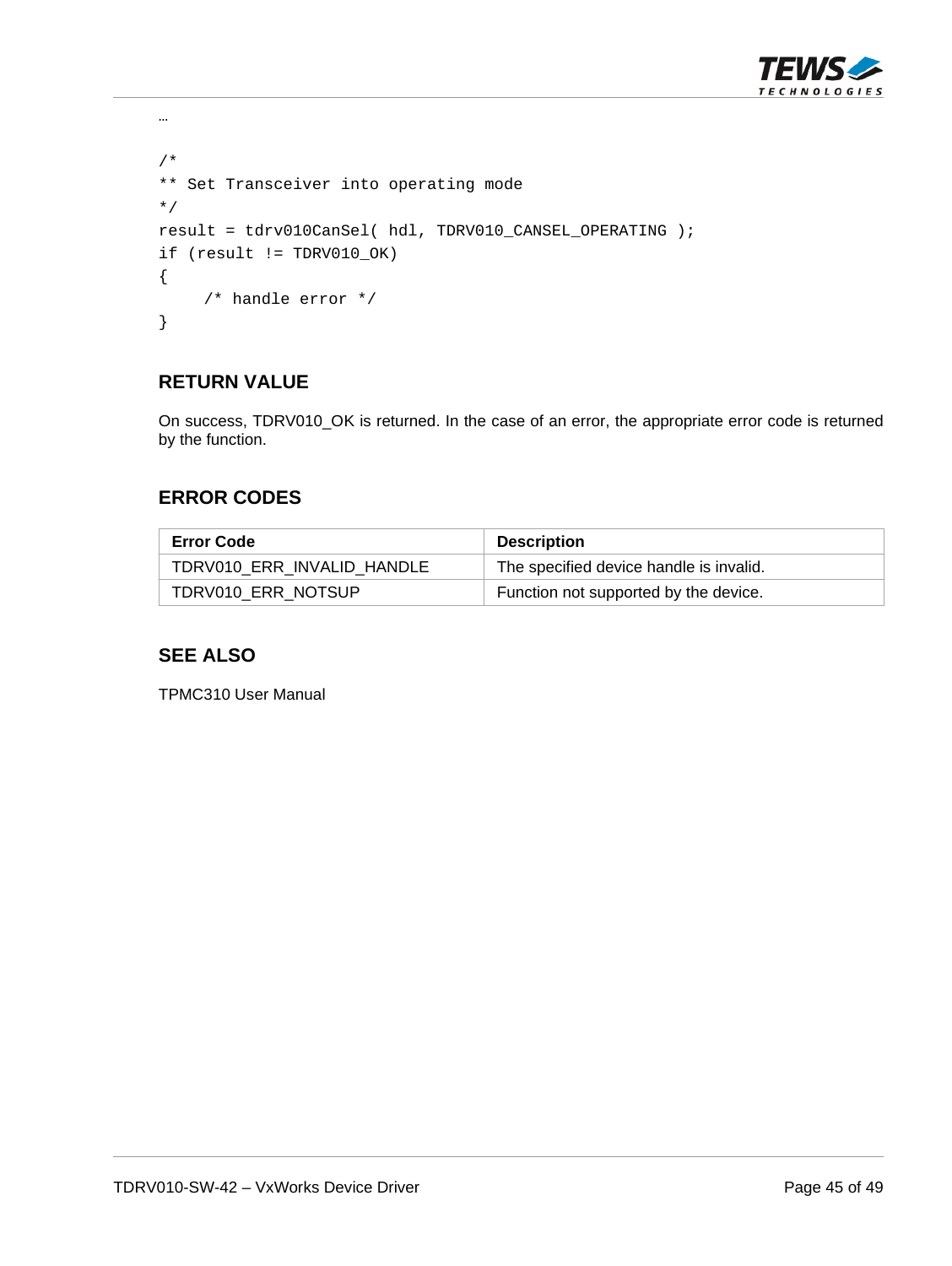

# <span id="page-45-0"></span>**2.3.13 tdrv010CanInt**

#### **NAME**

tdrv010CanInt – Enable or disable CAN controller interrupts

### **SYNOPSIS**

```
TDRV010_STATUS tdrv010CanInt 
( 
     TDRV010_HANDLE hdl,<br>unsigned char can Can L
     unsigned char
)
```
#### **DESCRIPTION**

This function enables or disables certain CAN controller interrupts. After driver startup, the CAN controller interrupts are enabled.

**This function is only available for TPMC310 devices.** 

#### **PARAMETERS**

*hdl* 

This value specifies the device handle to the hardware module retrieved by a call to the corresponding open-function.

#### *CanInt*

This parameter specifies the controller operating mode.

| Value                  | <b>Description</b>                         |
|------------------------|--------------------------------------------|
| TDRV010 CANINT ENABLE  | Enable interrupt of a certain CAN channel  |
| TDRV010 CANINT DISABLE | Disable interrupt of a certain CAN channel |

#### **EXAMPLE**

#include "tdrv010api.h"

| TDRV010 HANDLE | $hdl$ ; |
|----------------|---------|
| TDRV010 STATUS | result; |

…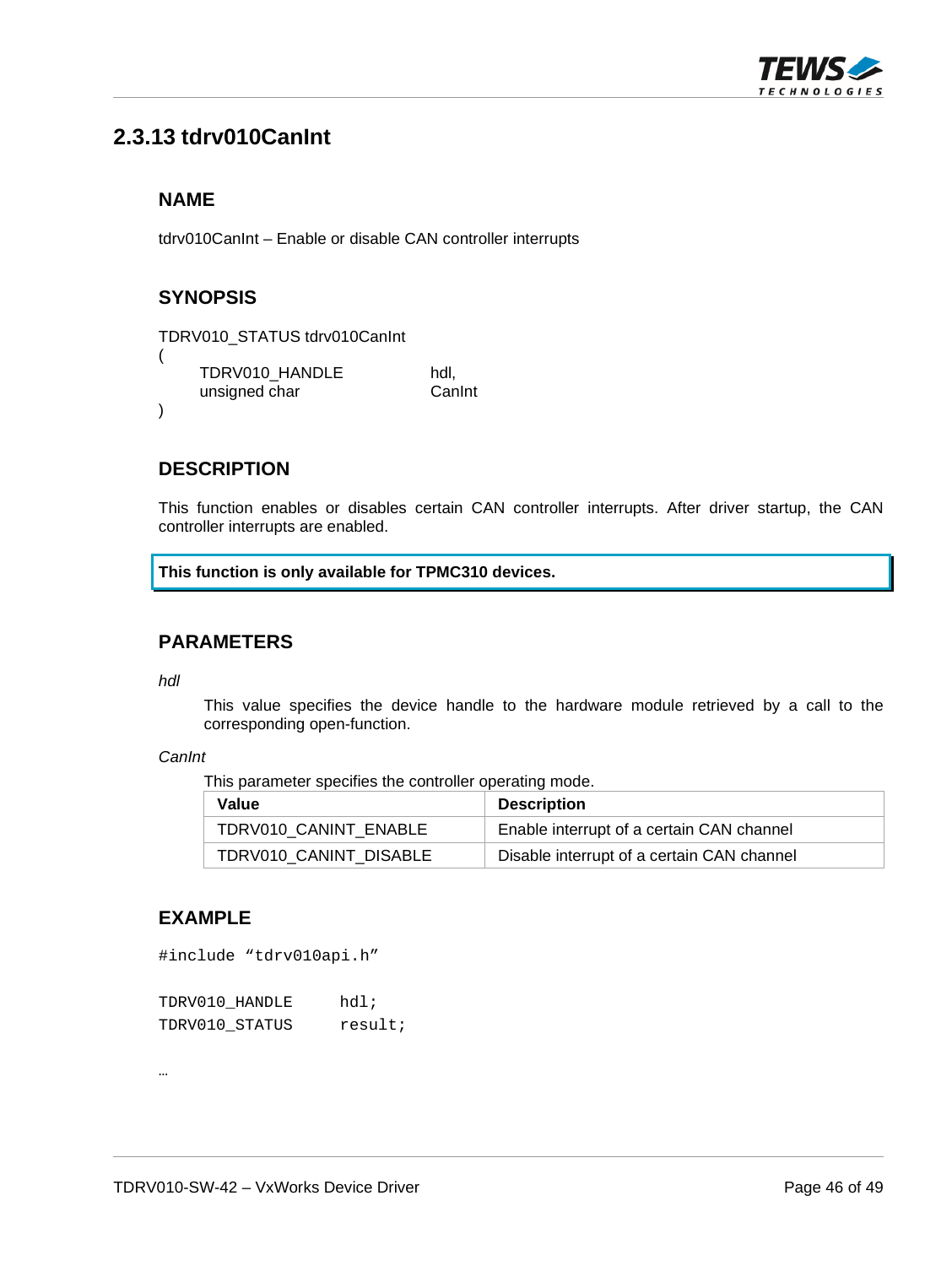

```
/* 
** Enable CAN controller interrupts 
*/ 
result = tdrv010CanInt( hdl, TDRV010_CANINT_ENABLE ); 
if (result != TDRV010_OK) 
{ 
      /* handle error */ 
}
```
…

On success, TDRV010\_OK is returned. In the case of an error, the appropriate error code is returned by the function.

#### **ERROR CODES**

| <b>Error Code</b>          | <b>Description</b>                      |
|----------------------------|-----------------------------------------|
| TDRV010_ERR_INVALID_HANDLE | The specified device handle is invalid. |
| TDRV010_ERR_NOTSUP         | Function not supported by device.       |

#### **SEE ALSO**

TPMC310 User Manual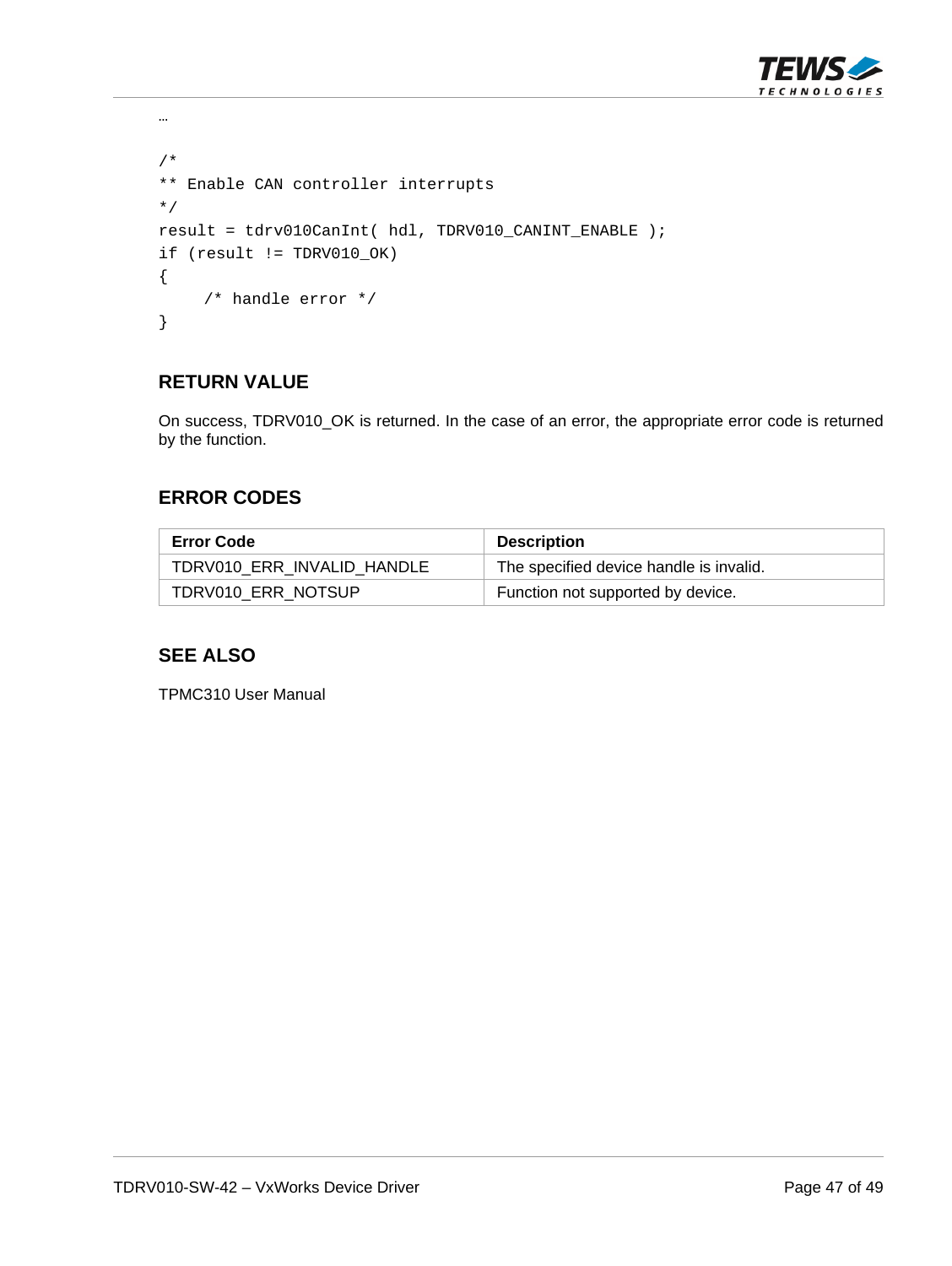

# <span id="page-47-0"></span>**3 Appendix**

# **Enable RTP-Support**

<span id="page-47-1"></span>Using TDRV010 devices tunneled from Real Time Processes (RTPs) is implemented. For this the "TEWS TDRV010 IOCTL command validation" must be enabled in system configuration.

The API source file "tdrv010api.c" must be added to the RTP-Project directory and built together with the RTP-application.

The definition of TVXB\_RTP\_CONTEXT must be added to the project, which is used to eliminate kernel headers, values and functions from the used driver files.

Find more detailed information in "TEWS TECHNOLOGIES VxWorks Device Drivers - Installation Guide".

**All legacy functions, functions for version compatibility and debugging functions are not usable from RTPs.**